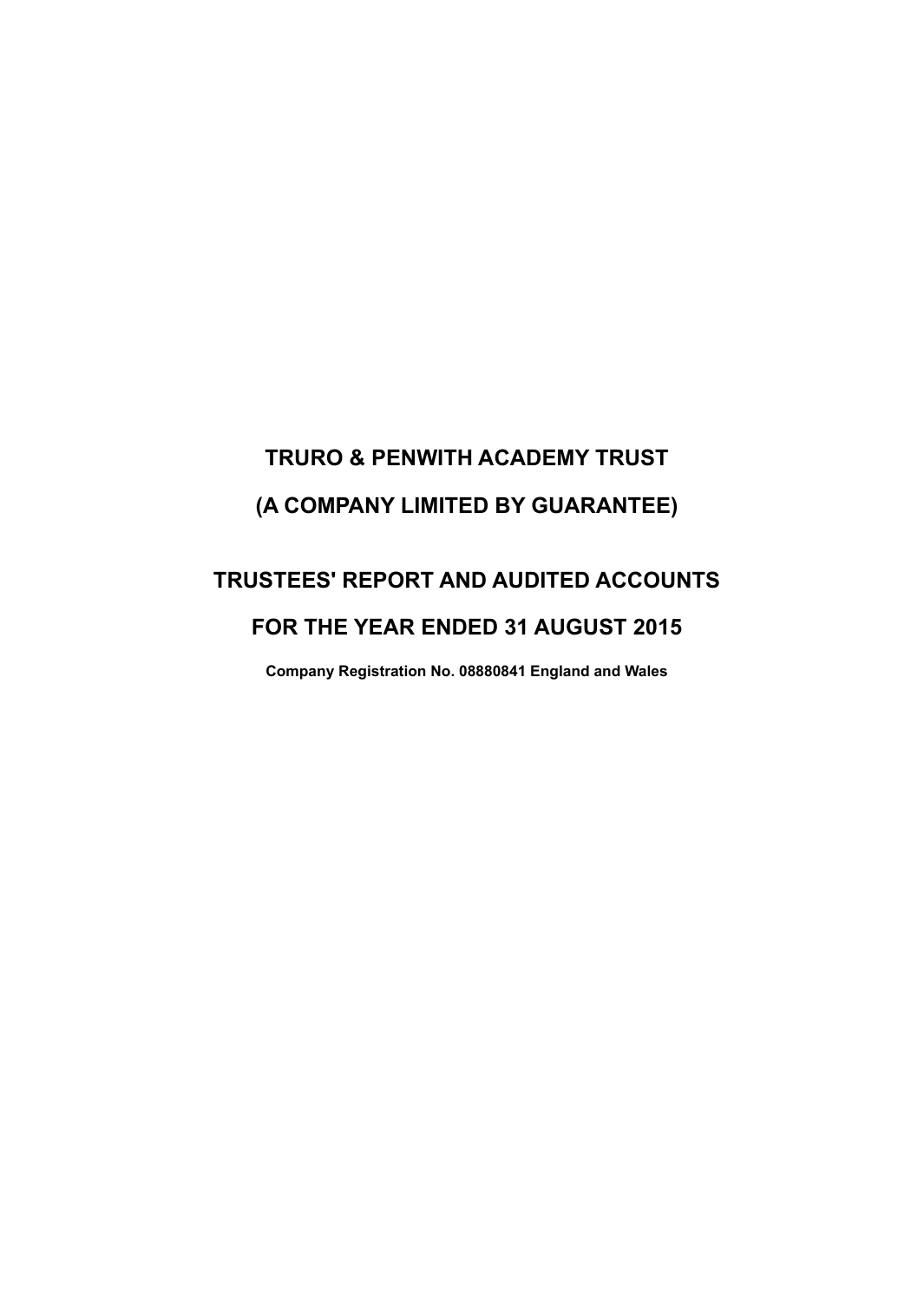### **CONTENTS**

|                                                         | Page      |
|---------------------------------------------------------|-----------|
| Reference and administrative details                    | $1 - 2$   |
| Trustees' report                                        | $3 - 9$   |
| Governance statement                                    | $10 - 15$ |
| Statement on regularity, propriety and compliance       | 16        |
| Statement of trustees' responsibilities                 | 17        |
| Independent auditor's report on the accounts            | $18 - 19$ |
| Independent reporting accountant's report on regularity | $20 - 21$ |
| Statement of financial activities                       | 22        |
| <b>Balance sheet</b>                                    | 23        |
| Cash flow statement                                     | 24        |
| Notes to the accounts                                   | 25 - 45   |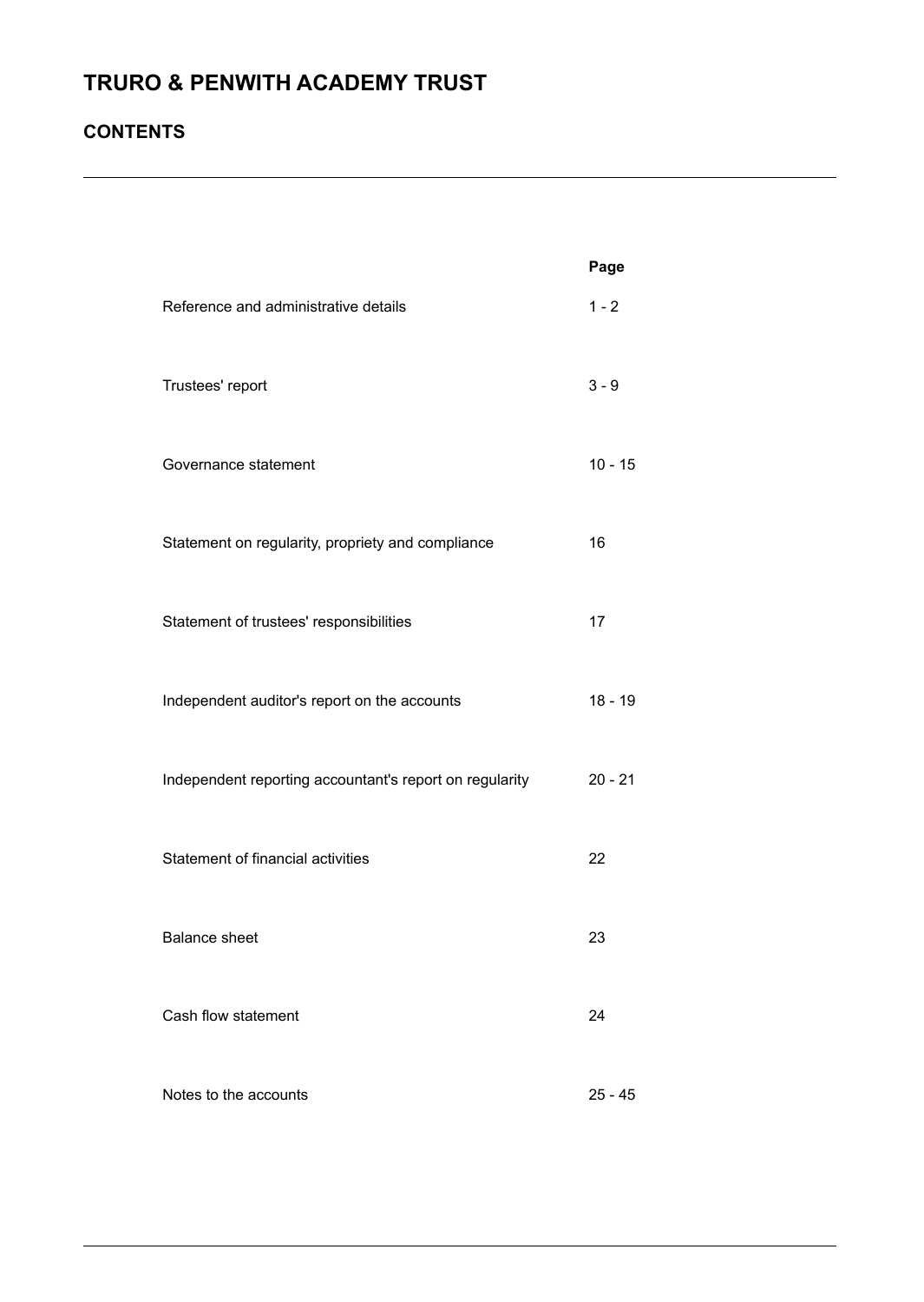### **REFERENCE AND ADMINISTRATIVE DETAILS**

| <b>Trustees</b>                                                                                                                                                                      | ME Winser (Chair)<br>DAJ Walrond (Accounting Officer to 31 August 2015)<br>Dr J Blunden (Resigned 4 November 2014)<br>Dr J Blunden (Accounting Officer from 1 September 2015)<br>C Breakwell (Resigned 4 November 2014)<br>R Crossland (Representative of Truro and Penwith College (Corporate<br>trustee))<br><b>SJ Dickinson</b><br>AG Livingston (Vice Chair)<br><b>MF Osterfield</b><br><b>RJ Penlerick</b><br>S Roby (Appointed 1 August 2015)<br>R Tarleton (Resigned 31 July 2015)<br>CP Webster (Resigned 30 June 2015)<br>PJ Wroe |                                                                                               |  |  |
|--------------------------------------------------------------------------------------------------------------------------------------------------------------------------------------|--------------------------------------------------------------------------------------------------------------------------------------------------------------------------------------------------------------------------------------------------------------------------------------------------------------------------------------------------------------------------------------------------------------------------------------------------------------------------------------------------------------------------------------------|-----------------------------------------------------------------------------------------------|--|--|
| <b>Members</b>                                                                                                                                                                       | DAJ Walrond<br><b>SJ Dickinson</b><br>Truro and Penwith College (corporate member)<br><b>ME Winser</b>                                                                                                                                                                                                                                                                                                                                                                                                                                     |                                                                                               |  |  |
| Senior management team<br>- Accounting Officer<br>- Accounting and Chief Executive Officer<br>- Finance Director<br>- Academies Lead                                                 | DAJ Walrond (until 31 August 2015)<br>Dr J Blunden (1 September 2015 onwards)<br><b>SJ Dickinson</b><br>P Cloke                                                                                                                                                                                                                                                                                                                                                                                                                            |                                                                                               |  |  |
| <b>Company secretary</b>                                                                                                                                                             | AJ Winter                                                                                                                                                                                                                                                                                                                                                                                                                                                                                                                                  |                                                                                               |  |  |
| <b>Company registration number</b>                                                                                                                                                   | 08880841 (England and Wales)                                                                                                                                                                                                                                                                                                                                                                                                                                                                                                               |                                                                                               |  |  |
| <b>Registered office</b>                                                                                                                                                             | <b>Finance Dept</b><br><b>College Road</b><br>TRURO<br>TR13XX                                                                                                                                                                                                                                                                                                                                                                                                                                                                              |                                                                                               |  |  |
| <b>Academies operated</b><br>St Ives School<br>Pendeen School<br>St Dennis Primary Academy<br>St Just Primary School<br><b>Blackwater Community Primary School</b><br>Mithian School | Location<br>St Ives<br>Pendeen<br><b>St Dennis</b><br>St Just<br><b>Blackwater</b><br>Mithian                                                                                                                                                                                                                                                                                                                                                                                                                                              | <b>Headteacher</b><br>J Woodhouse<br>A Craig<br>J Harvey<br>J Larter<br>C Wilson<br>L Garbett |  |  |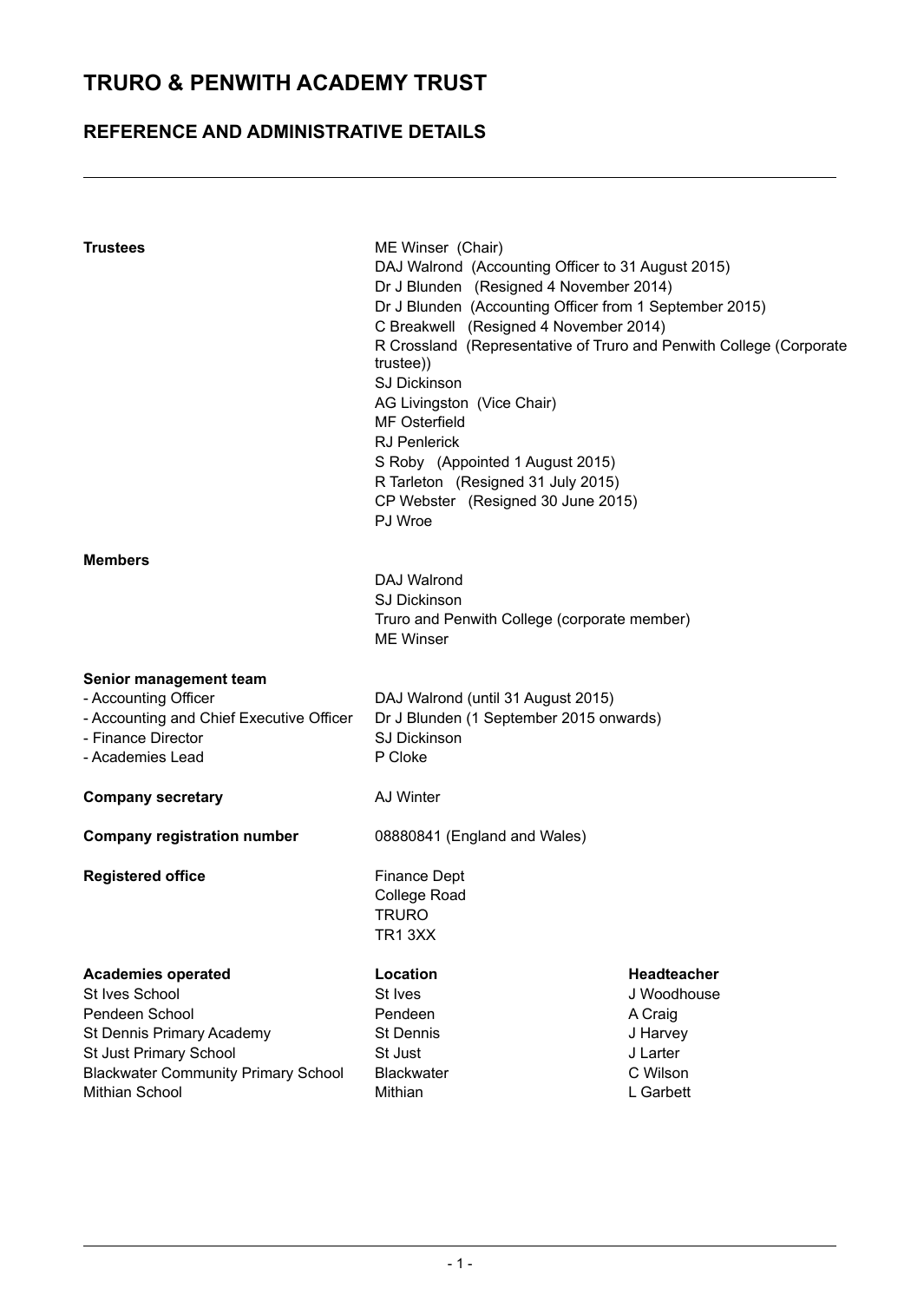### **REFERENCE AND ADMINISTRATIVE DETAILS**

| Independent auditor | Robinson Reed Layton<br>Peat House<br>Newham Road<br><b>TRURO</b><br>Cornwall<br><b>TR1 2DP</b> |
|---------------------|-------------------------------------------------------------------------------------------------|
| <b>Bankers</b>      | Lloyds Bank<br>7 Boscawen Street<br><b>TRURO</b><br>Cornwall<br><b>TR1 2QT</b>                  |
| <b>Solicitors</b>   | Michelmores LLP<br>Woodwater House<br>Pynes Hill<br><b>EXETER</b><br>Devon<br>FX2 5WR           |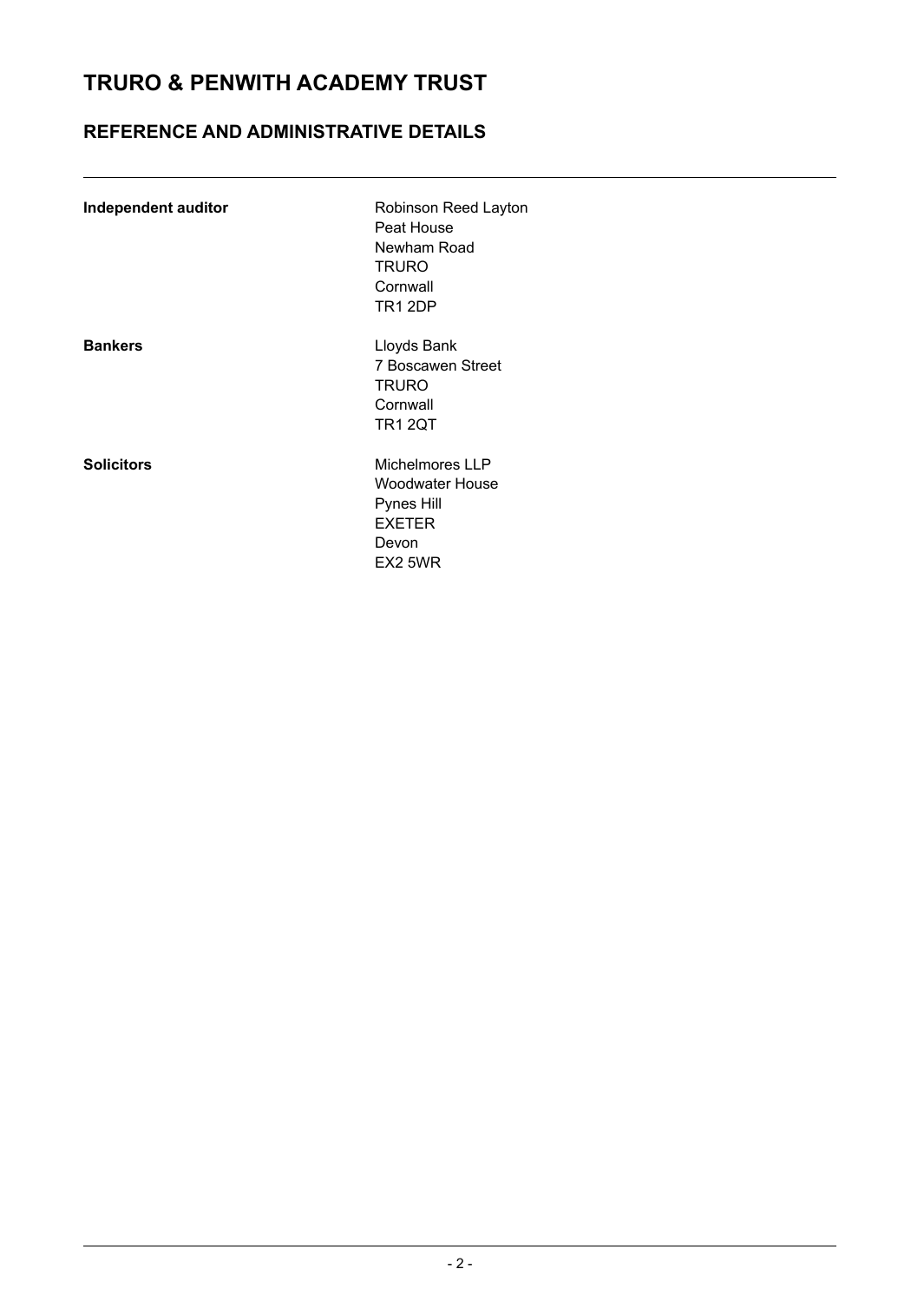### **TRUSTEES' REPORT**

### *FOR THE YEAR ENDED 31 AUGUST 2015*

The trustees present their annual report together with the accounts and independent auditor's reports of the charitable company for the year ended 31 August 2015. The annual report serves the purposes of both a trustees' report, and a directors' report under company law.

The academy trust operates 2 primary schools and 1 secondary school in Cornwall. These academies have a combined pupil capacity of 1,050 and had a roll of 947 in the school census on 2 October 2014. 3 further primary schools have joined after the year end.

### **Structure, governance and management**

#### **Constitution**

The academy trust is a company limited by guarantee and an exempt charity. The charitable company's memorandum and articles of association are the primary governing documents of the academy trust.

The trustees of Truro & Penwith Academy Trust are also the directors of the charitable company for the purposes of company law. Details of the trustees who served during the year are included in the Reference and Administrative Details on page 1.

### Members' liability

Each member of the charitable company undertakes to contribute to the assets of the charitable company in the event of it being wound up while they are a member, or within one year after they cease to be a member, such amount as may be required, not exceeding £10, for the debts and liabilities contracted before they ceased to be a member.

### Trustees' indemnities

The academy trust has in place directors' and governors' liability insurance. The limit of this indemnity is £1million.

### Method of recruitment and appointment or election of trustees

The make up of the board of trustees is determined by the Articles of Association. The board shall include 7 trustees appointed by Truro and Penwith College and 2 Local Governing Body trustees. The term of office shall be 4 years. The requirements for appointing Local Governing Bodies are set out in the Scheme of Delegated Authority.

### Policies and procedures adopted for the induction and training of trustees

New trustees are provided with an induction pack and training on an ongoing basis. Copies of all relevant policies and other documents are provided to all trustees.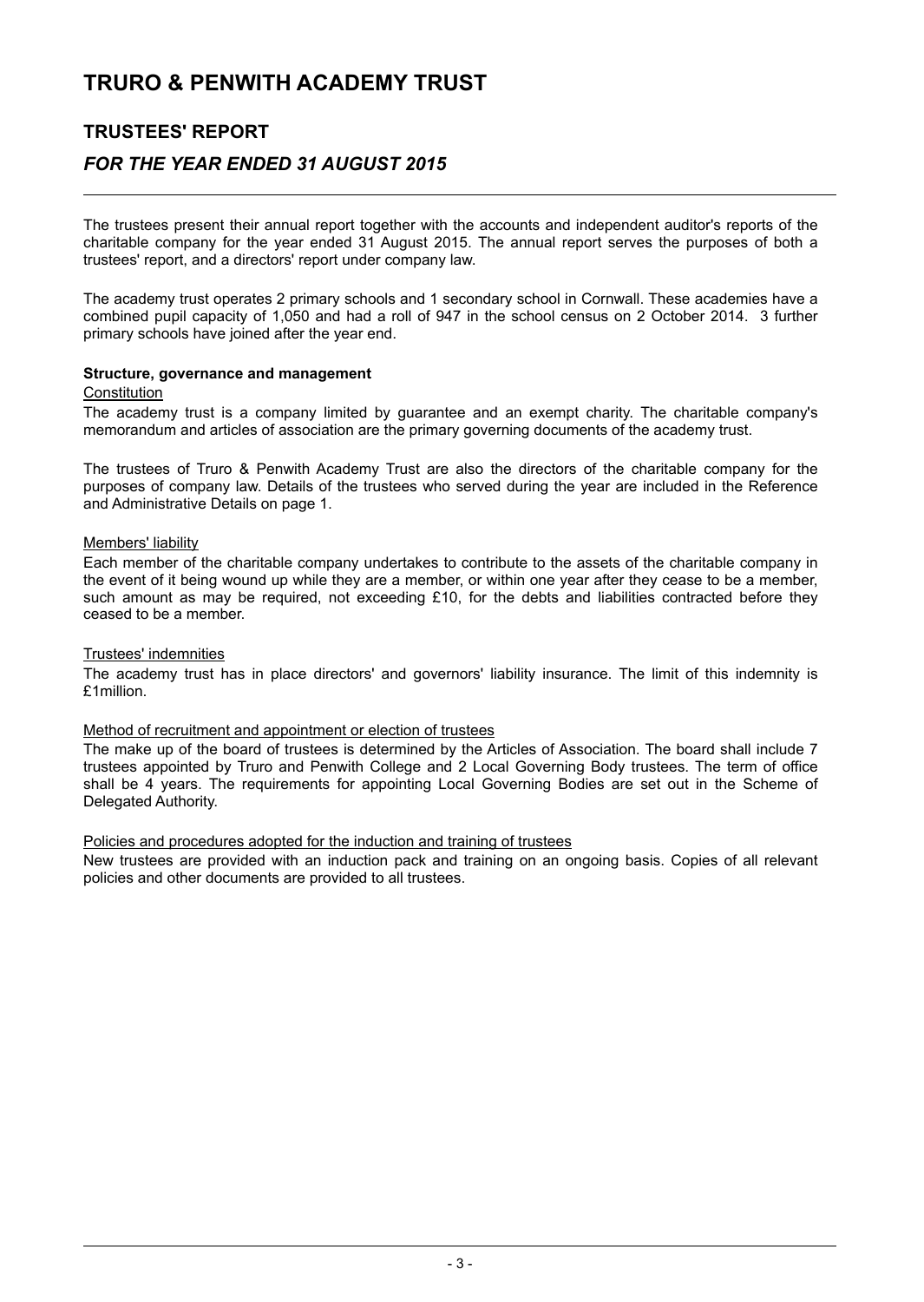# **TRUSTEES' REPORT (CONTINUED)** *FOR THE YEAR ENDED 31 AUGUST 2015*

### Organisational structure



A Scheme of Delegation has been approved detailing the reponsibilities of the board of trustees, subcommittees and Local Governing Bodies.

### Connected organisations including related party relationships

Truro and Penwith College is the sponsor of the academy trust. The role of the sponsor is to share its educational experience, develop the educational vision for the academy trust and support and assist the academy trust and its academies.

Truro and Penwith College is a key partner in the Cornwall Teaching School which provides improvement services and training to the academy trust.

Related party transactions are detailed in Note 22 to the accounts.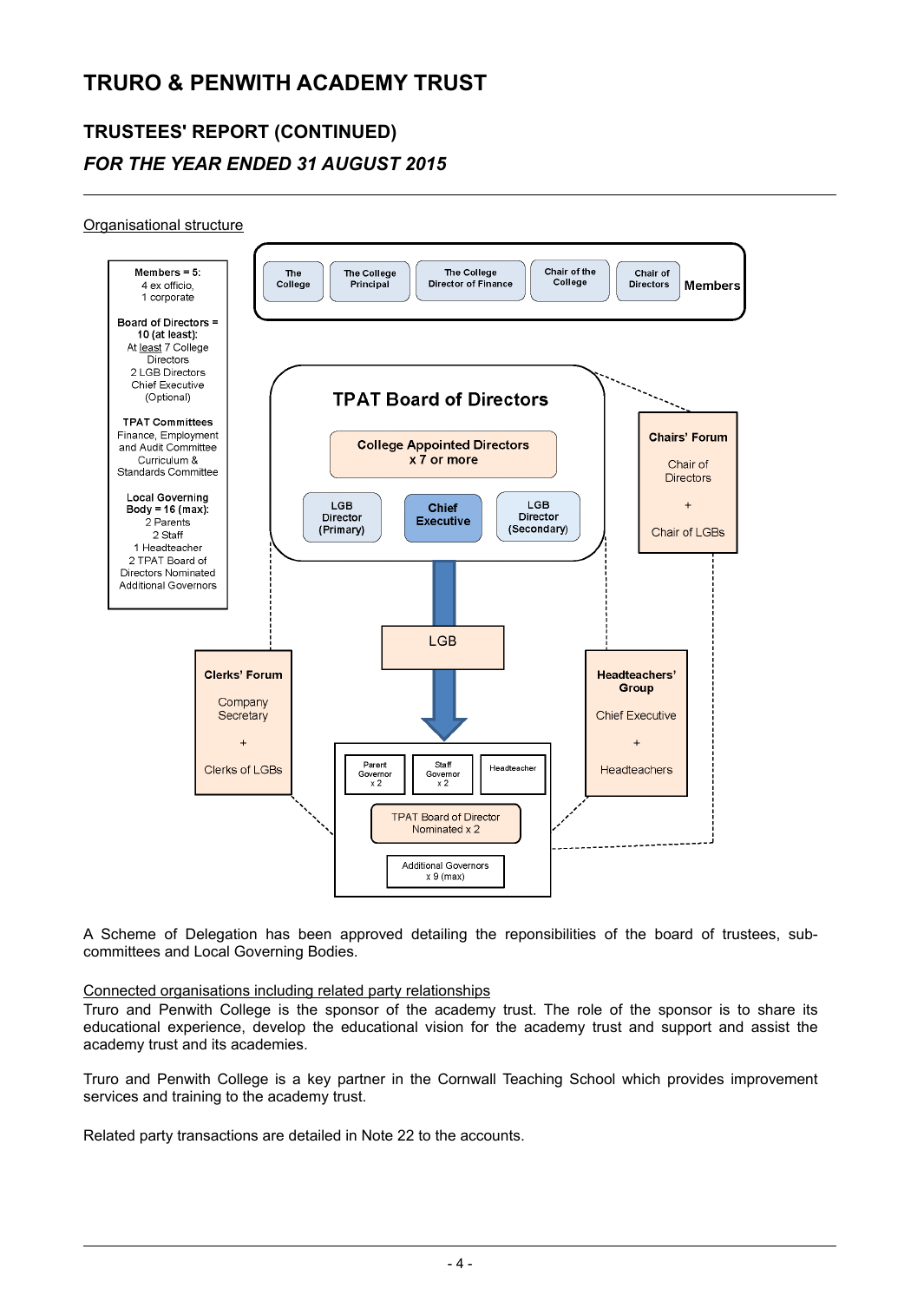### **TRUSTEES' REPORT (CONTINUED)** *FOR THE YEAR ENDED 31 AUGUST 2015*

### **Objectives and activities**

### Objects and aims

The principal object of the academy trust, as set out in its Articles of Association, is specifically: to advance, for the wider public benefit, education in the UK, in particular, but without prejudice to, the generality of the foregoing by establishing, maintaining, carrying on, managing and developing schools (the mainstream academies) offering a broad and balanced curriculum.

### Objectives, strategies and activities

The principal aim of the academy trust is to improve teaching and learning for all - to enable all children and young people to have the best possible learning experience, leading to the highest levels of achievement.

The key objectives of the academy trust are to:

- facilitate school improvement and effectiveness;
- improve educational opportunities; and
- establish effective governance.

### Public benefit

The trustees have complied with their duty to have due regard to the guidance on public benefit issued by the Charity Commission in exercising their powers and duties.

### **Strategic report**

Achievements and performance

### *St Ives School*

### *Examination Results*

Student achievement in the 2015 GCSE examinations indicates significant improvement on 2014 results: 65% of students achieved 5 A\*-C including English and Maths which is 11 % above national average. Progress measured using 'expected' (3 Levels of Progress) relative to results on entry also indicates strong improvement in both English and Maths and the school anticipates results will be significantly above national averages for this measure when national averages are published. There was improvement in the results of disadvantaged students with significant increases in the proportions achieving the benchmarks identified above and evidence of the gap closing between disadvantaged students and their peers. The progress and achievement of SEND students remains a key priority for further improvement in the 2015-16 academic year.

### *Attendance*

The attendance of students in the academic year 2014-2015 was in line with the national average for similar schools. This remains a key priority for further improvement and, in particular, the reduction in persistent absence for a small but significant group of students.

### *Pupil Recruitment*

98 students are on roll in the current Year 7, an increase in the proportion of students from local partner primaries and a fair reflection of the falling demographic in the area. The current Year 11 is unusually high at 148 students and the school will face significant falls in student numbers over the next 2 years as larger year groups leave and are replaced by smaller cohorts joining the school. Temporary staffing appointments give the school the flexibility to reduce costs by 'natural' shrinkage in staffing without the need for redundancy.

### *Ofsted*

The school is currently rated as 'Requires Improvement' by Ofsted following inspection in January 2014. The school anticipates inspection during the current academic year and has judged the quality of provision as 'Good' following internal processes of self- review supported by external evaluation.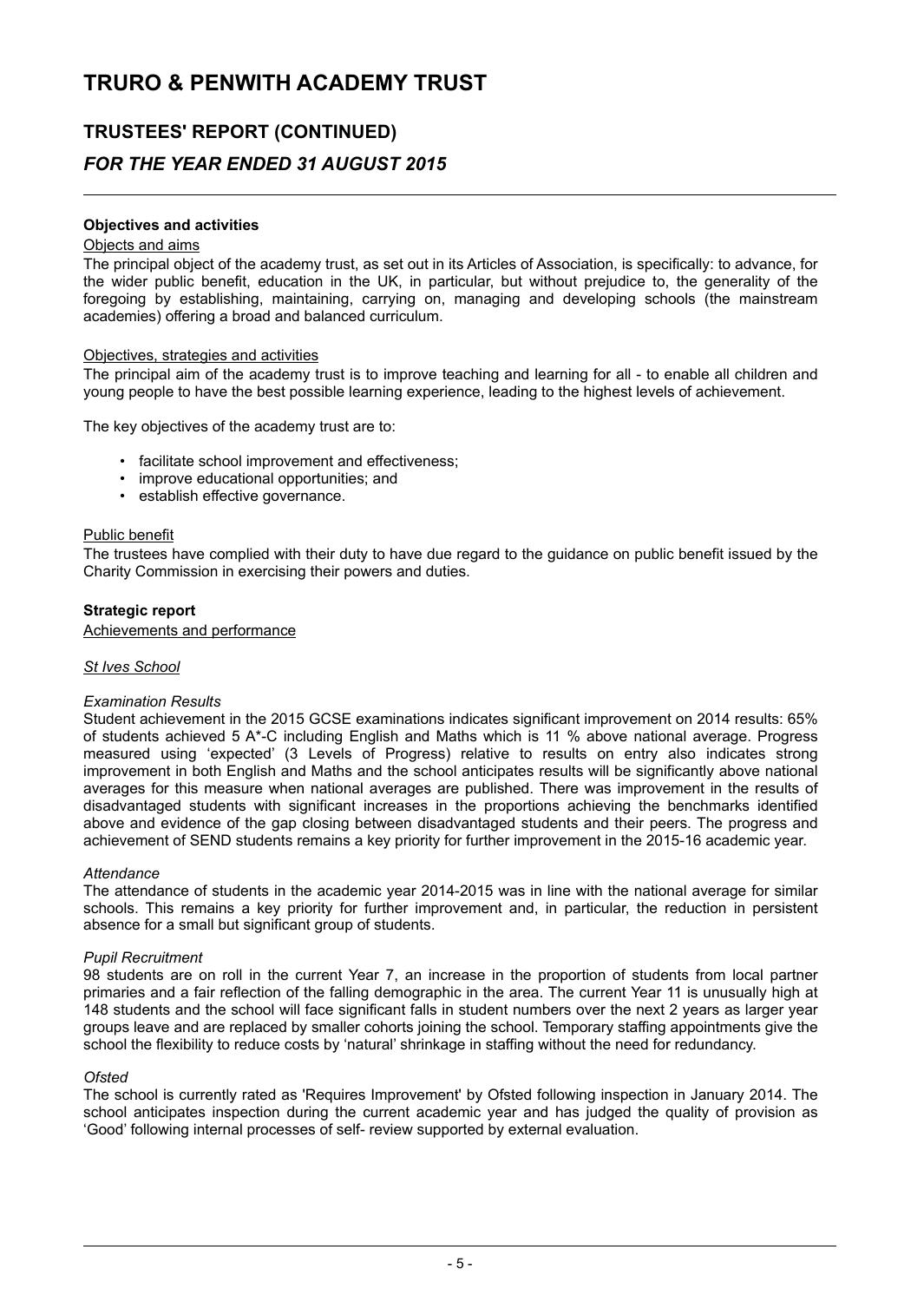# **TRUSTEES' REPORT (CONTINUED)** *FOR THE YEAR ENDED 31 AUGUST 2015*

### *Pendeen School*

Pendeen School became a member of Truro and Penwith Academy Trust on 1 April 2014. The information below relates to school year 2014/15 and is based on data published in Autumn 2015.

There has been a new substantive head in place since 1 March 2015 who has dealt with staffing issues, including long term sickness, resignations and underperformance. This has led to a major staffing change from 1 September 2015 with recruitment costs being incurred during 14/15.

### *Early Years*

The 12 children in reception were assessed to see if they had achieved a Good Level of Development (GLD). Unfortunately the outcome of this assessment was below national and local averages; this was in part due to the challenging staffing circumstances in this year group.

Early years remains a priority for our development plan 2015/16 and staffing has been completely reviewed as a result.

### *Y1 Phonics Check*

17 children took the check to see if they had achieved the required level for the end of year one. Unfortunately the outcome of this assessment was below national and local averages; this was in part due to the challenging staffing circumstances in this year group. The year 2 children who retook the test all reached the required level.

Phonics remains a priority for our development plan 2015/16 and resourcing and delivery has been completely reviewed as a result.

### *Key Stage 1 Assessments*

12 children were assessed using work in their books 'teacher assessed' and in some cases tasks and tests to inform levels. There was a 100% pass rate at level 2b+ in reading and maths with 83% in writing. Level 3 passes were above national averages too.

Sustaining these levels is a key priority for our development plan 2015/16, particularly given the current year 2's poor Early Years results.

### *Key Stage 2 Test Results*

11 children were assessed at the end of Key Stage 2. One was unable to sit the tests as they were too difficult for the child's special needs. Although most children made expected or good progress the results did not match national expectations.

Accelerating pupil progress is a key priority for our development plan 2015/16.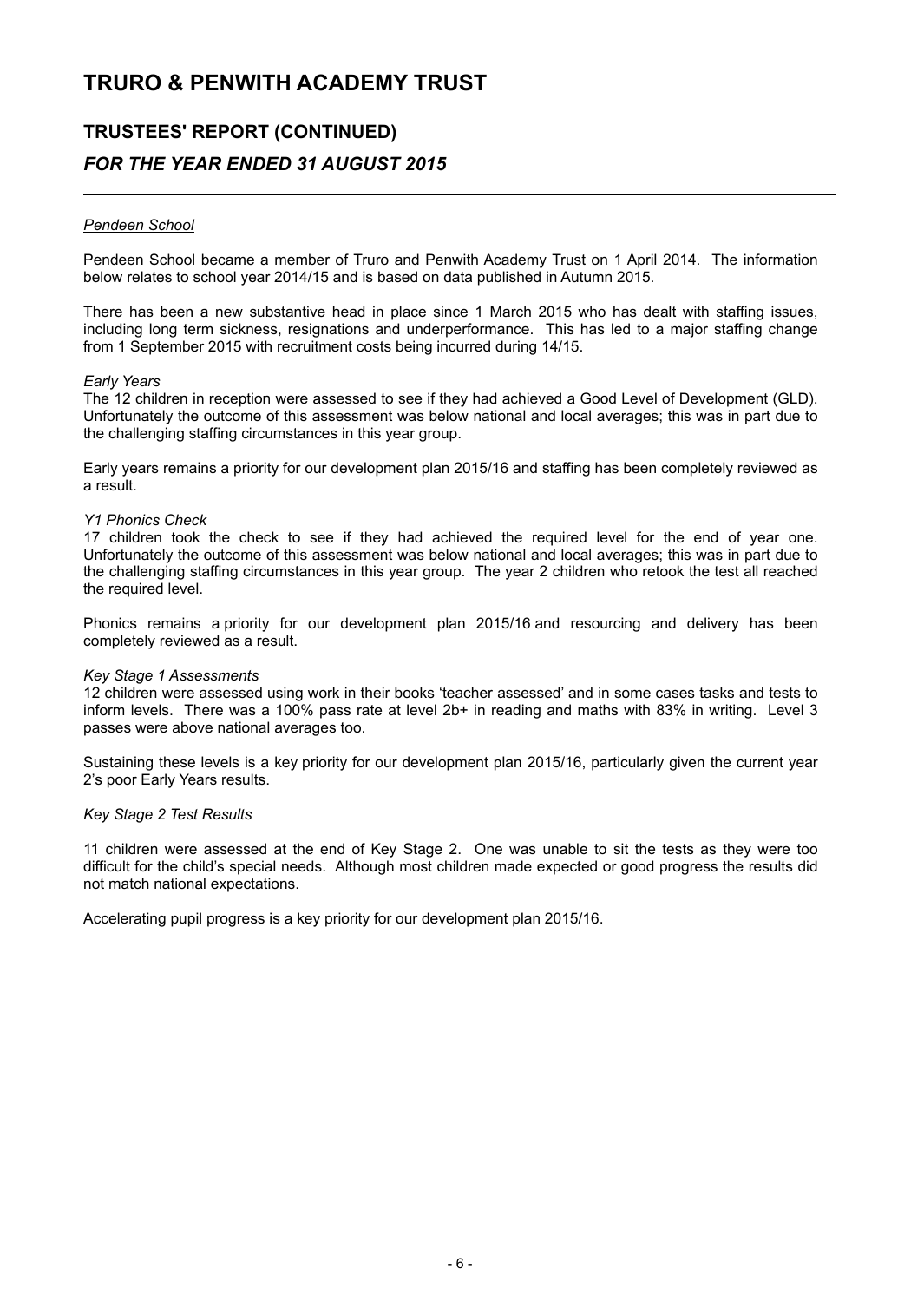# **TRUSTEES' REPORT (CONTINUED)** *FOR THE YEAR ENDED 31 AUGUST 2015*

### *St Dennis Primary Academy*

St Dennis Primary Academy became a member of the Truro and Penwith Academy Trust on 1 September 2014.

The indicators below relate to the school year 2014/15 and are based on moderated assessments in May 2015.

### *Early Years*

The 33 children in Early Years were assessed on whether they had achieved a Good Level of Development (GLD) and whether they had met Early Learning Goals (ELGs) in Reading, Writing and Maths. GLD achieved was 60.6% which is below the national average of 66.3% but above the average for Cornwall of 58.9%. The ELGs achieved in Reading, Writing and Maths were also above national and Cornish average at 87.9%, 75.8% and 81.8% respectively. Early Years remains a key priority in the School Improvement and Development Plan for 2015/16 with a particular emphasis on "Understanding of the World" as well as the prime areas of development.

### *Y1 Phonics Check*

20 children in year 1 took the phonics check, together with 13 re-takes from year 2. 22 children were assessed as above the threshold, 15 from year 1 and 7 from year 2. This is an increase on the previous year, but is slightly below the national average and additional intervention has been implemented to address the phonic weaknesses of the children highlighted by this screening check. There is a high number of SEN within the year 2 cohort and this has contributed to the number of children below the threshold in that year.

### *Key Stage 1 Assessments*

From a cohort of 33, 28 children were assessed at Level 2+ and 13 at Level 3. There was an 85% pass rate in respect of Reading, 79% in respect of Writing, and 97% in respect of Maths at Level 2+, the Level 3 results were all below national average, and therefore accelerating pupil progress is a key priority in the School Improvement and Development Plan 2015/16. Again there is a high number of SEN within this cohort and strategies and intervention is in place for these children.

### *Key Stage 2 Test Results*

From a cohort of 34, 26 children were assessed at Level 4+ for reading, 21 at level 4+ for Maths, and 17 at Level 4+ for SPAG (Spelling, Punctuation and Grammar test). 94% of children were assessed at Level 4+ for writing (teacher assessment). One child was reported as operating below the level of the tests for all subjects. These results and as well as the Level 5+ results were below the national average, and once again, accelerating pupil progress is a key priority in the School Improvement and Development Plan 2015/16.

### Going concern

After making appropriate enquiries, the board of trustees has a reasonable expectation that the academy trust has adequate resources to continue in operational existence for the foreseeable future. For this reason the board of trustees continues to adopt the going concern basis in preparing the accounts. Further details regarding the adoption of the going concern basis can be found in the statement of accounting policies.

### **Financial review**

The academy trust derives the majority of its income from the Department for Education (DfE) through the Education Funding Agency (EFA) in the form of recurrent grants, the use of which is restricted to particular purposes. Details of the grants received are set out in Note 5 to the financial statements.

### Reserves policy

Reserves are held for reinvestment in individual schools, for specific capital projects and curriculum investment.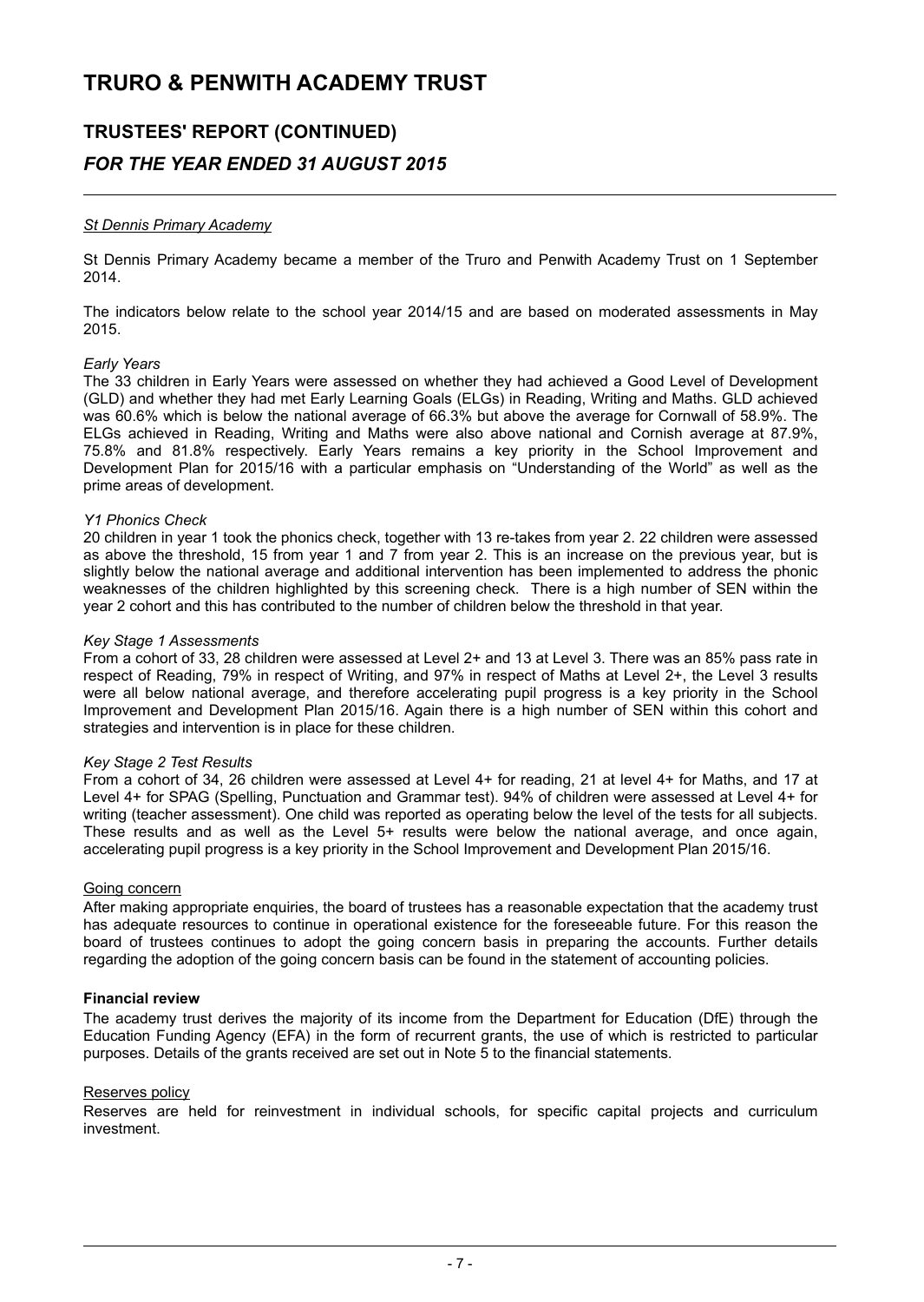### **TRUSTEES' REPORT (CONTINUED)**

### *FOR THE YEAR ENDED 31 AUGUST 2015*

The trustees consider the financial period end position of £8,940,553 (2014: £6,685,009) comprising £9,420,718 (2014: £7,078,309) of restricted fixed asset funds, £(824,000) (2014: £(497,208)) of restricted funds and £343,835 (2014: £103,908) of unrestricted funds to be satisfactory. The restricted funds consist of the pension reserve amounting to £(824,000) (2014: £(621,000)) and general restricted funds of £Nil (2014: £123,792).

The level of free reserves held by the academy are £343,835 (2014: £103,908).

The Local Government Pension Scheme (LGPS) fund is currently in deficit. The academy trust has entered into an agreement with the LGPS trustees to make additional annual contributions of £14,300 in addition to normal funding levels, over a period of 20 years, in order to bridge the scheme deficit.

Parliament has agreed, at the request of the Secretary of State for Education, to a guarantee that, in the event of academy closure, outstanding LGPS liabilities would be met by the Department for Education. The guarantee came into force on 18 July 2013.

Investment policy and powers

The cash balances held by the academy trust are invested in interest earning bank accounts.

Principal risks and uncertainties

The principal risks facing the academy trust are:

- the financial impact of future changes to funding levels;
- a decrease in pupil numbers; and
- failure to meet academic targets.

Mitigating actions have been identified to address these risks.

### Financial and risk management objectives and policies

The financial risk register is set out in the academy trust's financial procedures. These procedures examine the key risks and proposed actions to mitigate the impact of these risks.

### **Plans for future periods**

On 1 September 2015, Blackwater Community Primary School and Mithian School joined the academy trust. St Just Primary School joined the academy trust on 1 November 2015.

The academy trust is in discussion with a number of other schools about joining the trust. These schools are likely to join on 1 September 2016.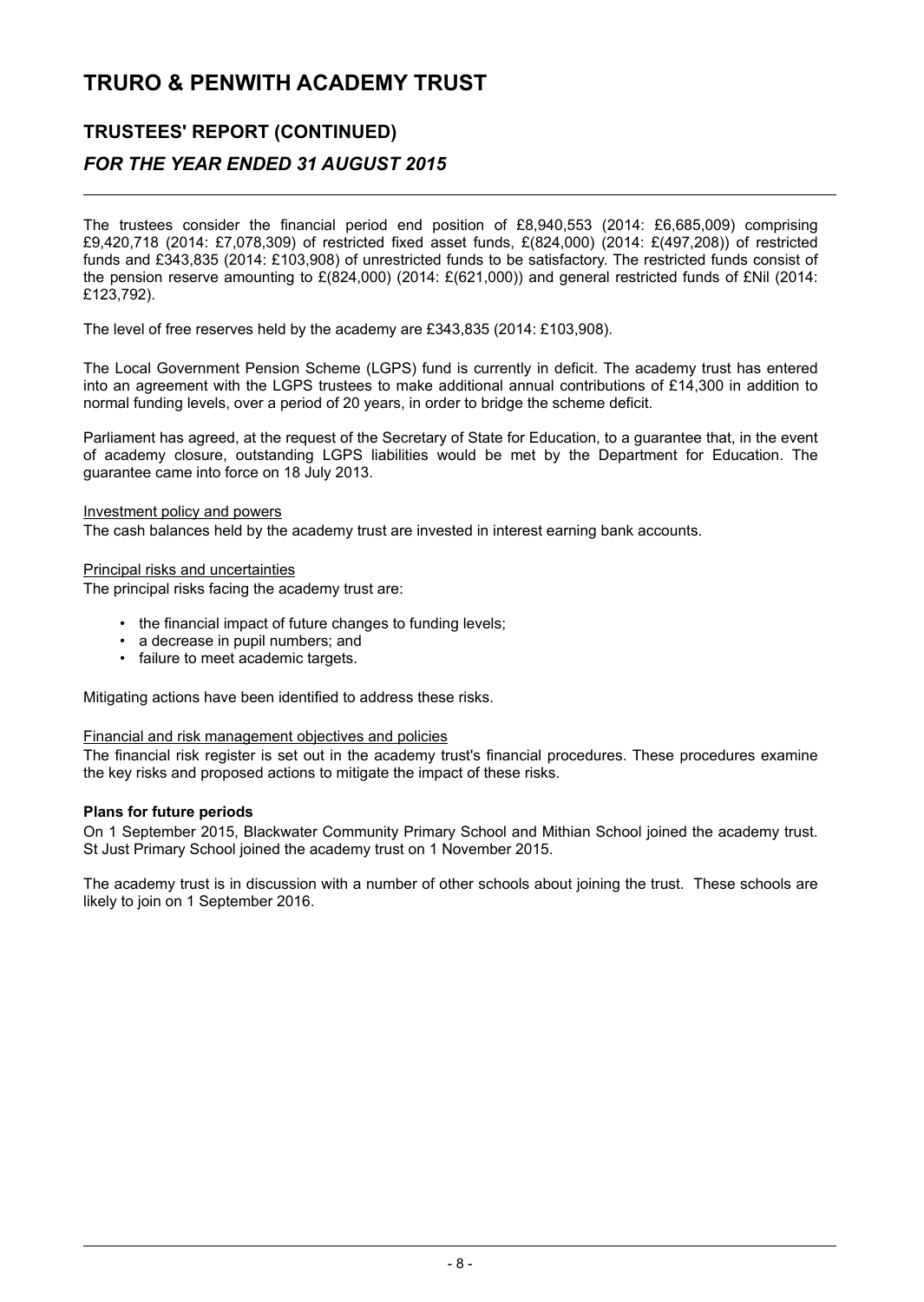### **TRUSTEES' REPORT (CONTINUED)** *FOR THE YEAR ENDED 31 AUGUST 2015*

### **Auditor**

In so far as the trustees are aware:

- there is no relevant audit information of which the charitable company's auditor is unaware; and
- the trustees have taken all steps that they ought to have taken to make themselves aware of any relevant audit information and to establish that the auditor is aware of that information.

A resolution proposing that Robinson Reed Layton be reappointed as auditor of the charitable company will be put to the members.

The trustees' report, incorporating a strategic report, was approved by order of the board of trustees, as the company directors, on 08 December 2015 and signed on its behalf by:

ME Winser **Chair**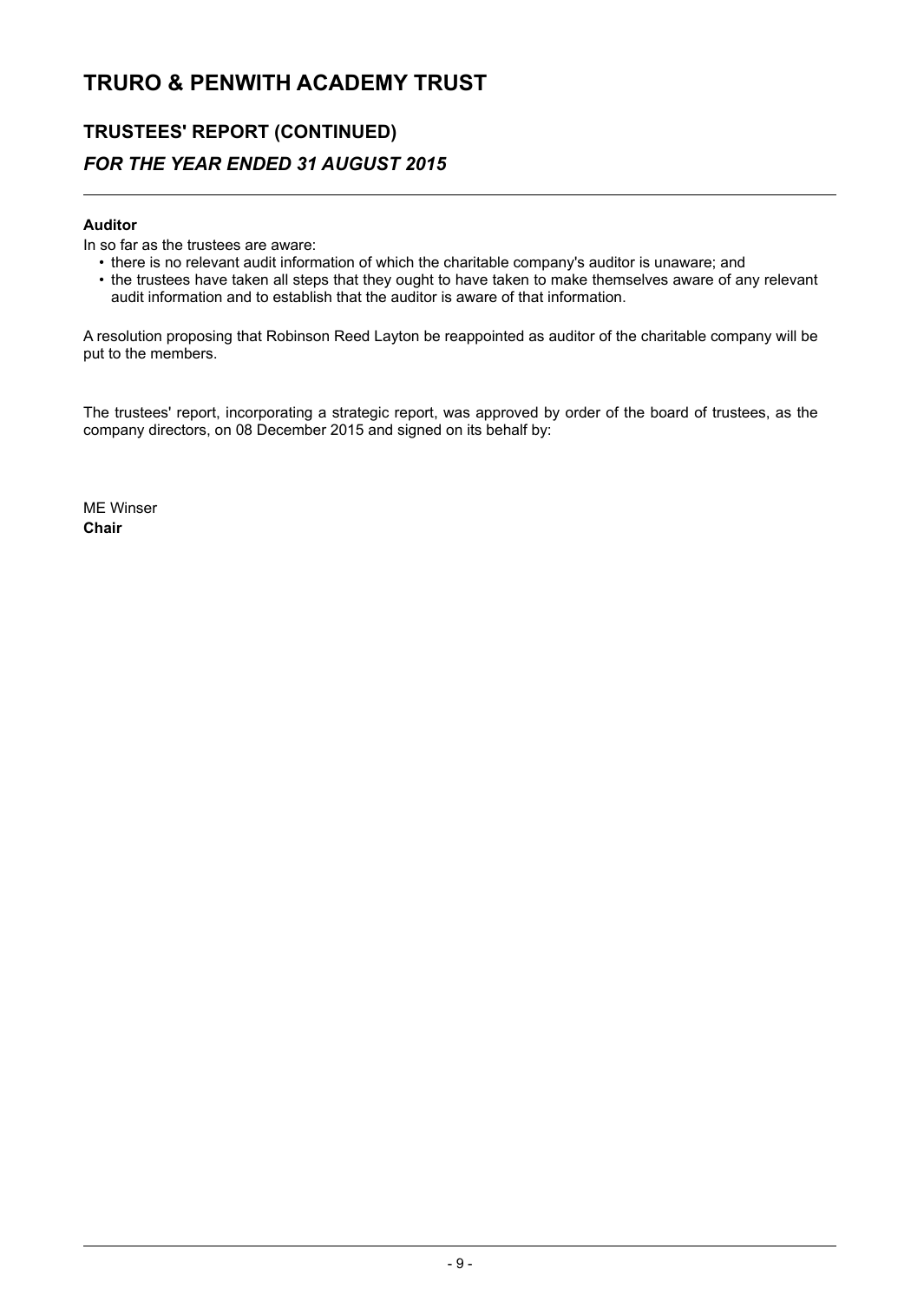### **GOVERNANCE STATEMENT**

### *FOR THE YEAR ENDED 31 AUGUST 2015*

### **Scope of responsibility**

As trustees we acknowledge we have overall responsibility for ensuring that Truro & Penwith Academy Trust has an effective and appropriate system of control, financial and otherwise. However, such a system is designed to manage rather than eliminate the risk of failure to achieve business objectives, and can provide only reasonable and not absolute assurance against material misstatement or loss.

The board of trustees has delegated the day-to-day responsibility to the accounting officer, for ensuring financial controls conform with the requirements of both propriety and good financial management and in accordance with the requirements and responsibilities assigned to it in the funding agreement between Truro & Penwith Academy Trust and the Secretary of State for Education. The accounting officer is also responsible for reporting to the board of trustees any material weaknesses or breakdowns in internal control.

### **Governance**

The information on governance included here supplements that described in the Trustees' Report and in the Statement of Trustees' Responsibilities. The board of trustees has formally met twice during the year. Attendance during the year at meetings of the board of trustees was as follows:

| <b>Trustees</b>                                          | <b>Meetings attended</b> | Out of possible |  |
|----------------------------------------------------------|--------------------------|-----------------|--|
| ME Winser (Chair)                                        |                          | 3               |  |
| DAJ Walrond (Accounting Officer to 31 August 2015)       |                          | 3               |  |
| Dr J Blunden (Resigned 4 November 2014)                  |                          |                 |  |
| Dr J Blunden (Accounting Officer from 1 September 2015)  |                          |                 |  |
| C Breakwell (Resigned 4 November 2014)                   |                          |                 |  |
| R Crossland (Representative of Truro and Penwith College |                          |                 |  |
| (Corporate trustee))                                     |                          | 3               |  |
| <b>SJ Dickinson</b>                                      |                          | 3               |  |
| AG Livingston (Vice Chair)                               |                          | 3               |  |
| MF Osterfield                                            |                          | 3               |  |
| <b>RJ</b> Penlerick                                      |                          |                 |  |
| S Roby (Appointed 1 August 2015)                         |                          | 0               |  |
| R Tarleton (Resigned 31 July 2015)                       |                          |                 |  |
| CP Webster (Resigned 30 June 2015)                       |                          |                 |  |
| PJ Wroe                                                  |                          | 3               |  |

The academy trust reviews governance throughout the year and has identified skills gaps within the board of trustees. To combat this, positions on the board have been advertised in an attempt to fill these gaps.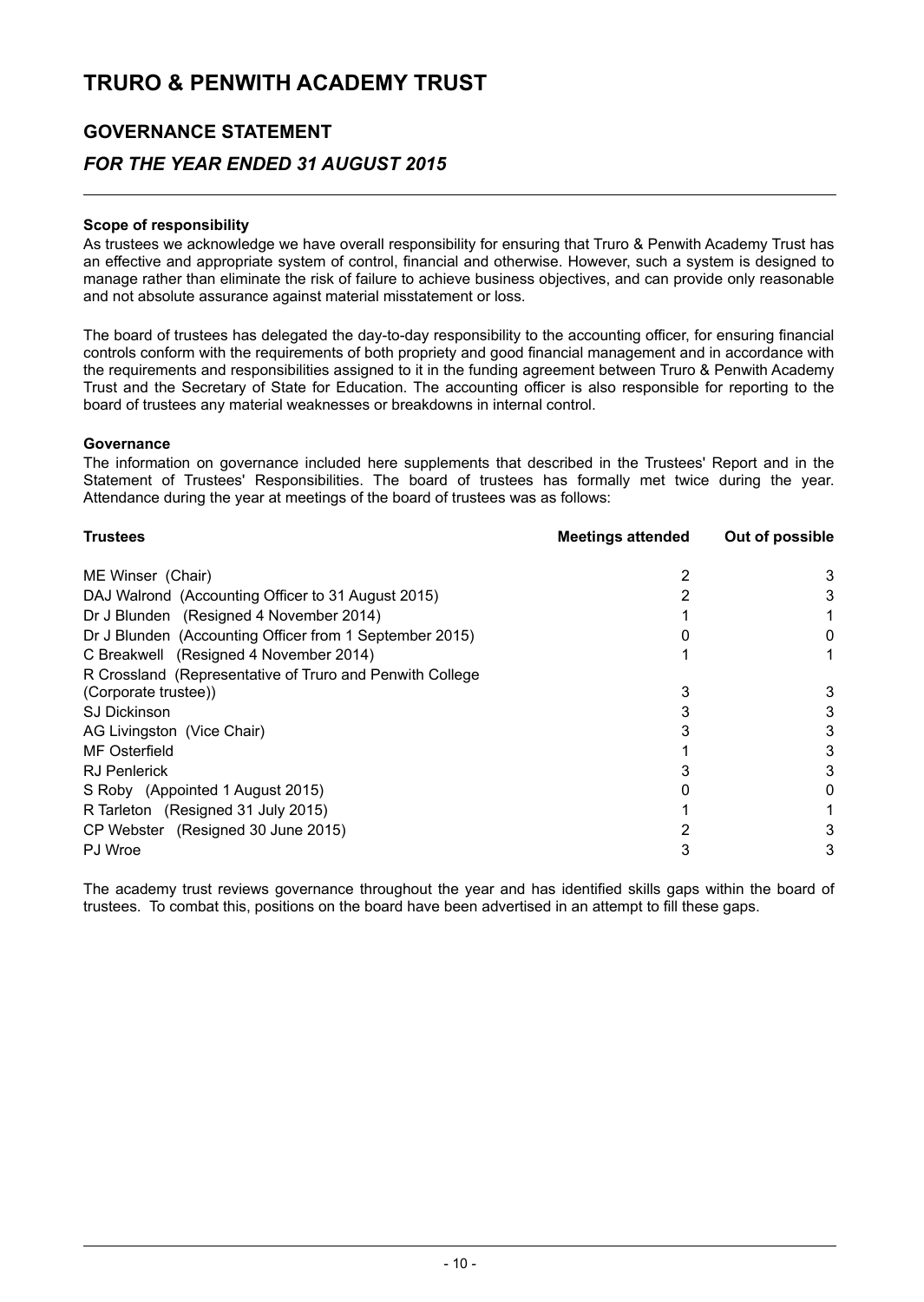### **GOVERNANCE STATEMENT (CONTINUED)** *FOR THE YEAR ENDED 31 AUGUST 2015*

The Finance, Employment and Audit Committee is a sub-committee of the main board of trustees. Its purpose is:

- To consider and advise the board on all aspects of the academy trust's finances, financial policies, controls and strategy
- To monitor and advise the board on all aspects of the academy trust's personnel strategy, including recruitment policies, health and safety, the promotion of equality and diversity, and staff development activities
- To advise the board on the adequacy and effectiveness of the academy trust's internal control systems, and its arrangements for risk management, control, governance processes and value for money, as the trust is not required to establish a separate audit committee.

Attendance at meetings in the year was as follows:

| <b>Trustees</b>                    | <b>Meetings attended</b> | Out of possible |  |
|------------------------------------|--------------------------|-----------------|--|
| ME Winser (Chair)                  | 3                        | 3               |  |
| <b>SJ Dickinson</b>                | 3                        | 3               |  |
| AG Livingston (Vice Chair)         |                          | 3               |  |
| <b>RJ Penlerick</b>                | 2                        | 3               |  |
| CP Webster (Resigned 30 June 2015) | 3                        | 3               |  |
| PJ Wroe                            | າ                        | 3               |  |

### **Review of value for money**

As accounting officer the chief executive has responsibility for ensuring that the academy trust delivers good value in the use of public resources. The accounting officer understands that value for money refers to the educational and wider societal outcomes achieved in return for the taxpayer resources received.

The accounting officer considers how the academy trust's use of its resources has provided good value for money during each academic year, and reports to the board of trustees where value for money can be improved, including the use of benchmarking data where available. The accounting officer for the academy trust has delivered improved value for money during the year as follows.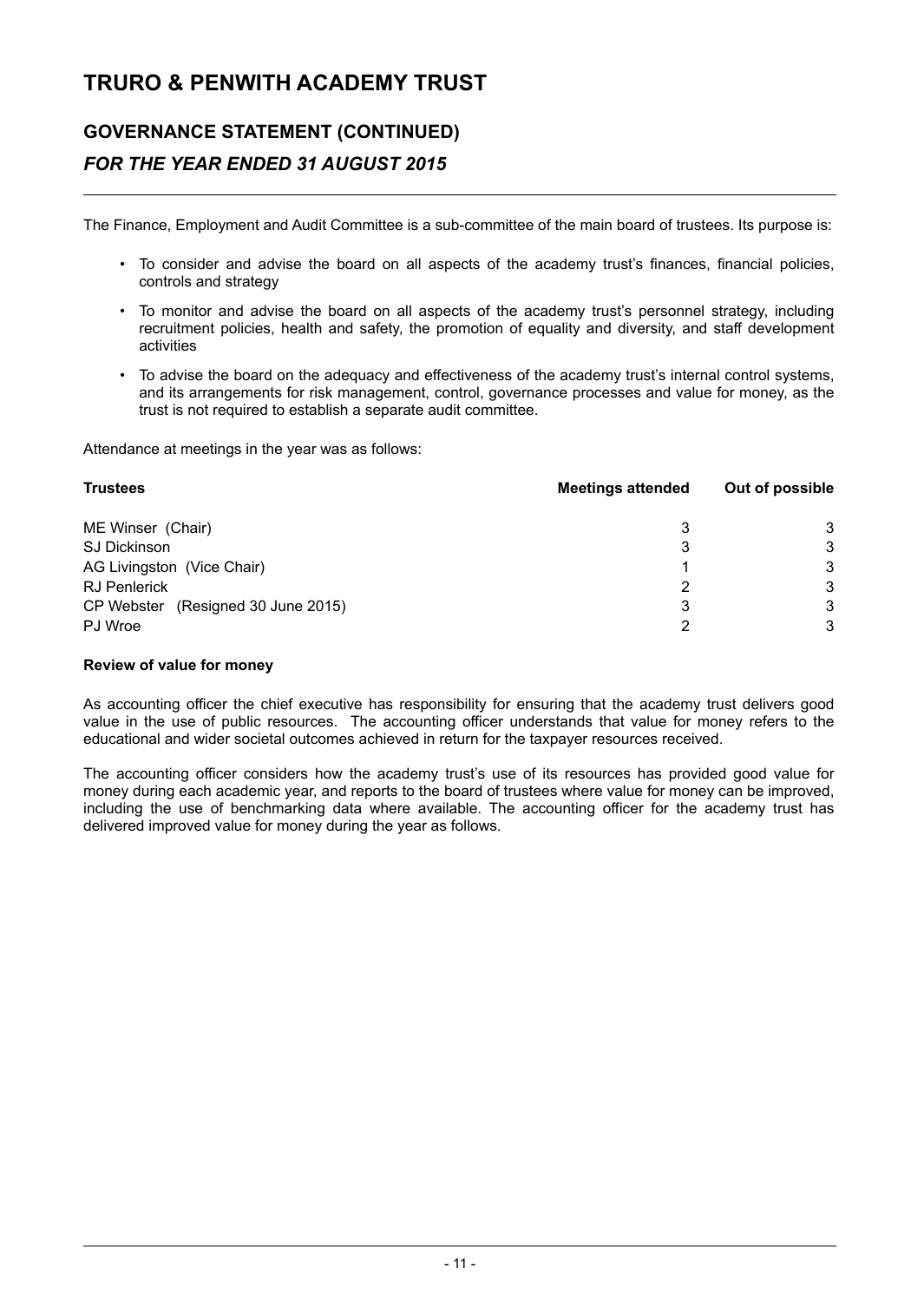# **GOVERNANCE STATEMENT (CONTINUED)** *FOR THE YEAR ENDED 31 AUGUST 2015*

### Improving Educational Results

Our first two schools – St Ives School (secondary) and Pendeen School (primary) - joined as sponsored academies on 1 April 2014, and a third - St Dennis Primary Academy joined as a sponsored academy on 1 September 2014. All three were failing schools and improvement plans have therefore been put in place and resources directed to support these, and to support our principal aim of improving teaching and learning for all – to enable all children and young people to have the best possible learning experience, leading to the highest levels of achievement.

We have ensured that resources are directed where they are most needed and most effective in meeting educational outcomes. This is demonstrated, for example, by a significant upward trend in GCSE results at St Ives School with 65% of students gaining 5 A\*-C passes including English and Maths, which is 11% above national average, and an improvement from 2014 first entry results. There has also been significant increase in results achieved by disadvantaged students, and evidence of narrowing the gap between disadvantaged students and their peers.

The performance of individual schools is monitored on a regular basis in a variety of ways, including a detailed review of school self-evaluation assessments, and is compared with other TPAT schools, other local schools, and statistics available at a regional and national level.

Truro and Penwith Academy Trust (TPAT) has a rigorous system of tracking student progress and achievement, with underachievement identified early and appropriate interventions put in place. TPAT operates an extensive programme of lesson observations, learning walks and evaluation of lessons by teaching staff and Senior Leaders within each school. Relevant and timely action is taken to ensure any weaknesses observed are addressed appropriately.

The schools within TPAT carefully monitor Pupil Premium expenditure and its impact on improving attainment for students on Free School Meals, Children from Service Families and Looked-After Children. Use of the grant is published annually on each school's website.

Our schools offer a diverse curriculum so that all our students have the opportunity to raise their individual levels of attainment.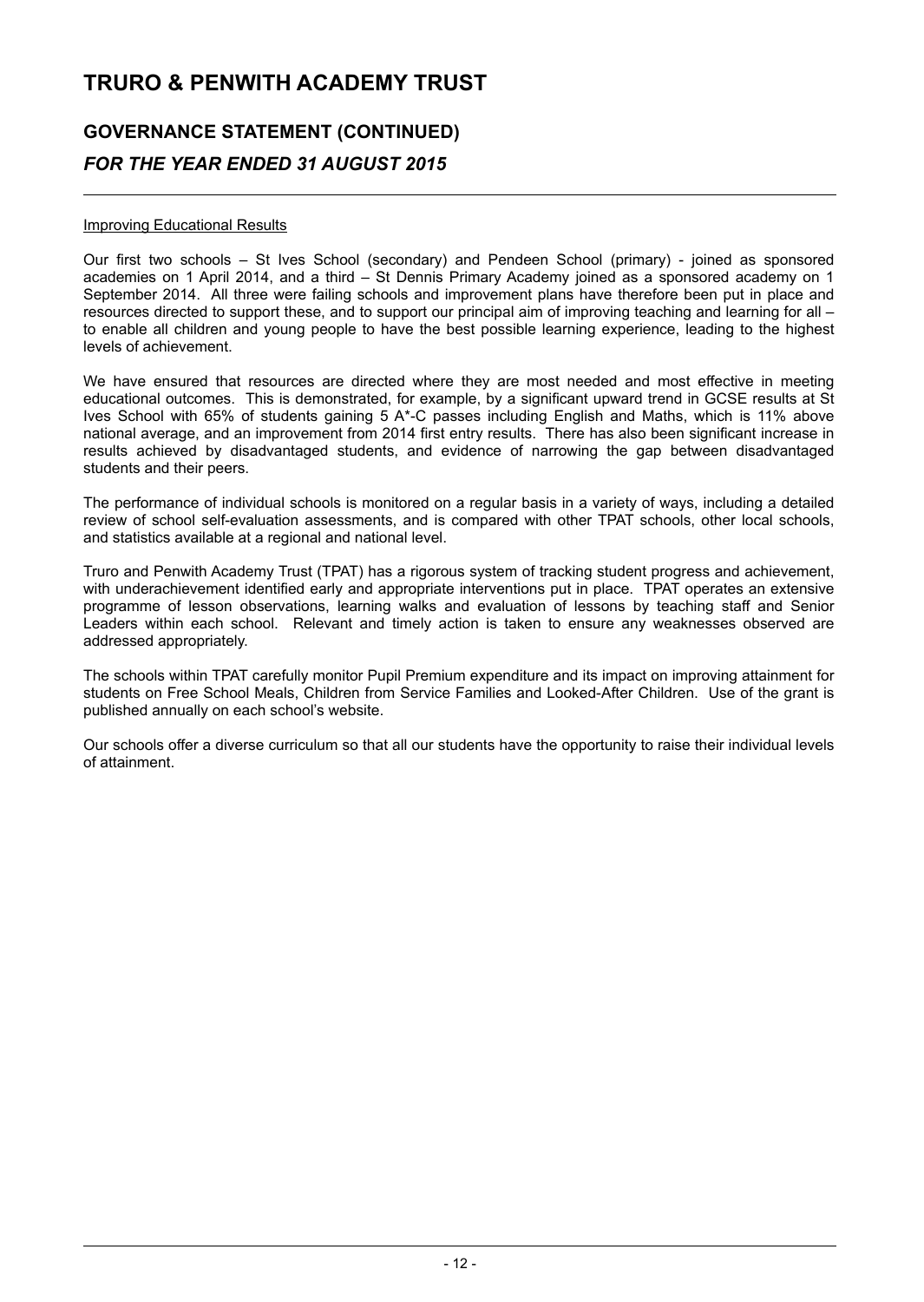### **GOVERNANCE STATEMENT (CONTINUED)** *FOR THE YEAR ENDED 31 AUGUST 2015*

### Financial Governance and Oversight

Financial governance and oversight is strong. Our Finance Director and our Business Manager are qualified accountants and we have two accountants on the Finance, Employment and Audit Committee. Financial assurance is further informed by termly reports from our internal auditors.

The Board of Directors approve the budget following detailed scrutiny by the Finance, Employment and Audit Committee.

The Finance, Employment and Audit Committee meet termly, where the management accounts and budget monitoring report are reviewed and discussed. In addition the Committee will consider and approve larger expenditure items in accordance with the TPAT Scheme of Delegated Authority, and ensure compliance with TPAT's tender arrangements.

The Board of Directors receives and approves the annual financial statements and the external auditor's management letter.

### Better Purchasing

TPAT promotes fair competition through quotations and tenders, in accordance with its Financial Procedures Manual, to ensure that goods and services are procured in the most economic and effective way.

TPAT reviews the main service contracts for each of its schools on an annual basis to ensure that they are still fit for purpose, effective and provide best value. This review has prompted TPAT to explore alternative service providers for some of the services previously purchased from the local authority, and to purchase some services (for example legal services) only as and when required, rather than through a service contract. As TPAT grows with additional schools, our buying power increases and puts us into a better position to negotiate prices with existing and prospective suppliers.

Headteachers or suitably authorised senior members of staff review and sign all purchase orders on behalf of their academy and regularly challenge these for economy and effectiveness.

### Maximising Income Generation

TPAT explores every opportunity to generate income via rental income and the hire of facilities to the local community, to explore sponsorship and funding opportunities, and to seek funding for specific projects.

TPAT's banking arrangements include earning interest on all of our funds, and permanent free banking in respect of all of our regular transactions.

### Reviewing Controls and Managing Risks

The Business Manager, Accounting Officer, Finance Director and school headteachers review regular budget monitoring reports, addressing any significant variances from budget. These reports are also reviewed by the respective school governors. Our internal auditors carry out testing on our systems and controls on a termly basis, and report on internal controls and other matters within their remit.

The Board of Directors review risks and their management through the annual review of our Risk Register. The Board also reviews and approves TPAT policies including the Financial Procedures Manual and Scheme of Delegated Authority.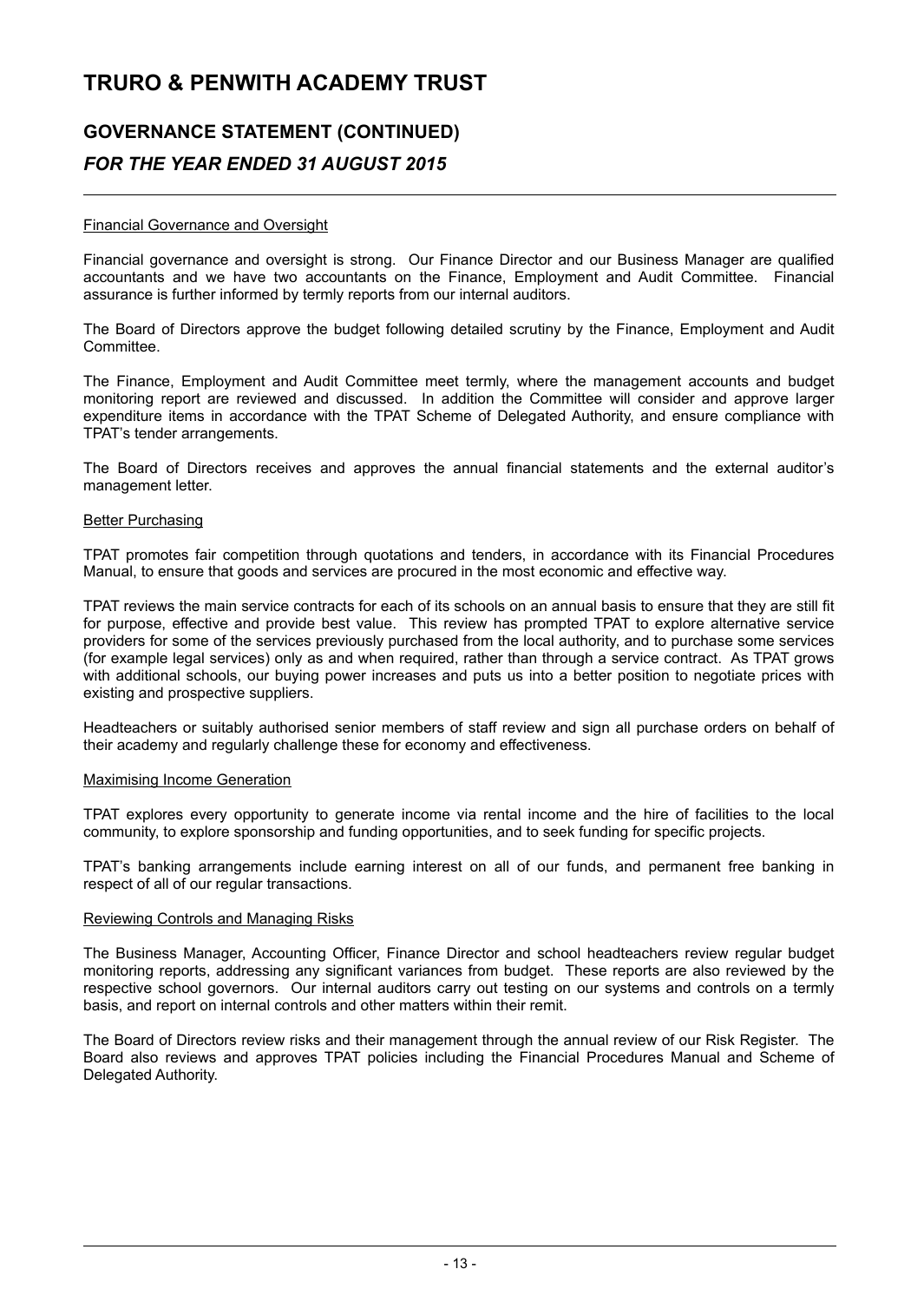# **GOVERNANCE STATEMENT (CONTINUED)** *FOR THE YEAR ENDED 31 AUGUST 2015*

### **The purpose of the system of internal control**

The system of internal control is designed to manage risk to a reasonable level rather than to eliminate all risk of failure to achieve policies, aims and objectives. It can therefore only provide reasonable and not absolute assurance of effectiveness. The system of internal control is based on an on-going process designed to identify and prioritise the risks to the achievement of academy trust policies, aims and objectives, to evaluate the likelihood of those risks being realised and the impact should they be realised, and to manage them efficiently, effectively and economically. The system of internal control has been in place in Truro & Penwith Academy Trust for the year ended 31 August 2015 and up to the date of approval of the annual report and accounts.

### **Capacity to handle risk**

The board of trustees has reviewed the key risks to which the academy trust is exposed together with the operating, financial and compliance controls that have been implemented to mitigate those risks. The board of trustees is of the view that there is a formal ongoing process for identifying, evaluating and managing the academy trust's significant risks that has been in place for the year ended 31 August 2015 and up to the date of approval of the annual report and accounts. This process is regularly reviewed by the board of trustees.

### **The risk and control framework**

The academy trust's system of internal financial control is based on a framework of regular management information and administrative procedures including the segregation of duties and a system of delegation and accountability. In particular it includes:

- comprehensive budgeting and monitoring systems with an annual budget and periodic financial reports which are reviewed and agreed by the board of trustees:
- regular reviews by the Finance, Employment and Audit Committee of reports which indicate financial performance against the forecasts and of major purchase plans, capital works and expenditure programmes; • setting targets to measure financial and other performance;
- clearly defined purchasing (asset purchase or capital investment) guidelines;
- delegation of authority and segregation of duties;
- identification and management of risks.

The board of trustees has considered the need for a specific internal audit function and has appointed TIAA Limited as internal auditor.

The auditor's role includes giving advice on financial matters and performing a range of checks on the academy trust's financial systems. On a termly basis, the auditor reports to the board of trustees through the Finance, Employment and Audit Committee on the operation of the systems of control and on the discharge of the financial responsibilities of the board of trustees.

On a termly basis, the internal auditor reports to the board of trustees through the Finance, Employment and Audit Committee on the operation of the systems of control and on the discharge of the financial responsibilities of the board of trustees. The internal auditor has delivered their schedule of work as planned, and have reported no material issues as arising as a result of their work.

### **Review of effectiveness**

The accounting officer has responsibility for reviewing the effectiveness of the system of internal control. During the year in question the review has been informed by:

- the work of the internal auditor;
- the work of the external auditor;
- the financial management and governance self-assessment process;
- the work of the executive managers within the academy trust who have responsibility for the development and maintenance of the internal control framework.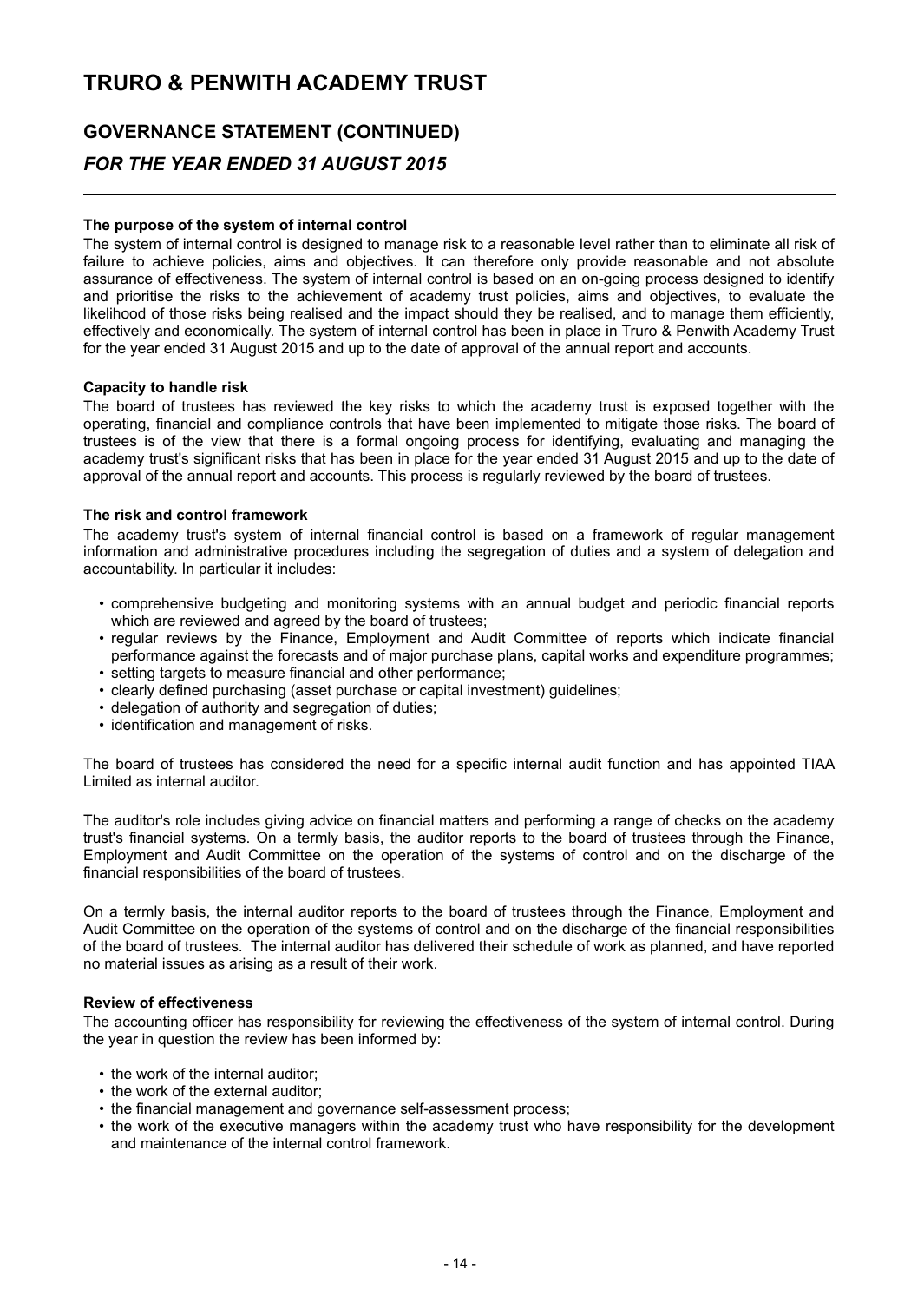# **GOVERNANCE STATEMENT (CONTINUED)** *FOR THE YEAR ENDED 31 AUGUST 2015*

The accounting officer has been advised of the implications of the result of their review of the system of internal control by the Finance, Employment and Audit Committee and a plan to address weaknesses and ensure continuous improvement of the system is in place.

Approved by order of the board of trustees on 08 December 2015 and signed on its behalf by:

ME Winser **Dr J Blunden Chair Accounting Officer**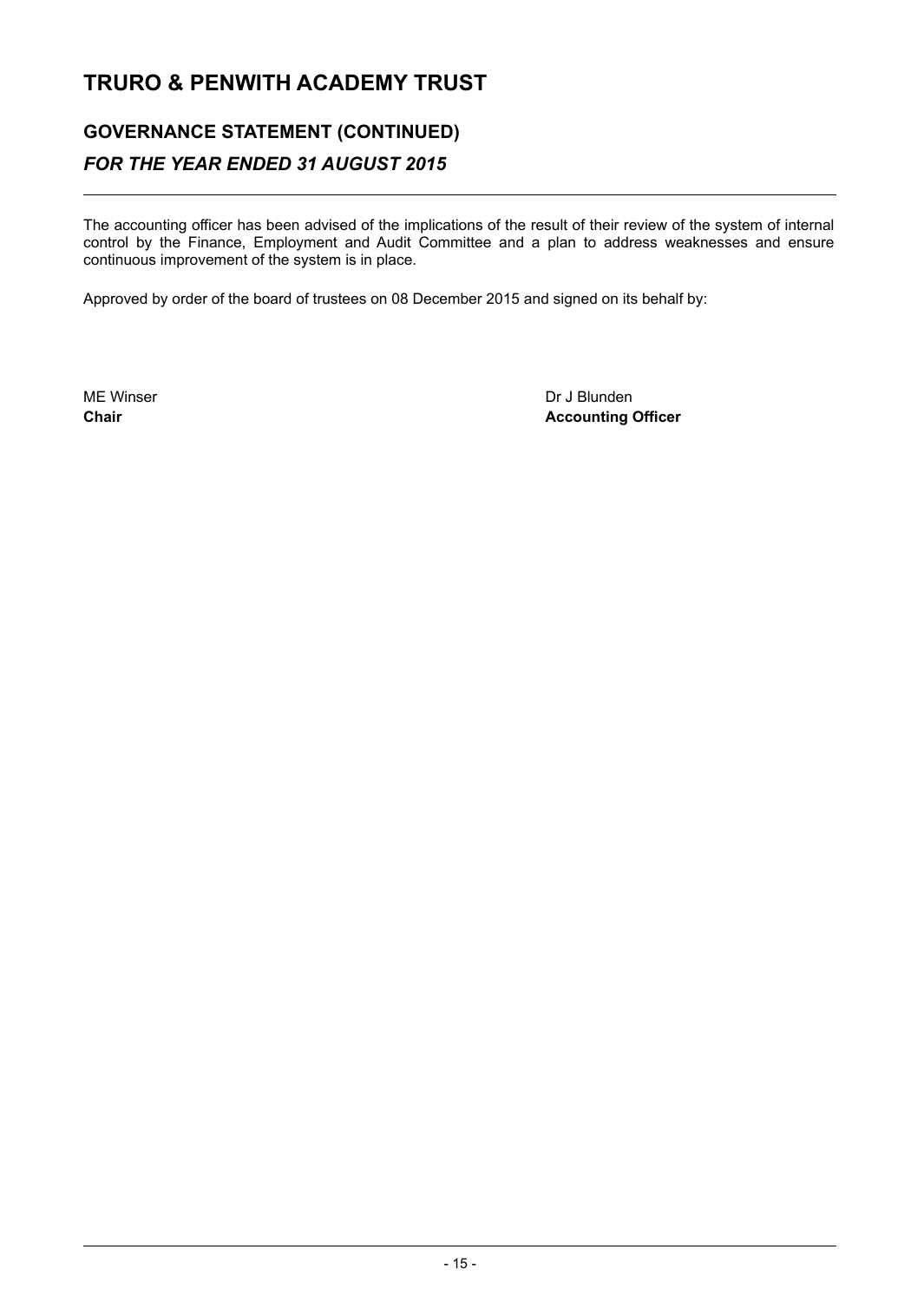### **STATEMENT ON REGULARITY, PROPRIETY AND COMPLIANCE** *FOR THE YEAR ENDED 31 AUGUST 2015*

As accounting officer of Truro & Penwith Academy Trust I have considered my responsibility to notify the academy trust board of trustees and the Education Funding Agency of material irregularity, impropriety and non-compliance with EFA terms and conditions of funding, under the funding agreement in place between the academy trust and the Secretary of State for Education. As part of my consideration I have had due regard to the requirements of the Academies Financial Handbook.

I confirm that I and the academy trust's board of trustees are able to identify any material irregular or improper use of funds by the academy trust, or material non-compliance with the terms and conditions of funding under the academy trust's funding agreement and the Academies Financial Handbook.

I confirm that no instances of material irregularity, impropriety or funding non-compliance have been discovered to date. If any instances are identified after the date of this statement, these will be notified to the board of trustees and EFA.

Approved on 08 December 2015 and signed by:

Dr J Blunden **Accounting Officer**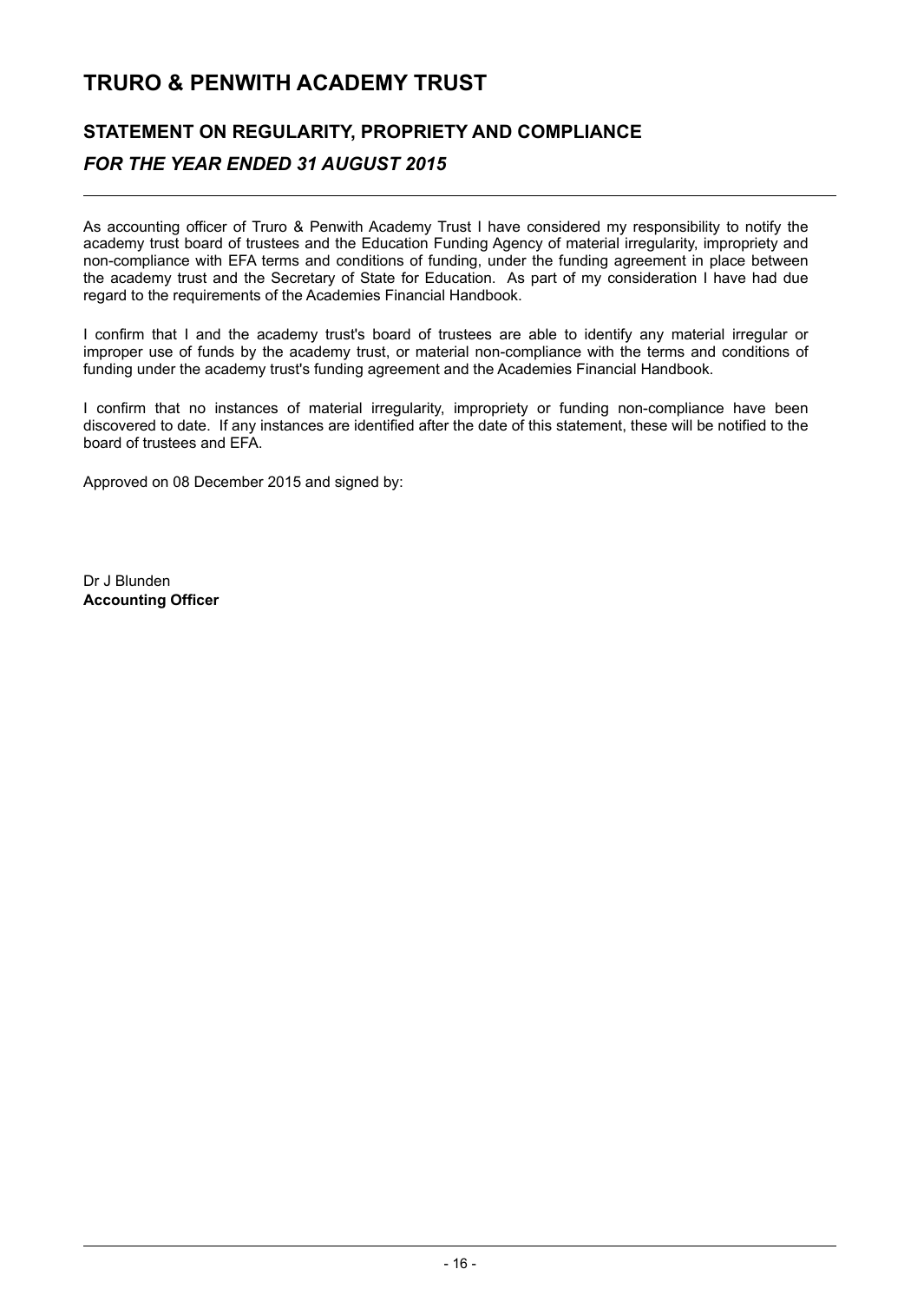### **STATEMENT OF TRUSTEES' RESPONSIBILITIES**

The trustees (who also act as governors for Truro & Penwith Academy Trust and are also the directors of Truro & Penwith Academy Trust for the purposes of company law) are responsible for preparing the Trustees' Report and the accounts in accordance with the Annual Accounts Direction issued by the Education Funding Agency, United Kingdom Accounting Standards (United Kingdom Generally Accepted Accounting Practice) and applicable law and regulations.

Company law requires the trustees to prepare accounts for each financial year. Under company law the trustees must not approve the accounts unless they are satisfied that they give a true and fair view of the state of affairs of the charitable company and of its incoming resources and application of resources, including its income and expenditure, for that period.

In preparing these accounts, the trustees are required to:

- select suitable accounting policies and then apply them consistently;
- observe the methods and principles in the Charities SORP 2005;
- make judgements and accounting estimates that are reasonable and prudent;
- state whether applicable UK Accounting Standards have been followed, subject to any material departures disclosed and explained in the accounts; and
- prepare the accounts on the going concern basis unless it is inappropriate to presume that the charitable company will continue in business.

The trustees are responsible for keeping adequate accounting records that are sufficient to show and explain the charitable company's transactions and disclose with reasonable accuracy at any time the financial position of the charitable company and enable them to ensure that the accounts comply with the Companies Act 2006. They are also responsible for safeguarding the assets of the charitable company and hence for taking reasonable steps for the prevention and detection of fraud and other irregularities.

The trustees are responsible for ensuring that in its conduct and operation the charitable company applies financial and other controls, which conform with the requirements both of propriety and of good financial management. They are also responsible for ensuring that grants received from the EFA/DfE have been applied for the purposes intended.

The trustees are responsible for the maintenance and integrity of the corporate and financial information included on the charitable company's website. Legislation in the United Kingdom governing the preparation and dissemination of accounts may differ from legislation in other jurisdictions.

Approved by order of the board of trustees on 08 December 2015 and signed on its behalf by:

ME Winser **Chair**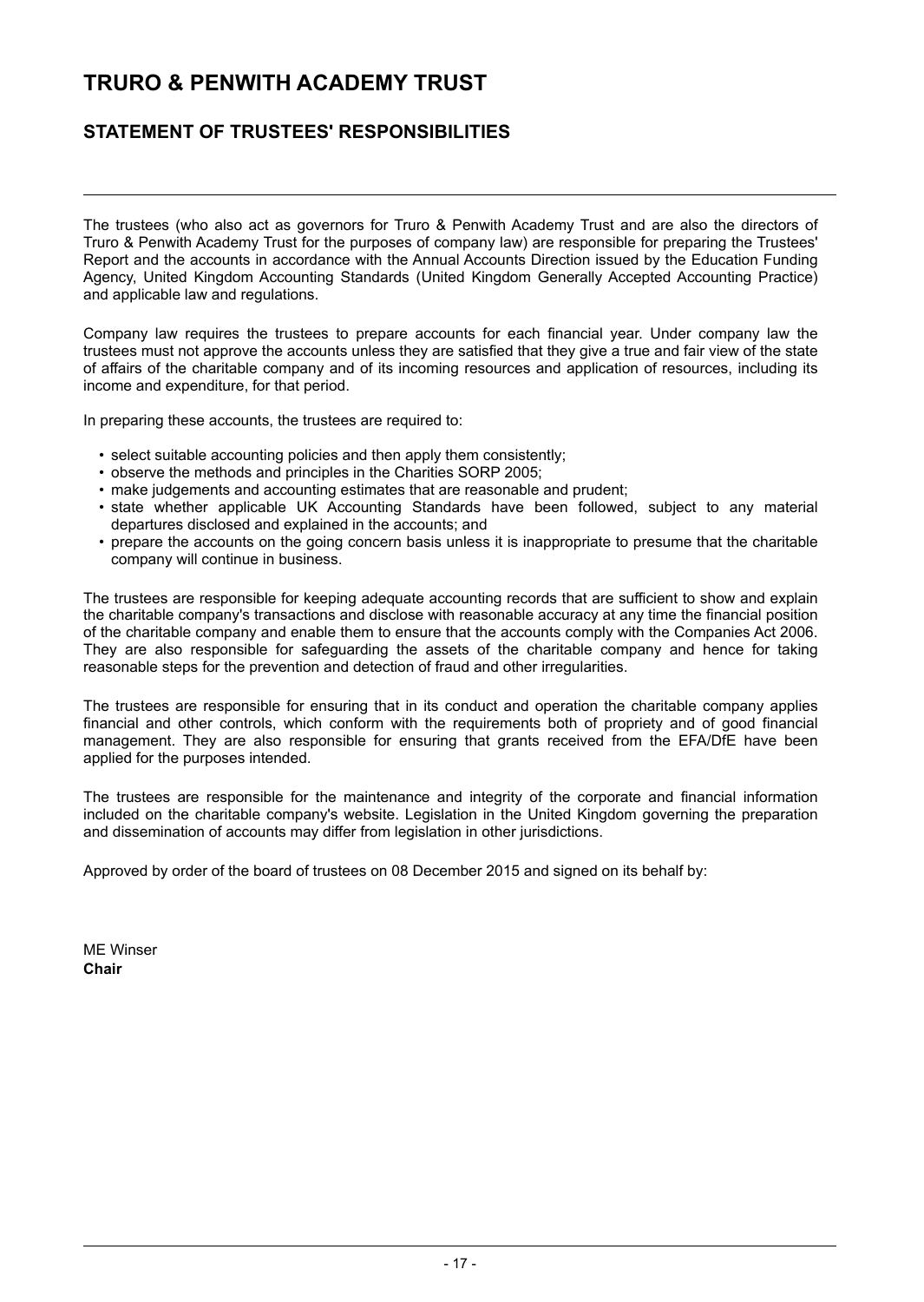### **INDEPENDENT AUDITOR'S REPORT**

### **TO THE MEMBERS OF TRURO & PENWITH ACADEMY TRUST**

We have audited the accounts of Truro & Penwith Academy Trust for the year ended 31 August 2015 set out on pages 22 to 45. The financial reporting framework that has been applied in their preparation is applicable law and United Kingdom Accounting Standards (United Kingdom Generally Accepted Accounting Practice) and the Academies Accounts Direction 2014 to 2015 issued by the EFA.

This report is made solely to the charitable company's members, as a body, in accordance with Chapter 3 of Part 16 of the Companies Act 2006. Our audit work has been undertaken so that we might state to the charitable company's members those matters we are required to state to them in an auditor's report and for no other purpose. To the fullest extent permitted by law, we do not accept or assume responsibility to anyone other than the charitable company and its members as a body, for our audit work, for this report, or for the opinions we have formed.

### **Respective responsibilities of trustees and auditors**

As explained more fully in the Trustees' Responsibilities Statement set out on page 17, the trustees, who are also the directors of Truro & Penwith Academy Trust for the purposes of company law, are responsible for the preparation of the accounts and for being satisfied that they give a true and fair view.

Our responsibility is to audit and express an opinion on the accounts in accordance with applicable law and International Standards on Auditing (UK and Ireland). Those standards require us to comply with the Auditing Practices Board's Ethical Standards for Auditors.

### **Scope of the audit of the accounts**

An audit involves obtaining evidence about the amounts and disclosures in the accounts sufficient to give reasonable assurance that the accounts are free from material misstatement, whether caused by fraud or error. This includes an assessment of: whether the accounting policies are appropriate to the charitable company's circumstances and have been consistently applied and adequately disclosed; the reasonableness of significant accounting estimates made by the trustees; and the overall presentation of the accounts. In addition, we read all the financial and non-financial information in the Trustees' Annual Report to identify material inconsistencies with the audited accounts and to identify any information that is apparently materially incorrect based on, or materially inconsistent with, the knowledge acquired by us in the course of performing the audit. If we become aware of any apparent material misstatements or inconsistencies we consider the implications for our report.

### **Opinion on accounts**

In our opinion the accounts:

- give a true and fair view of the state of the charitable company's affairs as at 31 August 2015 and of its incoming resources and application of resources, including its income and expenditure, for the year then ended;
- have been properly prepared in accordance with United Kingdom Generally Accepted Accounting Practice, and in accordance with the requirements of the Companies Act 2006; and
- have been prepared in accordance with the Academies Accounts Direction 2014 to 2015 issued by the EFA.

### **Opinion on other matter prescribed by the Companies Act 2006**

In our opinion the information given in the Trustees' Report for the financial year for which the accounts are prepared is consistent with the accounts.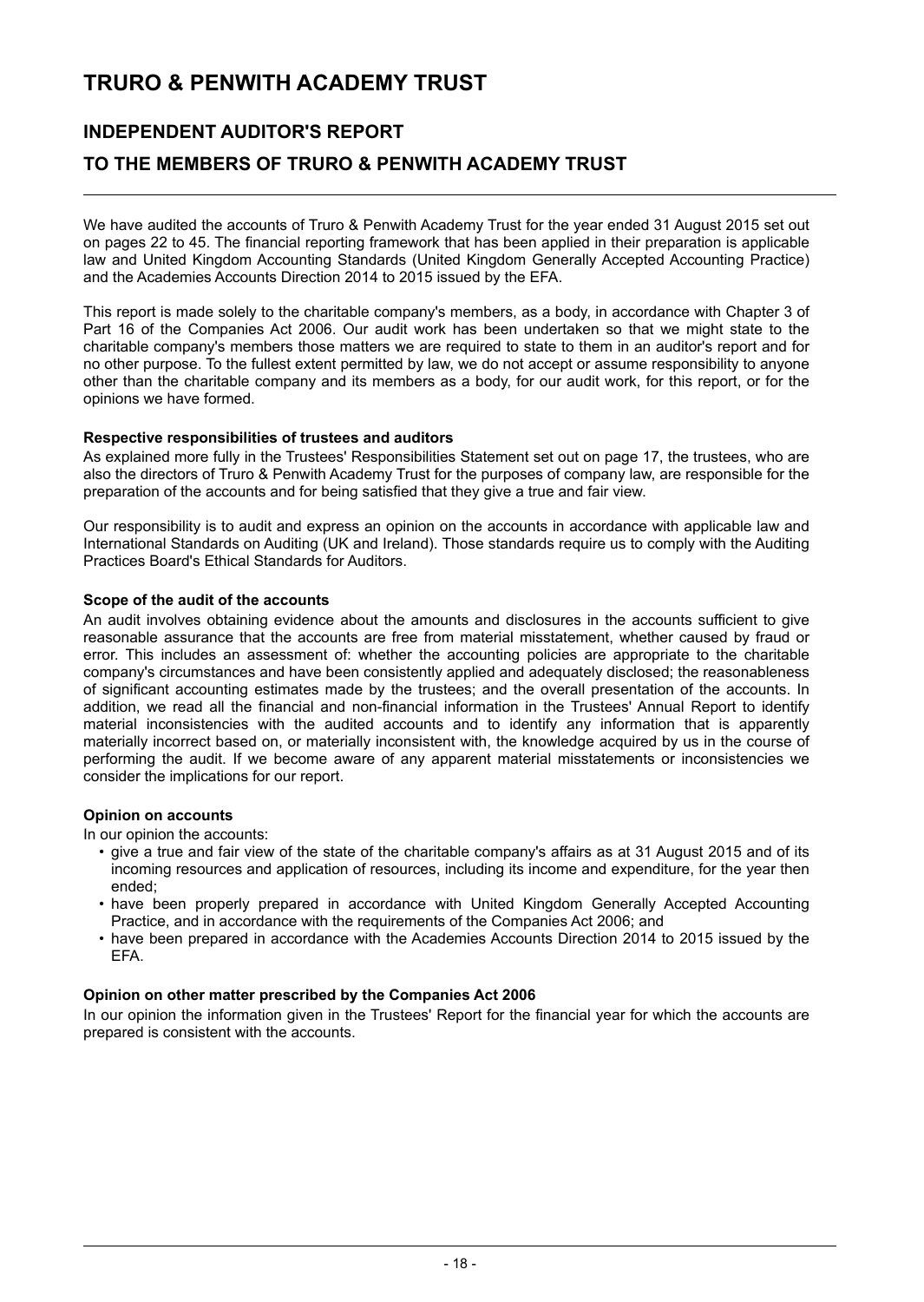# **INDEPENDENT AUDITOR'S REPORT (CONTINUED) TO THE MEMBERS OF TRURO & PENWITH ACADEMY TRUST**

### **Matters on which we are required to report by exception**

We have nothing to report in respect of the following matters where the Companies Act 2006 requires us to report to you if, in our opinion:

- adequate accounting records have not been kept, or returns adequate for our audit have not been received from branches not visited by us; or
- the accounts are not in agreement with the accounting records and returns; or
- certain disclosures of trustees' remuneration specified by law are not made; or
- we have not received all the information and explanations we require for our audit.

### **Mark Williams (Senior Statutory Auditor) Robinson Reed Layton**

**Chartered Accountants Statutory Auditor** Peat House Newham Road **TRURO Cornwall** TR1 2DP

Dated: 10 December 2015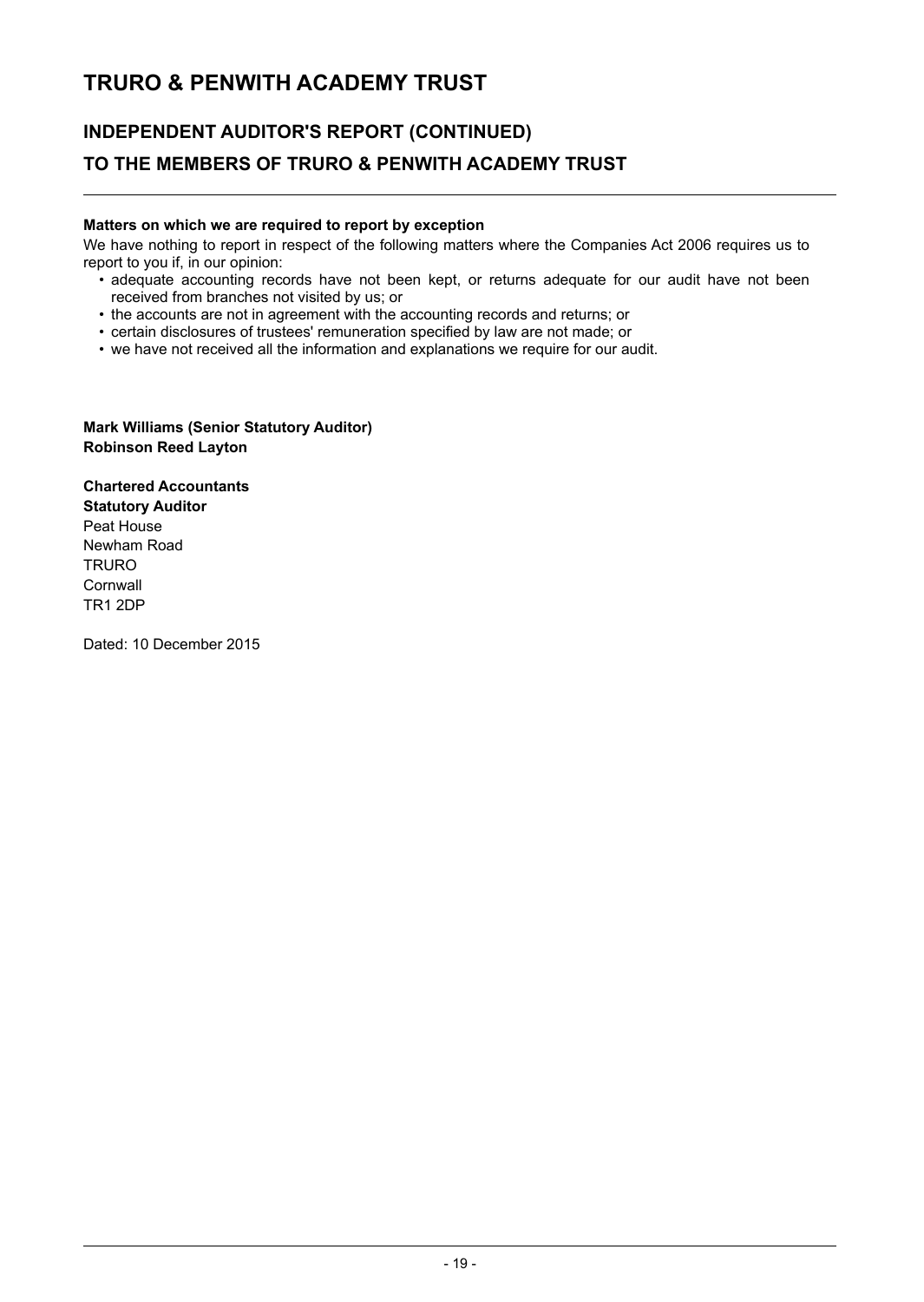### **INDEPENDENT REPORTING ACCOUNTANT'S ASSURANCE REPORT ON REGULARITY TO TRURO & PENWITH ACADEMY TRUST AND THE EDUCATION FUNDING AGENCY**

In accordance with the terms of our engagement letter dated 12 August 2014 and further to the requirements of the Education Funding Agency (EFA) as included in the Academies Accounts Direction 2014 to 2015, we have carried out an engagement to obtain limited assurance about whether the expenditure disbursed and income received by Truro & Penwith Academy Trust during the year ended 31 August 2015 have been applied to the purposes identified by Parliament and the financial transactions conform to the authorities which govern them.

This report is made solely to Truro & Penwith Academy Trust and the EFA in accordance with the terms of our engagement letter. Our work has been undertaken so that we might state to the Truro & Penwith Academy Trust and the EFA those matters we are required to state in a report and for no other purpose. To the fullest extent permitted by law, we do not accept or assume responsibility to anyone other than the Truro & Penwith Academy Trust and the EFA, for our work, for this report, or for the conclusion we have formed.

### **Respective responsibilities of Truro & Penwith Academy Trust's accounting officer and the reporting accountant**

The accounting officer is responsible, under the requirements of Truro & Penwith Academy Trust's funding agreement with the Secretary of State for Education dated 26 March 2014 and the Academies Financial Handbook, extant from 1 September 2014, for ensuring that expenditure disbursed and income received is applied for the purposes intended by Parliament and the financial transactions conform to the authorities which govern them.

Our responsibilities for this engagement are established in the United Kingdom by our profession's ethical guidance and are to obtain limited assurance and report in accordance with our engagement letter and the requirements of the Academies Accounts Direction 2014 to 2015. We report to you whether anything has come to our attention in carrying out our work which suggests that in all material respects, expenditure disbursed and income received during the year ended 31 August 2015 have not been applied to purposes intended by Parliament or that the financial transactions do not conform to the authorities which govern them.

### **Approach**

We conducted our engagement in accordance with the Academies Accounts Direction 2014 to 2015 issued by the EFA. We performed a limited assurance engagement as defined in our engagement letter.

The objective of a limited assurance engagement is to perform such procedures as to obtain information and explanations in order to provide us with sufficient appropriate evidence to express a negative conclusion on regularity.

A limited assurance engagement is more limited in scope than a reasonable assurance engagement and consequently does not enable us to obtain assurance that we would become aware of all significant matters that might be identified in a reasonable assurance engagement. Accordingly, we do not express a positive opinion.

Our engagement includes examination, on a test basis, of evidence relevant to the regularity and propriety of the academy trust's income and expenditure.

The work undertaken to draw to our conclusion includes:

- a review of minutes of all trustees' meetings;
- an evaluation of internal control procedures and reporting lines and a check on the implementation of such controls;
- a review of items purchased with credit cards to ensure they are not used for personal benefit;
- a review of financial transactions for any unusual transactions which may be improper;
- a review of all the activities of the academy to ensure that they are in keeping with the academy's framework and the charitable objectives;
- a review of pecuniary interest forms to ensure all key staff and trustees have declared their interest in related parties, as well as discussion and testing of these forms;
- a review of expenditure to ensure it does not contravene the funding agreement; and
- a review of procurement procedures to ensure activity is in accordance with Annex 4.4 of Managing Public Money.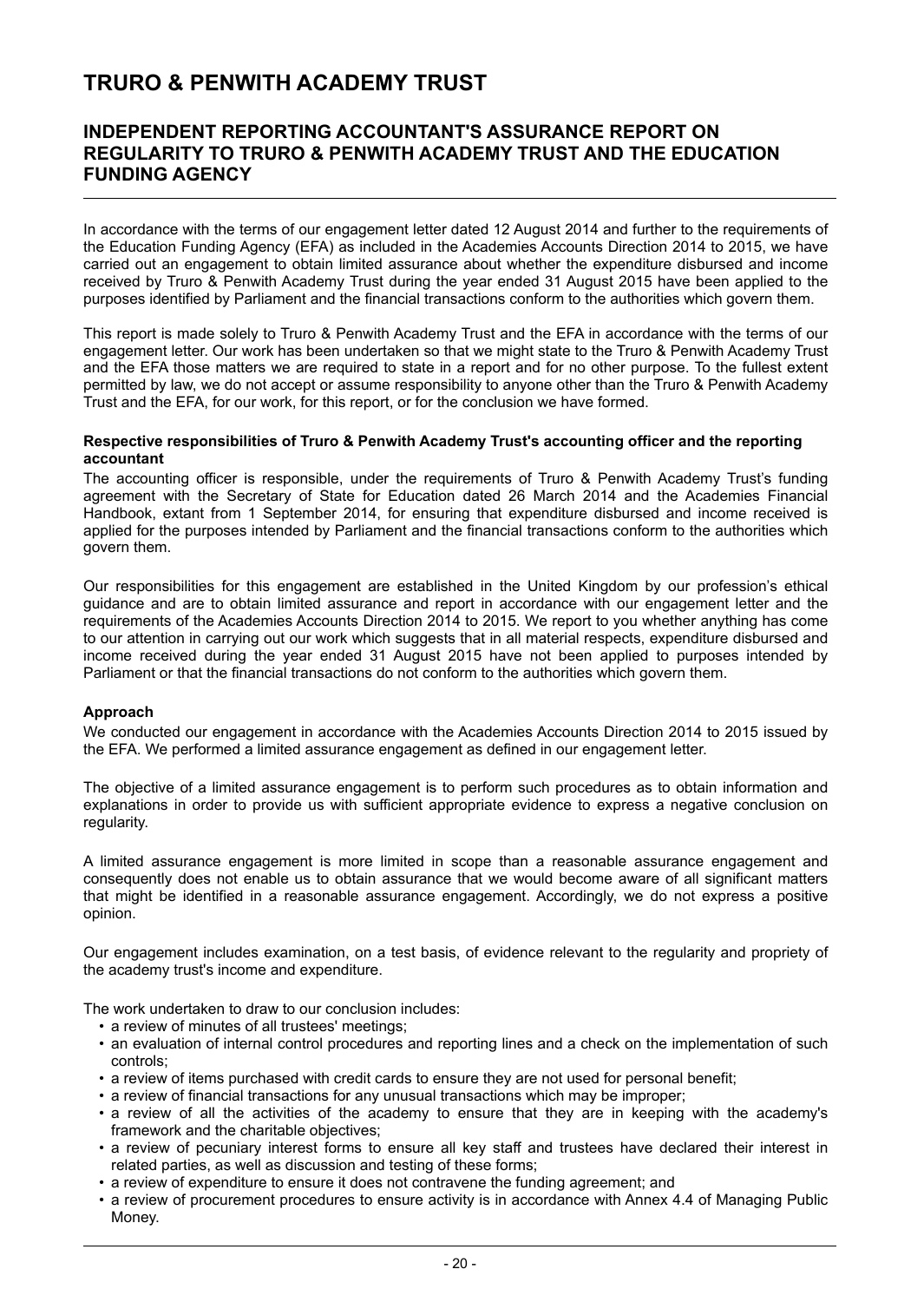### **INDEPENDENT REPORTING ACCOUNTANT'S ASSURANCE REPORT ON REGULARITY TO TRURO & PENWITH ACADEMY TRUST AND THE EDUCATION FUNDING AGENCY (CONTINUED)**

### **Conclusion**

In the course of our work, nothing has come to our attention which suggests that in all material respects the expenditure disbursed and income received during the year ended 31 August 2015 has not been applied to purposes intended by Parliament and the financial transactions do not conform to the authorities which govern them.

Mark Williams **Reporting Accountant** Robinson Reed Layton

Dated: 10 December 2015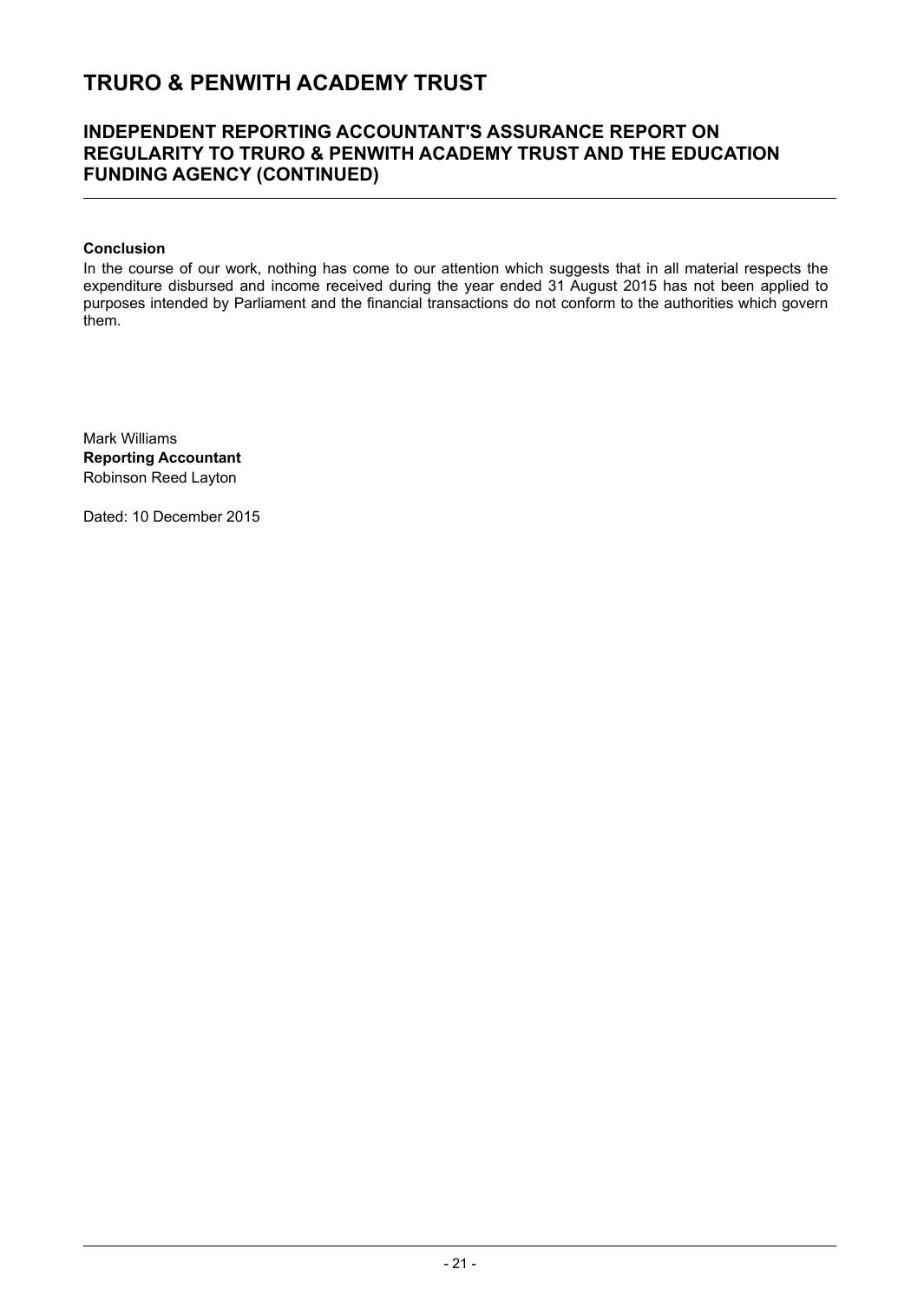### **STATEMENT OF FINANCIAL ACTIVITIES INCLUDING INCOME AND EXPENDITURE ACCOUNT**

### *FOR THE YEAR ENDED 31 AUGUST 2015*

|                                                    |                | <b>Unrestricted</b> | <b>Restricted Fixed Asset</b> |           | <b>Total</b> | <b>Total</b> |
|----------------------------------------------------|----------------|---------------------|-------------------------------|-----------|--------------|--------------|
|                                                    |                | funds               | funds                         | fund      | 2015         | 2014         |
| <b>Incoming resources</b>                          | <b>Notes</b>   | £                   | £                             | £         | £            | £            |
| Resources from generated funds                     |                |                     |                               |           |              |              |
| - Voluntary income                                 | $\overline{2}$ | 8,645               | 3,240                         |           | 11,885       | 7,694        |
| - Inherited on conversion                          | 23             | 198,644             | (130,000)                     | 1,980,133 | 2,048,777    | 6,702,392    |
| - Activities for generating funds                  | 3              | 10,262              |                               |           | 10,262       | 4,179        |
| - Investment income                                | 4              | 1,218               |                               |           | 1,218        | 265          |
| Resources from charitable activities               |                |                     |                               |           |              |              |
| - Funding for educational operations               | 5              | 123,251             | 5,147,637                     | 487,743   | 5,758,631    | 2,005,265    |
| <b>Total incoming resources</b>                    |                | 342,020             | 5,020,877                     | 2,467,876 | 7,830,773    | 8,719,795    |
|                                                    |                |                     |                               |           |              |              |
| <b>Resources expended</b><br>Charitable activities |                |                     |                               |           |              |              |
|                                                    | 7              |                     |                               |           |              |              |
| - Educational operations<br>Governance costs       | 8              | 12,323              | 5,354,381<br>12,868           | 209,657   | 5,576,361    | 1,907,938    |
|                                                    |                |                     |                               |           | 12,868       | 3,848        |
| <b>Total resources expended</b>                    | 6              | 12,323              | 5,367,249                     | 209,657   | 5,589,229    | 1,911,786    |
| Net incoming/(outgoing)                            |                |                     |                               |           |              |              |
| resources before transfers                         |                | 329,697             | (346, 372)                    | 2,258,219 | 2,241,544    | 6,808,009    |
| Gross transfers between funds                      |                | (89, 770)           | 5,580                         | 84,190    |              |              |
|                                                    |                |                     |                               |           |              |              |
| Net income/(expenditure) for the year              |                | 239,927             | (340, 792)                    | 2,342,409 | 2,241,544    | 6,808,009    |
| Other recognised gains and losses                  |                |                     |                               |           |              |              |
| Actuarial gains/(losses) on defined                |                |                     |                               |           |              |              |
| benefit pension scheme                             | 17             |                     | 14,000                        |           | 14,000       | (123,000)    |
| Net movement in funds                              |                | 239,927             | (326, 792)                    | 2,342,409 | 2,255,544    | 6,685,009    |
| Fund balances at 1 September 2014                  |                | 103,908             | (497, 208)                    | 7,078,309 | 6,685,009    |              |
|                                                    |                |                     |                               |           |              |              |
| Fund balances at 31 August 2015                    |                | 343,835             | (824,000)                     | 9,420,718 | 8,940,553    | 6,685,009    |

The statement of financial activities also complies with the requirements for an income and expenditure account under the Companies Act 2006. A statement of total recognised gains and losses is not required as all gains and losses are included in the statement of financial activities.

All of the academy trust's activities derive from acquisitions in the current two financial periods.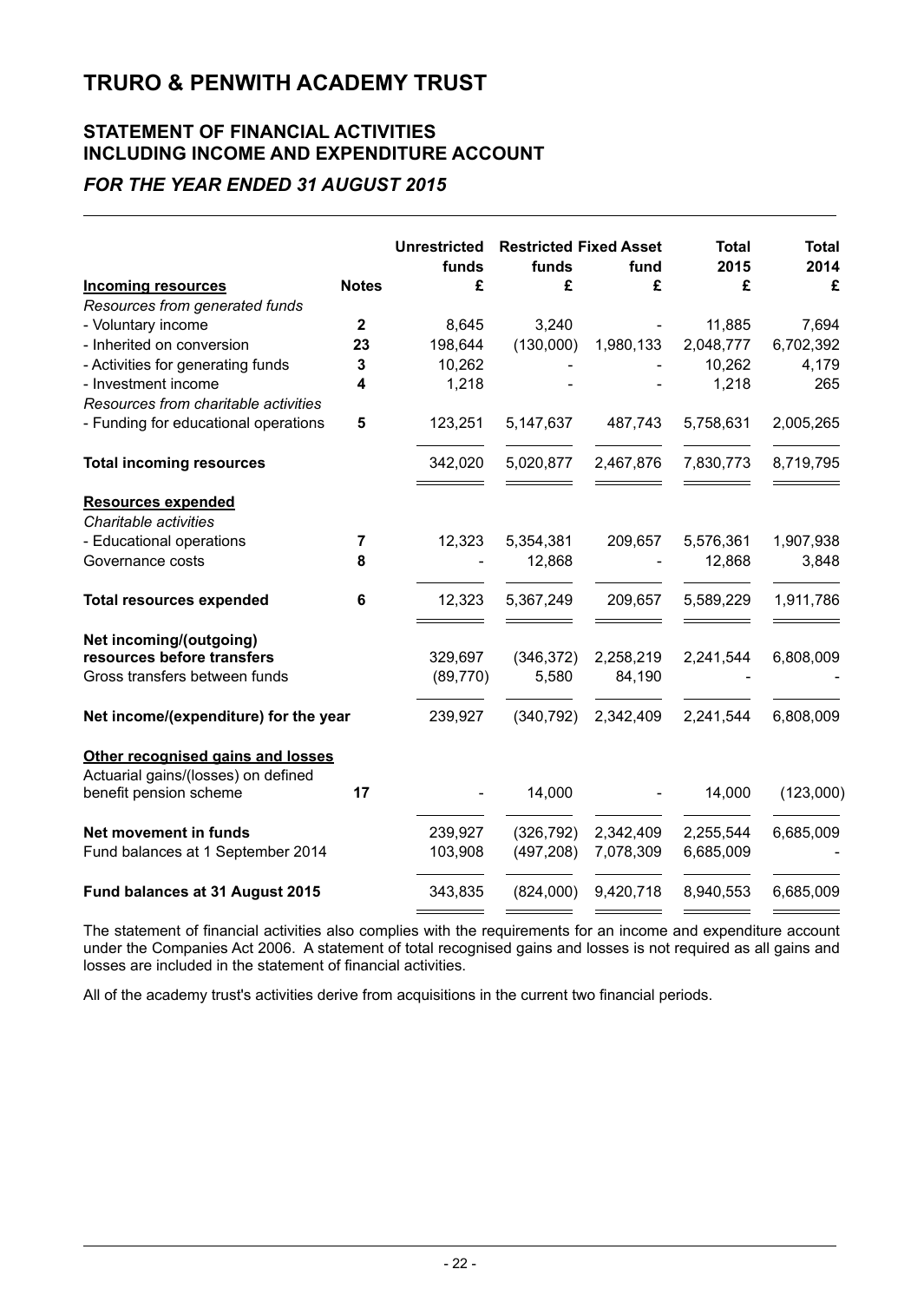### **BALANCE SHEET**

### *AS AT 31 AUGUST 2015*

|                                                   | 2015         |            |           | 2014       |           |
|---------------------------------------------------|--------------|------------|-----------|------------|-----------|
|                                                   | <b>Notes</b> | £          | £         | £          | £         |
| <b>Fixed assets</b>                               |              |            |           |            |           |
| Tangible assets                                   | 11           |            | 9,259,206 |            | 7,062,531 |
| <b>Current assets</b>                             |              |            |           |            |           |
| <b>Debtors</b>                                    | 12           | 323,479    |           | 211,683    |           |
| Cash at bank and in hand                          |              | 839,812    |           | 523,387    |           |
|                                                   |              | 1,163,291  |           | 735,070    |           |
| <b>Current liabilities</b>                        |              |            |           |            |           |
| Creditors: amounts falling due within one<br>year | 13           | (657, 944) |           | (491, 592) |           |
| <b>Net current assets</b>                         |              |            | 505,347   |            | 243,478   |
| Net assets excluding pension liability            |              |            | 9,764,553 |            | 7,306,009 |
| Defined benefit pension liability                 | 17           |            | (824,000) |            | (621,000) |
| <b>Net assets</b>                                 |              |            | 8,940,553 |            | 6,685,009 |
| Funds of the academy trust:                       |              |            |           |            |           |
| <b>Restricted funds</b>                           | 15           |            |           |            |           |
| - Fixed asset funds                               |              |            | 9,420,718 |            | 7,078,309 |
| - General funds                                   |              |            |           |            | 123,792   |
| - Pension reserve                                 |              |            | (824,000) |            | (621,000) |
| <b>Total restricted funds</b>                     |              |            | 8,596,718 |            | 6,581,101 |
| <b>Unrestricted income funds</b>                  | 15           |            | 343,835   |            | 103,908   |
| <b>Total funds</b>                                |              |            | 8,940,553 |            | 6,685,009 |
|                                                   |              |            |           |            |           |

The accounts were approved by order of the board of trustees and authorised for issue on 08 December 2015.

ME Winser

**Chair** Company Number 08880841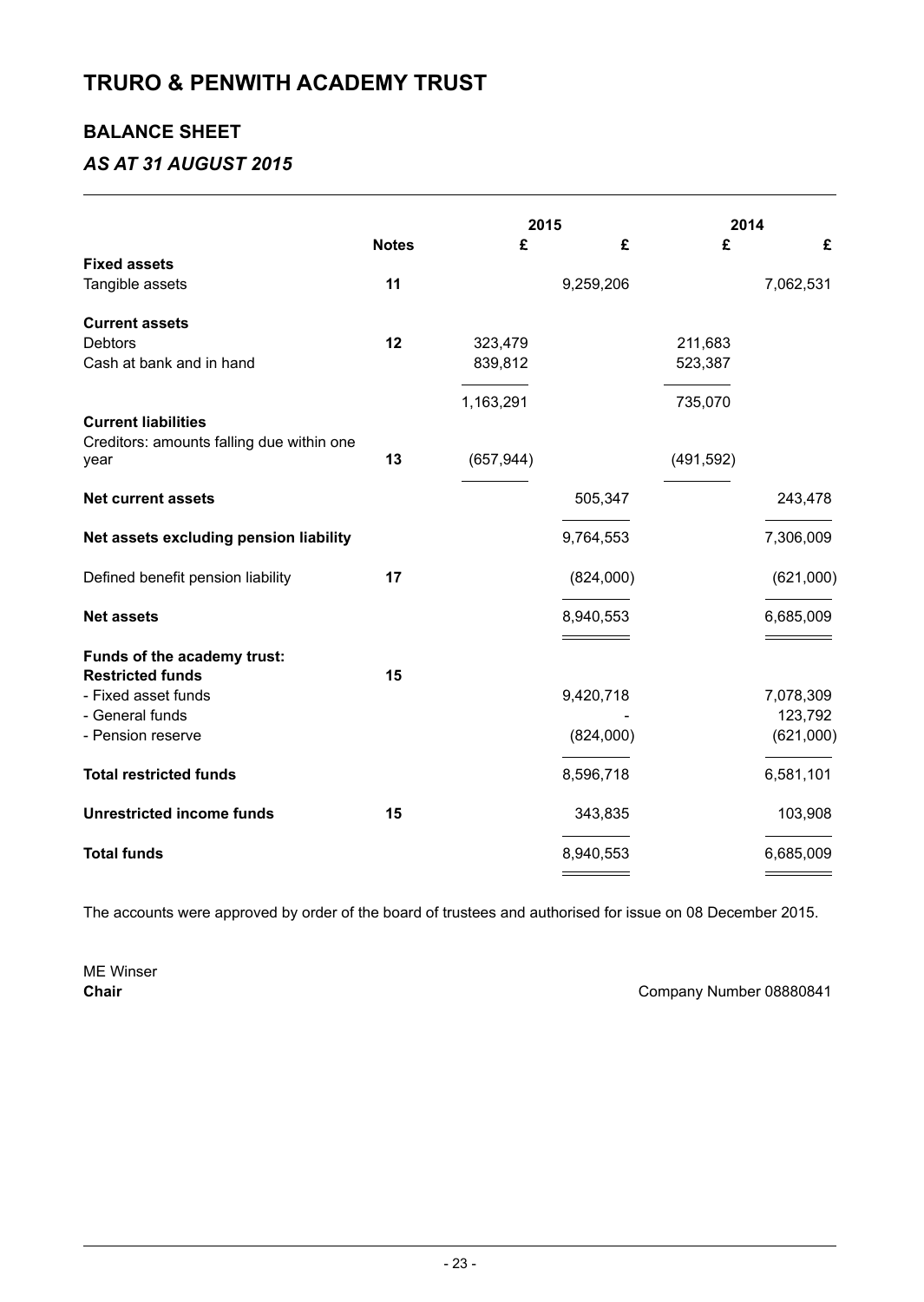### **CASH FLOW STATEMENT**

### *FOR THE YEAR ENDED 31 AUGUST 2015*

|                                                                                                                       | <b>Notes</b> |                       | 2015<br>£ |                     | 2014<br>£ |
|-----------------------------------------------------------------------------------------------------------------------|--------------|-----------------------|-----------|---------------------|-----------|
| Net cash inflow/(outflow) from operating<br>activities                                                                | 18           |                       | 55,019    |                     | 451,492   |
| Cash funds transferred on conversion                                                                                  |              |                       | 198,644   |                     | 92,678    |
| Returns on investments and servicing of finance<br>Investment income                                                  |              | 1,218                 |           | 265                 |           |
| Net cash inflow/(outflow) from returns on<br>investments and servicing of finance                                     |              |                       | 1,218     |                     | 265       |
|                                                                                                                       |              |                       | 254,881   |                     | 544,435   |
| Capital expenditure and financial investments<br>Capital grants received<br>Payments to acquire tangible fixed assets |              | 487,743<br>(426, 199) |           | 20,240<br>(41, 288) |           |
| Net cash flow from capital activities                                                                                 |              |                       | 61,544    |                     | (21, 048) |
| Increase/(decrease) in cash                                                                                           | 19           |                       | 316,425   |                     | 523,387   |

All the cash flows are derived from acquisitions in the current financial period.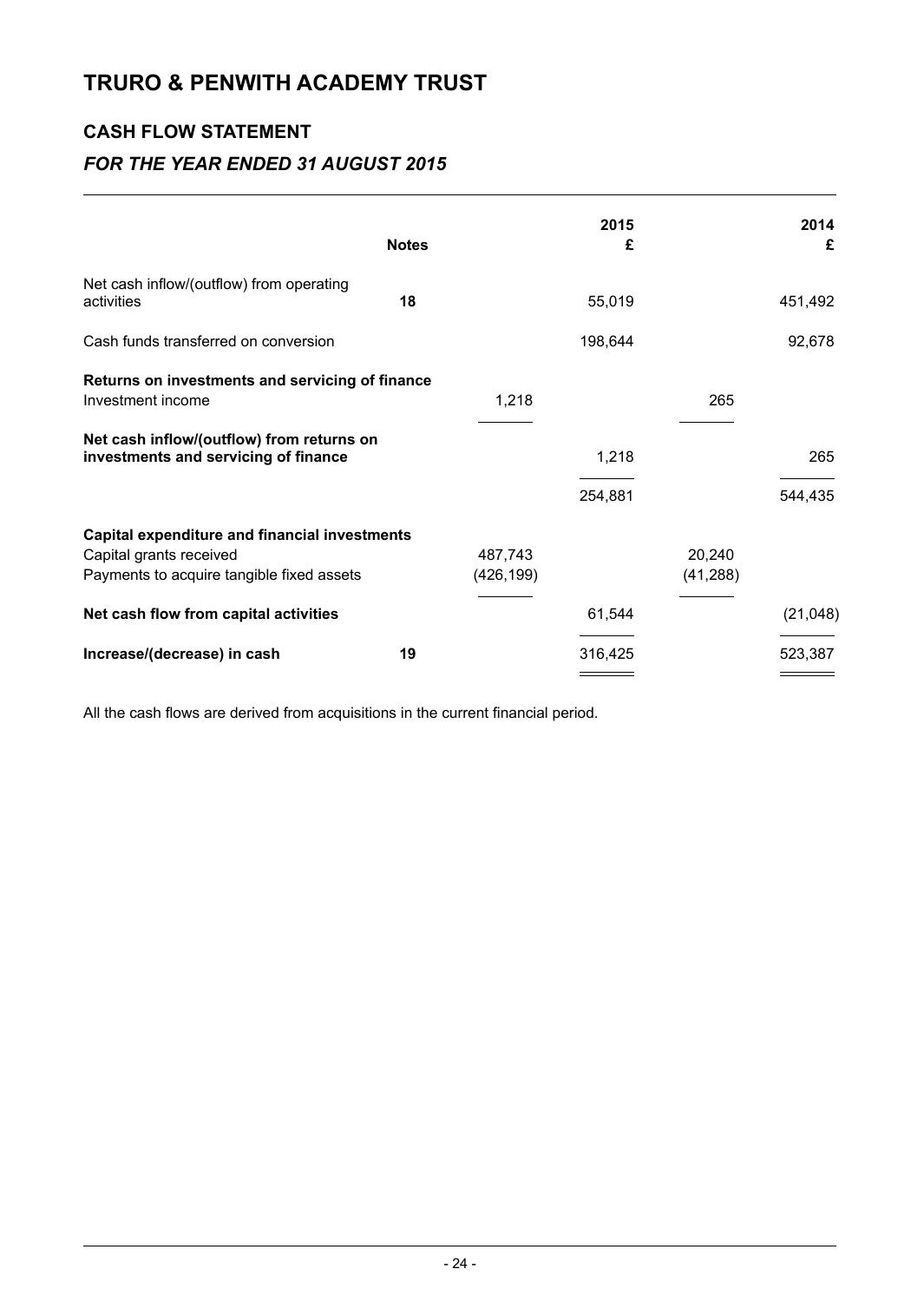# **NOTES TO THE FINANCIAL STATEMENTS** *FOR THE YEAR ENDED 31 AUGUST 2015*

### **1 Accounting policies**

### **1.1 Basis of preparation**

The accounts have been prepared under the historical cost convention in accordance with applicable United Kingdom Accounting Standards, the Charity Commission 'Statement of Recommended Practice: Accounting and Reporting by Charities' ('SORP 2005'), the Academies Accounts Direction 2014 to 2015 issued by the Education Funding Agency and the Companies Act 2006. A summary of the principal accounting policies, which have been applied consistently, except where noted, is set out below.

### **1.2 Going concern**

The trustees assess whether the use of going concern is appropriate, i.e. whether there are any material uncertainties related to events or conditions that may cast significant doubt on the ability of the company to continue as a going concern. The trustees make this assessment in respect of a period of one year from the date of approval of the accounts.

### **1.3 Conversion to an academy trust**

The conversion from state maintained schools to an academy trust involved the transfer of identifiable assets and liabilities and the operation of the schools for £nil consideration and has been accounted for under the acquisition accounting method.

The assets and liabilities transferred on conversion from the maintained schools to an academy trust have been valued at their fair value being a reasonable estimate of the current market values that the trustees would expect to pay in an open market for an equivalent item. Their fair value is in accordance with the accounting policies set out for Truro & Penwith Academy Trust. The amounts have been recognised under the appropriate balance sheet categories, with a corresponding amount recognised in voluntary income as a gift in the SOFA and analysed under unrestricted, restricted general and restricted fixed assets funds.

Further details of the transaction are set out in Note 23.

### **1.4 Incoming resources**

All incoming resources are recognised when the academy trust has entitlement to the funds, certainty of receipt and the amount can be measured with sufficient reliability.

### Grants receivable

Grants are included in the statement of financial activities on a receivable basis. The balance of income received for specific purposes but not expended during the period is shown in the relevant funds on the balance sheet. Where income is received in advance of entitlement of receipt its recognition is deferred and included in creditors as deferred income. Where entitlement occurs before income is received, the income is accrued.

General Annual Grant is recognised in full in the year for which it is receivable and any unspent amount is reflected as a balance in the restricted general fund.

Capital grants are recognised when receivable and are not deferred over the life of the asset on which they are expended. Unspent amounts of capital grant are reflected in the balance in the restricted fixed asset fund.

### Sponsorship income

Sponsorship income provided to the academy trust which amounts to a donation is recognised in the statement of financial activities in the period in which it is receivable, where there is certainty of receipt and the value of the donation is measurable.

### **Donations**

Donations are recognised on a receivable basis where there is certainty of receipt and the amount can be reliably measured.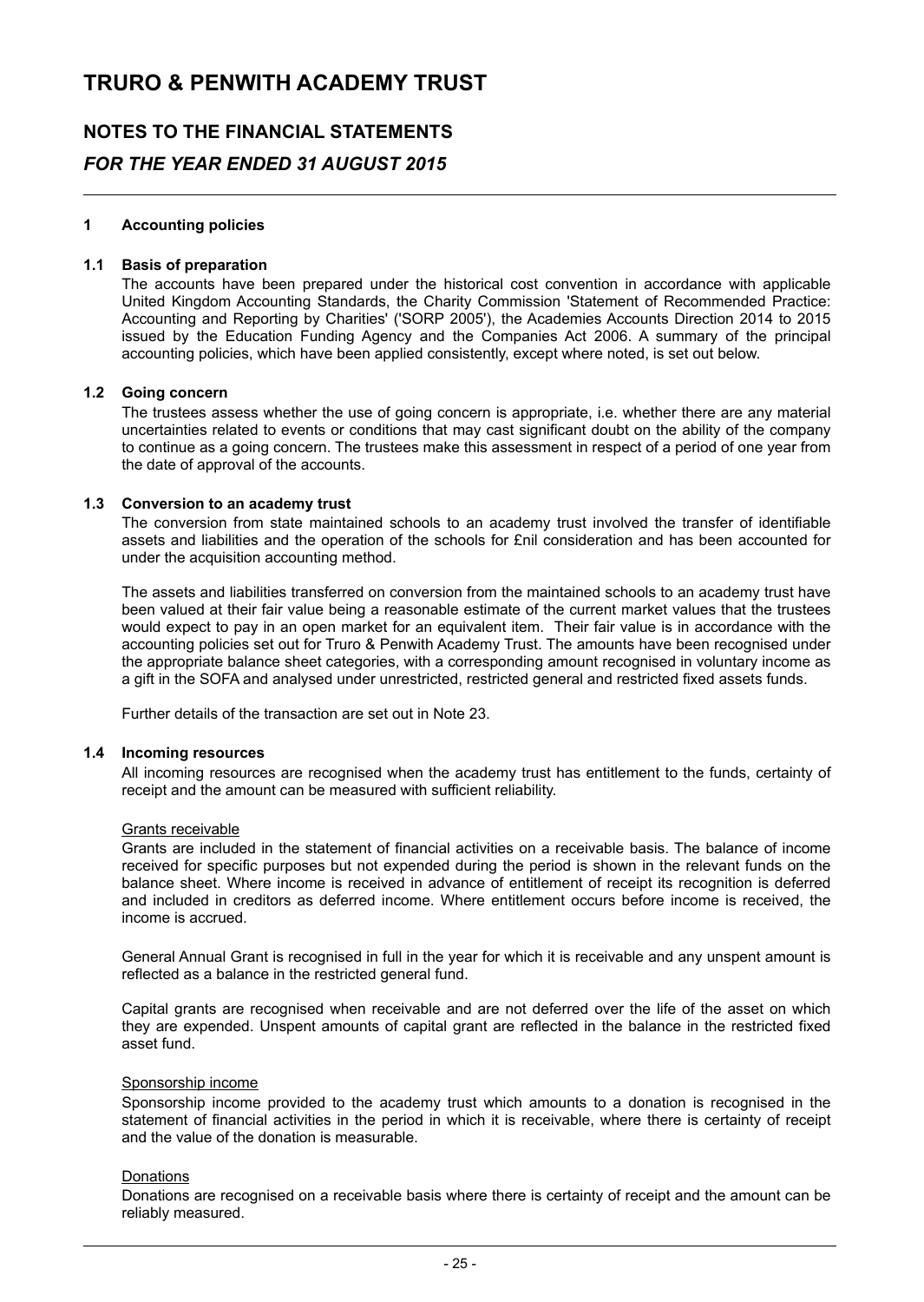# **NOTES TO THE FINANCIAL STATEMENTS (CONTINUED)** *FOR THE YEAR ENDED 31 AUGUST 2015*

### **1 Accounting policies (Continued)**

#### Other income

Other income, including the hire of facilities, is recognised in the period it is receivable and to the extent the goods have been provided or on completion of the service.

#### Donated services and gifts in kind

The value of donated services and gifts in kind provided to the academy trust are recognised at their open market value in the period in which they are receivable as incoming resources, where the benefit to the academy trust can be reliably measured. An equivalent amount is included as expenditure under the relevant heading in the statement of financial activities, except where the gift in kind was a fixed asset in which case the amount is included in the appropriate fixed asset category and depreciated over the useful economic life in accordance with the academy trust's policies.

### **1.5 Resources expended**

All expenditure is recognised in the period in which a liability is incurred and has been classified under headings that aggregate all costs related to that category. Where costs cannot be directly attributed to particular headings they have been allocated on a basis consistent with the use of resources, with central staff costs allocated on the basis of time spent, and depreciation charges allocated on the portion of the asset's use. Other support costs are allocated based on the spread of staff costs.

#### Costs of generating funds

These are costs incurred in attracting voluntary income, and those incurred in trading activities that raise funds.

#### Charitable activities

These are costs incurred on the academy trust's educational operations.

#### Governance costs

These include the costs attributable to the academy trust's compliance with constitutional and statutory requirements, including audit, strategic management and trustees' meetings and reimbursed expenses.

All resources expended are exclusive of VAT.

### **1.6 Tangible fixed assets and depreciation**

Assets costing £500 or more are capitalised as tangible fixed assets and are carried at cost, net of depreciation and any provision for impairment.

Where tangible fixed assets have been acquired with the aid of specific grants, either from the government or from the private sector, they are included in the balance sheet at cost and depreciated over their expected useful economic life. The related grants are credited to a restricted fixed asset fund in the statement of financial activities and carried forward in the balance sheet. Depreciation on such assets is charged to the restricted fixed asset fund in the statement of financial activities so as to reduce the fund over the useful economic life of the related asset on a basis consistent with the academy trust's depreciation policy. Where tangible fixed assets have been acquired with unrestricted funds, depreciation on such assets is charged to the unrestricted fund.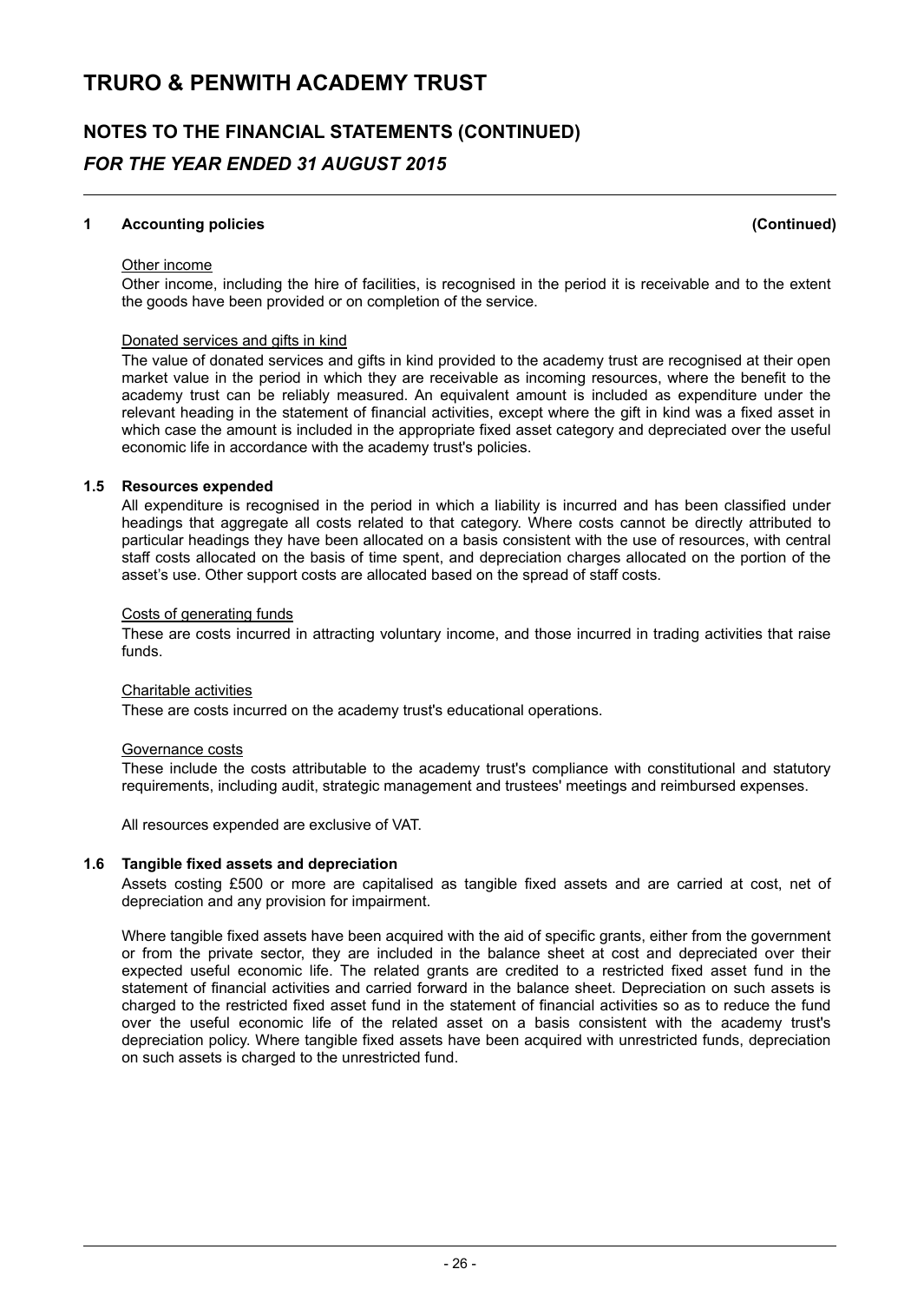# **NOTES TO THE FINANCIAL STATEMENTS (CONTINUED)** *FOR THE YEAR ENDED 31 AUGUST 2015*

### **1 Accounting policies (Continued)**

Depreciation is provided on all tangible fixed assets other than freehold land, at rates calculated to write off the cost of each asset on a straight-line basis over its expected useful life, as follows:

| Leasehold land & buildings | 2% per annum on cost  |
|----------------------------|-----------------------|
| Leasehold improvements     | 10% per annum on cost |
| Freehold buildings         | 2% per annum on cost  |
| Computer equipment         | 33% per annum on cost |
| Furniture & equipment      | 20% per annum on cost |
| Motor vehicles             | 20% per annum on cost |

Freehold land is not depreciated.

### **1.7 Leasing and hire purchase commitments**

Rentals payable under operating leases are charged against income on a straight line basis over the period of the lease.

### **1.8 Taxation**

The academy trust is considered to pass the tests set out in Paragraph 1 Schedule 6 of the Finance Act 2010 and therefore it meets the definition of a charitable company for UK corporation tax purposes. Accordingly, the academy trust is potentially exempt from taxation in respect of income or capital gains received within categories covered by chapter 3 part 11 of the Corporation Tax Act 2010 or Section 256 of the Taxation of Chargeable Gains Act 1992, to the extent that such income or gains are applied exclusively to charitable purposes.

### **1.9 Pensions benefits**

Retirement benefits to employees of the academy trust are provided by the Teachers' Pension Scheme ('TPS') and the Local Government Pension Scheme ('LGPS'). These are defined benefit schemes and the assets are held separately from those of the academy trust.

The TPS is an unfunded scheme and contributions are calculated so as to spread the cost of pensions over employees' working lives with the academy trust in such a way that the pension cost is a substantially level percentage of current and future pensionable payroll. The contributions are determined by the Government Actuary on the basis of quinquennial valuations using a prospective benefit method. As stated in Note 17, the TPS is a multi-employer scheme and the academy trust is unable to identify its share of the underlying assets and liabilities of the scheme on a consistent and reasonable basis. The TPS is therefore treated as a defined contribution scheme and the contributions are recognised as they are paid each year.

The LGPS is a funded scheme and the assets are held separately from those of the academy trust in separate trustee administered funds. Pension scheme assets are measured at fair value and liabilities are measured on an actuarial basis using the projected unit method and discounted at a rate equivalent to the current rate of return on a high quality corporate bond of equivalent term and currency to the liabilities. The actuarial valuations are obtained at least triennially and are updated at each balance sheet date. The amounts charged to operating surplus are the current service costs and gains and losses on settlements and curtailments. They are included as part of staff costs. Past service costs are recognised immediately in the statement of financial activities if the benefits have vested. If the benefits have not vested immediately, the costs are recognised over the period until vesting occurs. The expected return on assets and the interest cost are shown as a net finance amount of other finance costs or credits adjacent to interest. Actuarial gains and losses are recognised immediately in other gains and losses.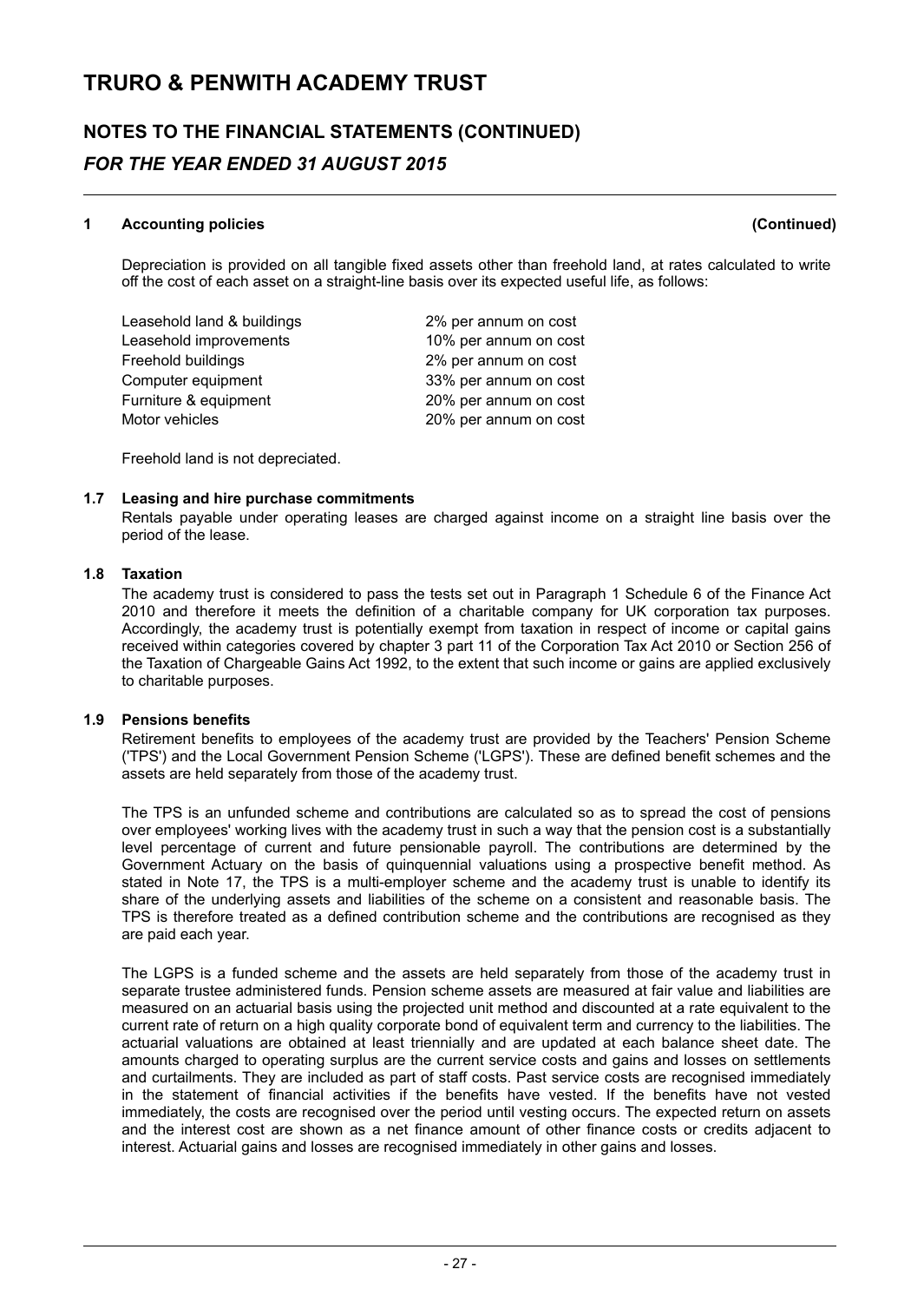# **NOTES TO THE FINANCIAL STATEMENTS (CONTINUED)** *FOR THE YEAR ENDED 31 AUGUST 2015*

### **1 Accounting policies (Continued)**

### **1.10 Fund accounting**

Unrestricted income funds represent those resources which may be used towards meeting any of the charitable objects of the academy trust at the discretion of the trustees.

Restricted fixed asset funds are resources which are to be applied to specific capital purposes imposed by the Education Funding Agency, the Department for Education and other funders where the asset acquired or created is held for a specific purpose.

Restricted general funds comprise all other restricted funds received and include grants from the Education Funding Agency and the Department for Education.

### **2 Voluntary income**

|                 | <b>Unrestricted</b><br>funds | <b>Restricted</b><br>funds | <b>Total</b><br>2015 | Total<br>2014<br>£ |
|-----------------|------------------------------|----------------------------|----------------------|--------------------|
| Other donations | 8,645                        | 3.240                      | 11.885               | 7,694              |

### **3 Activities for generating funds**

|                    | <b>Unrestricted</b><br>funds<br>£ | <b>Restricted</b><br>funds<br>£ | <b>Total</b><br>2015<br>£ | <b>Total</b><br>2014<br>£ |
|--------------------|-----------------------------------|---------------------------------|---------------------------|---------------------------|
| Hire of facilities | 7,685                             | $\overline{\phantom{a}}$        | 7,685                     | 3,449                     |
| Other income       | 2,577                             | ٠                               | 2,577                     | 730                       |
|                    | 10,262                            | ٠                               | 10,262                    | 4,179                     |

#### **4 Investment income**

| <b>Unrestricted</b><br>funds | <b>Restricted</b><br>funds | <b>Total</b><br>2015 | <b>Total</b><br>2014<br>£ |
|------------------------------|----------------------------|----------------------|---------------------------|
| 1.218                        | $\overline{\phantom{a}}$   | 1.218                | 265<br><u>records</u>     |
|                              |                            |                      |                           |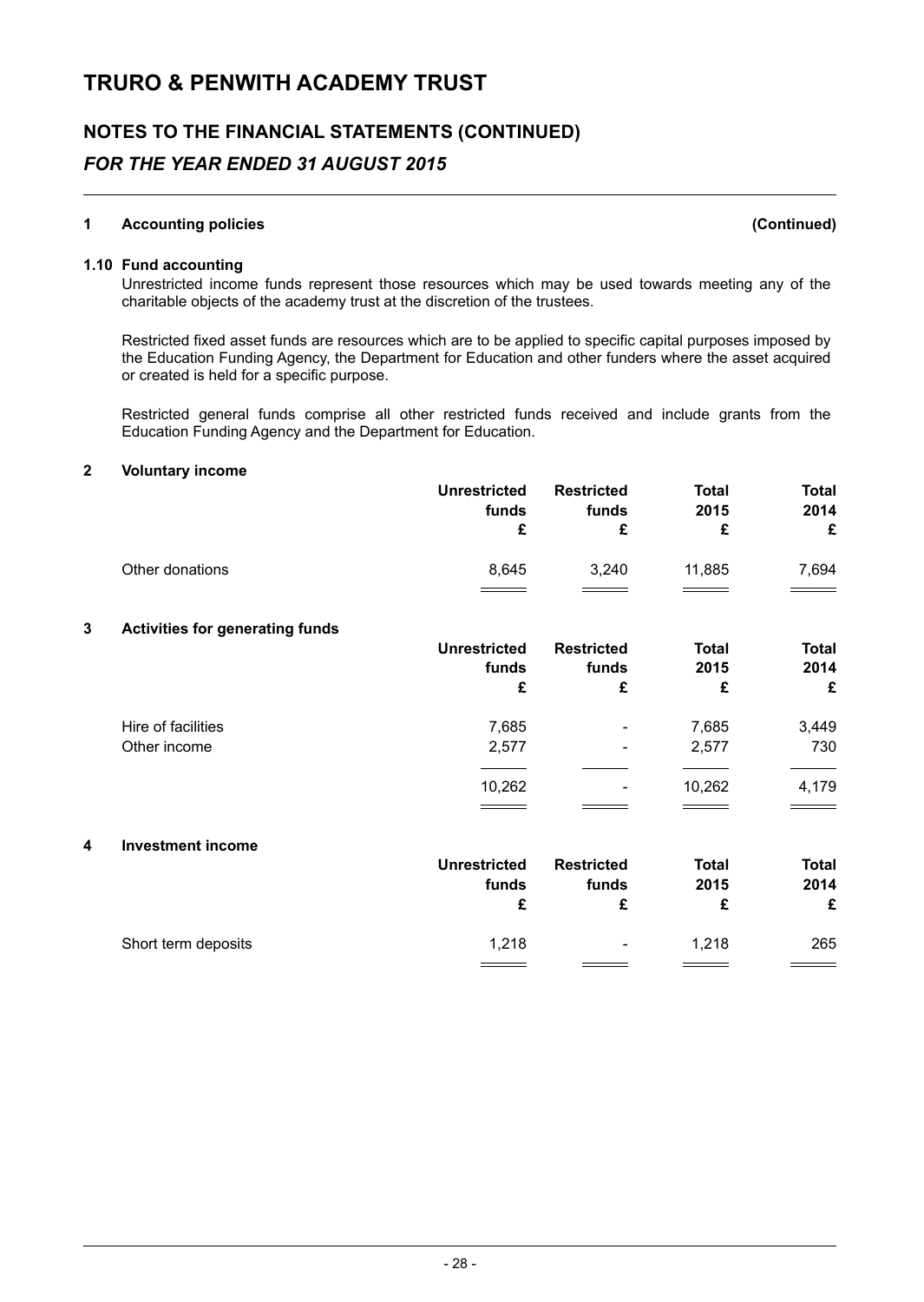# **NOTES TO THE FINANCIAL STATEMENTS (CONTINUED)** *FOR THE YEAR ENDED 31 AUGUST 2015*

### **5 Funding for the academy trust's educational operations**

|   |                                                   |              | <b>Unrestricted</b><br>funds | <b>Restricted</b><br>funds | <b>Total</b><br>2015 | <b>Total</b><br>2014 |
|---|---------------------------------------------------|--------------|------------------------------|----------------------------|----------------------|----------------------|
|   |                                                   |              | £                            | £                          | £                    | £                    |
|   | DfE / EFA grants<br>General annual grant (GAG)    |              |                              | 4,465,728                  | 4,465,728            | 1,542,345            |
|   | Start up grants                                   |              |                              | 25,000                     | 25,000               | 50,000               |
|   | Capital grants                                    |              |                              | 487,743                    | 487,743              | 20,240               |
|   | Other DfE / EFA grants                            |              |                              | 476,846                    | 476,846              | 339,879              |
|   |                                                   |              | $\overline{\phantom{0}}$     | 5,455,317                  | 5,455,317            | 1,952,464            |
|   | Other government grants                           |              |                              |                            |                      |                      |
|   | Local authority grants                            |              |                              | 180,063                    | 180,063              | 23,482               |
|   | Other grants                                      |              |                              |                            |                      | 5,059                |
|   |                                                   |              |                              | 180,063                    | 180,063              | 28,541               |
|   | <b>Other funds</b>                                |              |                              |                            |                      |                      |
|   | Other incoming resources                          |              | 123,251                      |                            | 123,251              | 24,260               |
|   | <b>Total funding</b>                              |              | 123,251                      | 5,635,380                  | 5,758,631            | 2,005,265            |
| 6 | <b>Resources expended</b>                         |              |                              |                            |                      |                      |
|   |                                                   | <b>Staff</b> | <b>Premises</b>              | <b>Other</b>               | <b>Total</b>         | <b>Total</b>         |
|   |                                                   | costs        | costs                        | costs                      | 2015                 | 2014                 |
|   |                                                   | £            | £                            | £                          | £                    | £                    |
|   | <b>Academy's educational operations</b>           |              |                              |                            |                      |                      |
|   | - Direct costs                                    | 3,377,632    |                              | 522,347                    | 3,899,979            | 1,247,796            |
|   | - Allocated support costs                         | 665,252      | 449,158                      | 561,972                    | 1,676,382            | 660,142              |
|   |                                                   | 4,042,884    | 449,158                      | 1,084,319                  | 5,576,361            | 1,907,938            |
|   | Other expenditure                                 |              |                              |                            |                      |                      |
|   | Governance costs                                  |              |                              | 12,868                     | 12,868               | 3,848                |
|   |                                                   |              |                              |                            |                      |                      |
|   | <b>Total expenditure</b>                          | 4,042,884    | 449,158                      | 1,097,187                  | 5,589,229            | 1,911,786            |
|   | Incoming/outgoing resources for the year include: | 2015<br>£    | 2014<br>£                    |                            |                      |                      |
|   | Operating leases                                  |              |                              |                            |                      |                      |
|   | - Plant and machinery                             |              |                              |                            | 94,646               | 30,629               |
|   | Fees payable to auditor                           |              |                              |                            |                      |                      |
|   | - Audit                                           |              |                              |                            | 3,000                | 2,000                |
|   | - Other services                                  |              |                              |                            | 3,550                | 3,450                |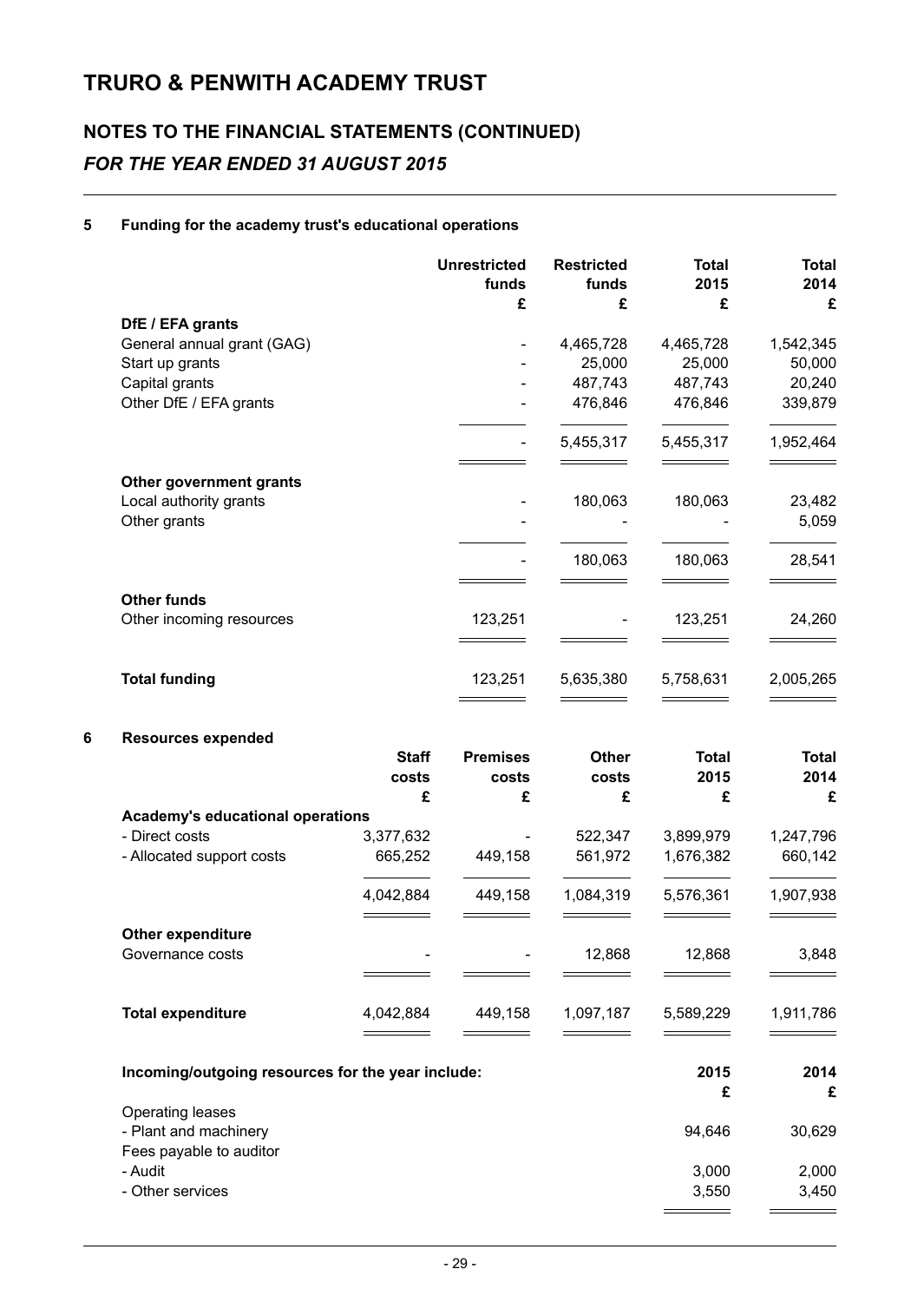# **NOTES TO THE FINANCIAL STATEMENTS (CONTINUED)** *FOR THE YEAR ENDED 31 AUGUST 2015*

### **6 Resources expended (Continued)**

 $\equiv$   $\equiv$ 

### **Central services**

The academy trust has provided the following central services to or on behalf of its academies during the year:

- finance including central payments system and budget and management accounts preparation;
- insurance;
- payroll and HR services;
- legal services;
- audit and accountancy;
- support from the Trust project co-ordinator; and
- school improvement : annual assessment.

The academy trust charges for these services on the following basis:

• 3.5% of GAG

The amounts charged during the year were as follows: **Total**

|                           | £       |
|---------------------------|---------|
| St Ives School            | 113,616 |
| Pendeen School            | 14,379  |
| St Dennis Primary Academy | 28,305  |
|                           | 156,300 |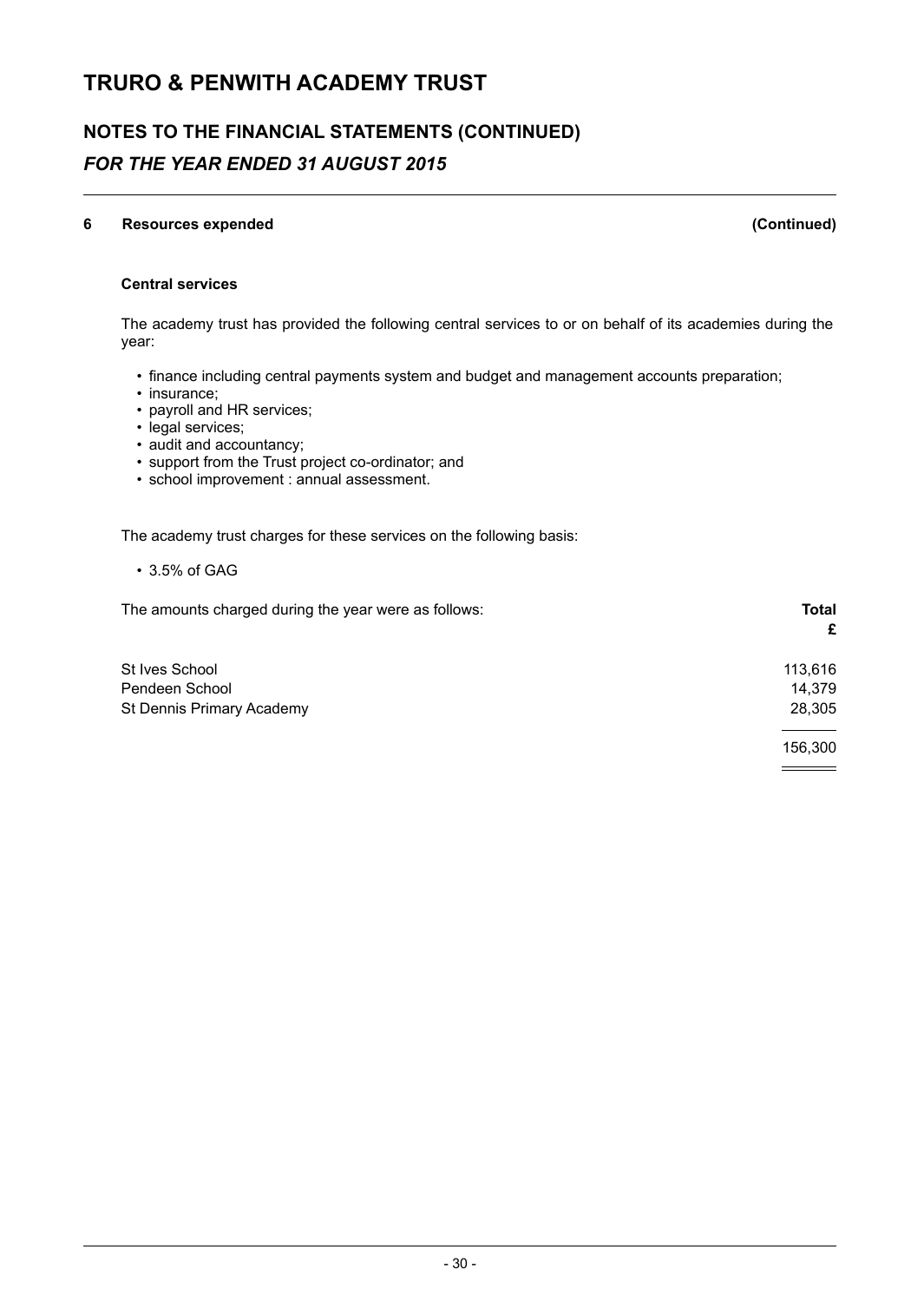# **NOTES TO THE FINANCIAL STATEMENTS (CONTINUED)** *FOR THE YEAR ENDED 31 AUGUST 2015*

### **7 Charitable activities**

|                                              | <b>Unrestricted</b><br>funds | <b>Restricted</b><br>funds | <b>Total</b><br>2015 | <b>Total</b><br>2014 |
|----------------------------------------------|------------------------------|----------------------------|----------------------|----------------------|
|                                              | £                            | £                          | £                    | £                    |
| <b>Direct costs</b>                          |                              |                            |                      |                      |
| Teaching and educational support staff costs | 12,323                       | 3,325,789                  | 3,338,112            | 1,111,184            |
| Technology costs                             |                              | 63,921                     | 63,921               | 16,850               |
| Educational supplies and services            |                              | 57,730                     | 57,730               | 27,170               |
| <b>Examination fees</b>                      |                              | 38,193                     | 38,193               | 3,833                |
| Staff development                            |                              | 39,520                     | 39,520               | 6,438                |
| Educational consultancy                      |                              | 82,598                     | 82,598               | 23,705               |
| Other direct costs                           |                              | 279,905                    | 279,905              | 58,616               |
|                                              | 12,323                       | 3,887,656                  | 3,899,979            | 1,247,796            |
| <b>Allocated support costs</b>               |                              |                            |                      |                      |
| Support staff costs                          |                              | 665,252                    | 665,252              | 253,220              |
| Depreciation                                 |                              | 209,657                    | 209,657              | 66,471               |
| Technology costs                             |                              | 12,102                     | 12,102               | 2,391                |
| Recruitment and support                      |                              | 34,051                     | 34,051               | 6,793                |
| Maintenance of premises and equipment        |                              | 239,501                    | 239,501              | 167,960              |
| Cleaning                                     |                              | 37,798                     | 37,798               | 4,689                |
| Energy costs                                 |                              | 68,935                     | 68,935               | 18,098               |
| Rent and rates                               |                              | 39,340                     | 39,340               | 13,914               |
| Insurance                                    |                              | 39,715                     | 39,715               | 10,572               |
| Security and transport                       |                              | 21,231                     | 21,231               | 6,055                |
| Catering                                     |                              | 79,175                     | 79,175               | 16,628               |
| Interest and finance costs                   |                              | 16,000                     | 16,000               | 6,000                |
| Other support costs                          |                              | 213,625                    | 213,625              | 87,351               |
|                                              | $\qquad \qquad \blacksquare$ | 1,676,382                  | 1,676,382            | 660,142              |
| <b>Total costs</b>                           | 12,323                       | 5,564,038                  | 5,576,361            | 1,907,938            |
| Governance costs                             |                              |                            |                      |                      |
|                                              | <b>Unrestricted</b>          | <b>Restricted</b>          | <b>Total</b>         | <b>Total</b>         |
|                                              | funds                        | funds                      | 2015                 | 2014                 |
|                                              | £                            | £                          | £                    | £                    |
| Auditor's remuneration                       |                              |                            |                      |                      |
| - Audit of financial statements              |                              | 3,000                      | 3,000                | 2,750                |

- Other audit costs - 2,100 2,100 450 Other governance costs - 7,768 7,768 7,768 7,768 7,768 7,768 7,768 7,768 7,768 7,768 7,768 7,768 7,768 7,768 7,768 7,768 7,768 7,768 7,768 7,768 7,768 7,768 7,768 7,768 7,768 7,768 7,768 7,768 7,768 7,768 7,768 7,768 7,768

L.

- 12,868 12,868 3,848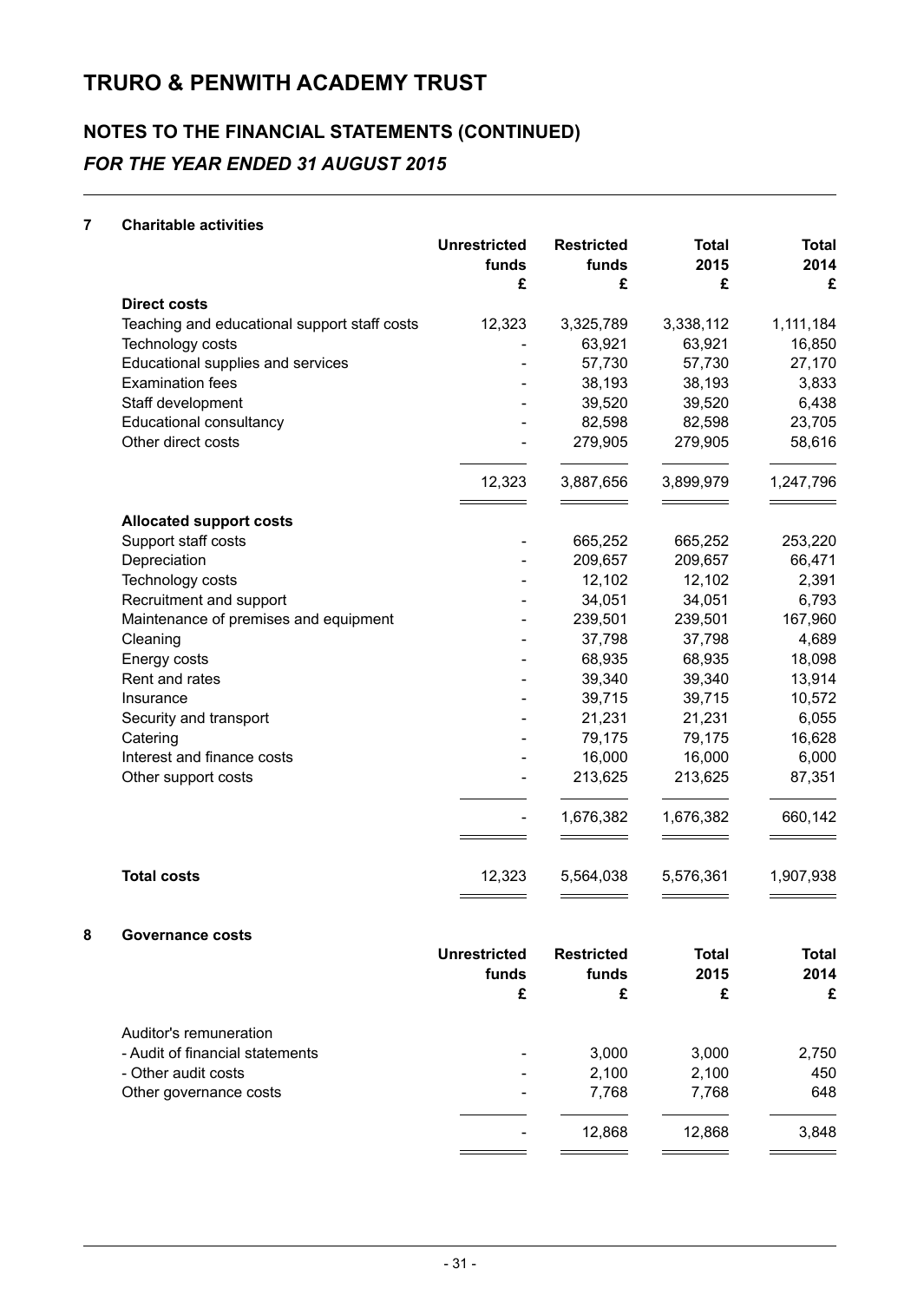# **NOTES TO THE FINANCIAL STATEMENTS (CONTINUED)** *FOR THE YEAR ENDED 31 AUGUST 2015*

### **9 Staff costs**

|                                         | 2015      | 2014      |
|-----------------------------------------|-----------|-----------|
|                                         | £         | £         |
| Wages and salaries                      | 3,064,924 | 1,077,810 |
| Social security costs                   | 197,738   | 66,602    |
| Other pension costs                     | 501.311   | 156,279   |
|                                         | 3,763,973 | 1,300,691 |
| Supply teacher costs                    | 190,821   | 27,713    |
| Compensation payments                   | 48,570    | 36,000    |
| Staff development and other staff costs | 39,520    | 6,438     |
| Total staff costs                       | 4,042,884 | 1,370,842 |
|                                         |           |           |

The average number of persons (including senior management team) employed by the academy trust during the year expressed as full time equivalents was as follows:

|                            | 2015<br><b>Number</b> | 2014<br><b>Number</b> |
|----------------------------|-----------------------|-----------------------|
| <b>Teachers</b>            | 50                    | 39                    |
| Administration and support | 56                    | 44                    |
| Management                 | 6                     | 5                     |
|                            | 112                   | 88                    |
|                            |                       |                       |

The number of employees whose annual remuneration was £60,000 or more was:

| <b>Number</b><br>£60,001 - £70,000<br>£70,001 - £80,000 | 2015 | 2014                     |
|---------------------------------------------------------|------|--------------------------|
|                                                         |      | <b>Number</b>            |
|                                                         |      | $\overline{\phantom{0}}$ |
|                                                         |      | $\overline{\phantom{0}}$ |

Of the employees above, the number participating in pension schemes and the employers' contributions paid on their behalf were as follows:

|                | 2015   | 2014 |
|----------------|--------|------|
| <b>Numbers</b> |        | -    |
| £              | 19,222 |      |
| <b>Numbers</b> | -      |      |
| £              | ۰      |      |
|                |        |      |

Included in staff restructuring costs are non-statutory/non-contractual severance payments totalling £48,570 (2014: £36,000). Individually, the payments were: £13,500, £6,500, £10,000, £7,264, £7,314 and £3,992.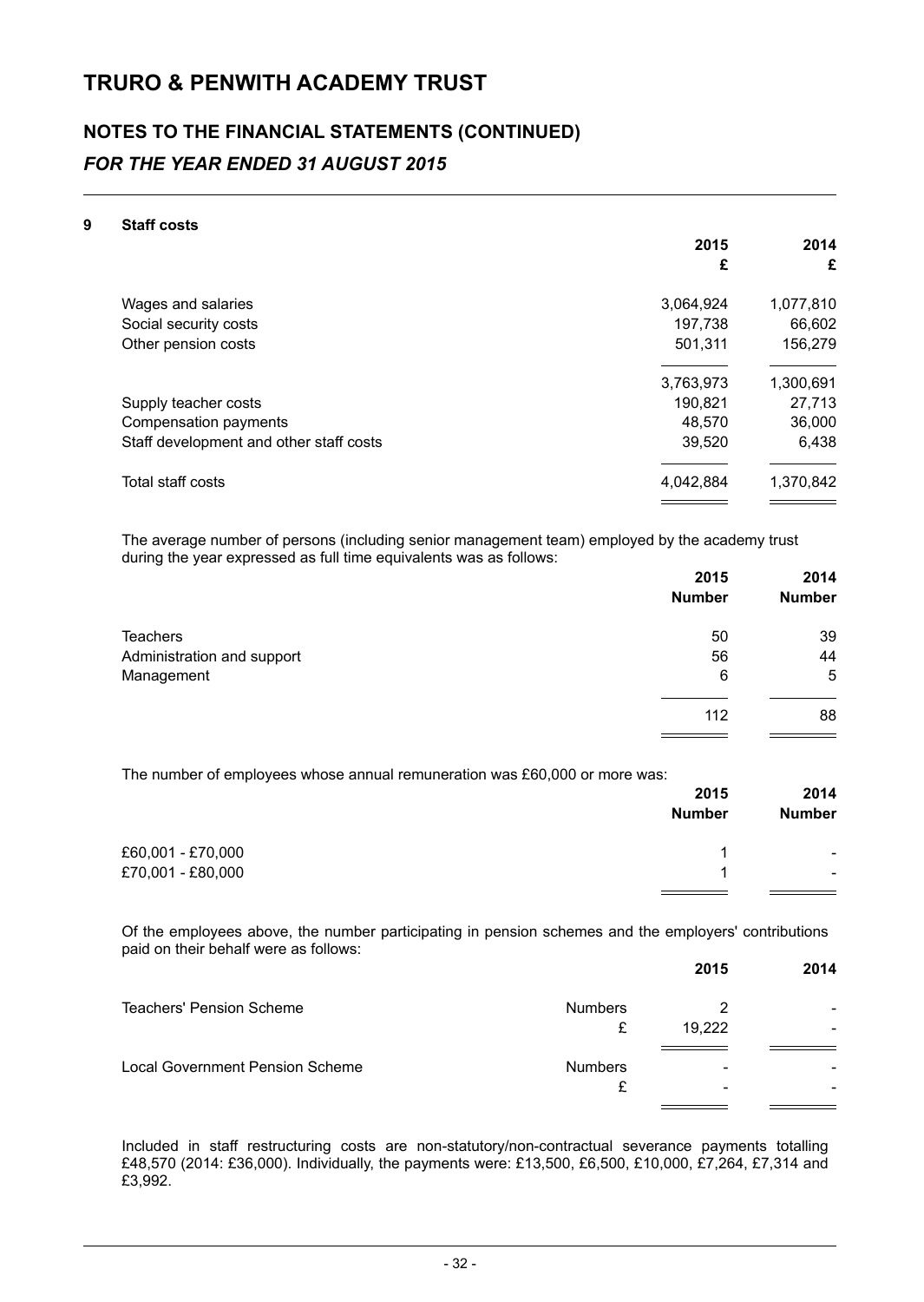# **NOTES TO THE FINANCIAL STATEMENTS (CONTINUED)** *FOR THE YEAR ENDED 31 AUGUST 2015*

### **10 Trustees' remuneration and expenses**

Trustees did not receive any payments, other than expenses, from the academy trust in respect of their role as trustees.

During the year, travel and subsistence payments totalling £425 (2014: £419) were reimbursed or paid directly to 4 trustees (2014: 5 trustees).

Other related party transactions involving the trustees are set out within the related parties note.

### **Trustees' and officers' insurance**

In accordance with normal commercial practice, the academy trust has purchased insurance to protect trustees and officers from claims arising from negligent acts, errors or omissions occurring whilst on academy trust business. The insurance provides cover up to £1,000,000 on any one claim and the cost for the year ended 31 August 2015 was £2,053 (2014: £922).

### **11 Tangible fixed assets**

|                     | Leasehold<br>land &<br>buildings | Freehold<br>buildings | equipment | <b>Computer Furniture &amp;</b><br>equipment | <b>Motor</b><br>vehicles | <b>Total</b> |
|---------------------|----------------------------------|-----------------------|-----------|----------------------------------------------|--------------------------|--------------|
|                     | £                                | £                     | £         | £                                            | £                        | £            |
| Cost                |                                  |                       |           |                                              |                          |              |
| At 1 September 2014 | 7,047,714                        |                       | 39,661    | 35,627                                       | 6,000                    | 7,129,002    |
| Additions           | 107,482                          | 215,514               | 95,391    | 7,812                                        |                          | 426,199      |
| <b>Transfers</b>    |                                  | 1,957,133             | 15,000    | 6,000                                        | 2,000                    | 1,980,133    |
| At 31 August 2015   | 7,155,196                        | 2,172,647             | 150,052   | 49,439                                       | 8,000                    | 9,535,334    |
| <b>Depreciation</b> |                                  |                       |           |                                              |                          |              |
| At 1 September 2014 | 58,731                           |                       | 4,495     | 2,745                                        | 500                      | 66,471       |
| Charge for the year | 140,954                          | 27,503                | 30,593    | 9,007                                        | 1,600                    | 209,657      |
| At 31 August 2015   | 199,685                          | 27,503                | 35,088    | 11,752                                       | 2,100                    | 276,128      |
| Net book value      |                                  |                       |           |                                              |                          |              |
| At 31 August 2015   | 6,955,511                        | 2,145,144             | 114,964   | 37,687                                       | 5,900                    | 9,259,206    |
| At 31 August 2014   | 6,988,983                        |                       | 35,166    | 32,882                                       | 5,500                    | 7,062,531    |
|                     |                                  |                       |           |                                              |                          |              |

| <b>Debtors</b>                 | 2015    | 2014    |
|--------------------------------|---------|---------|
|                                | £       | £       |
| Trade debtors                  | 22,027  | 2,460   |
| VAT recoverable                | 82,877  | 48,878  |
| Prepayments and accrued income | 218,575 | 160,345 |
|                                | 323,479 | 211,683 |
|                                |         |         |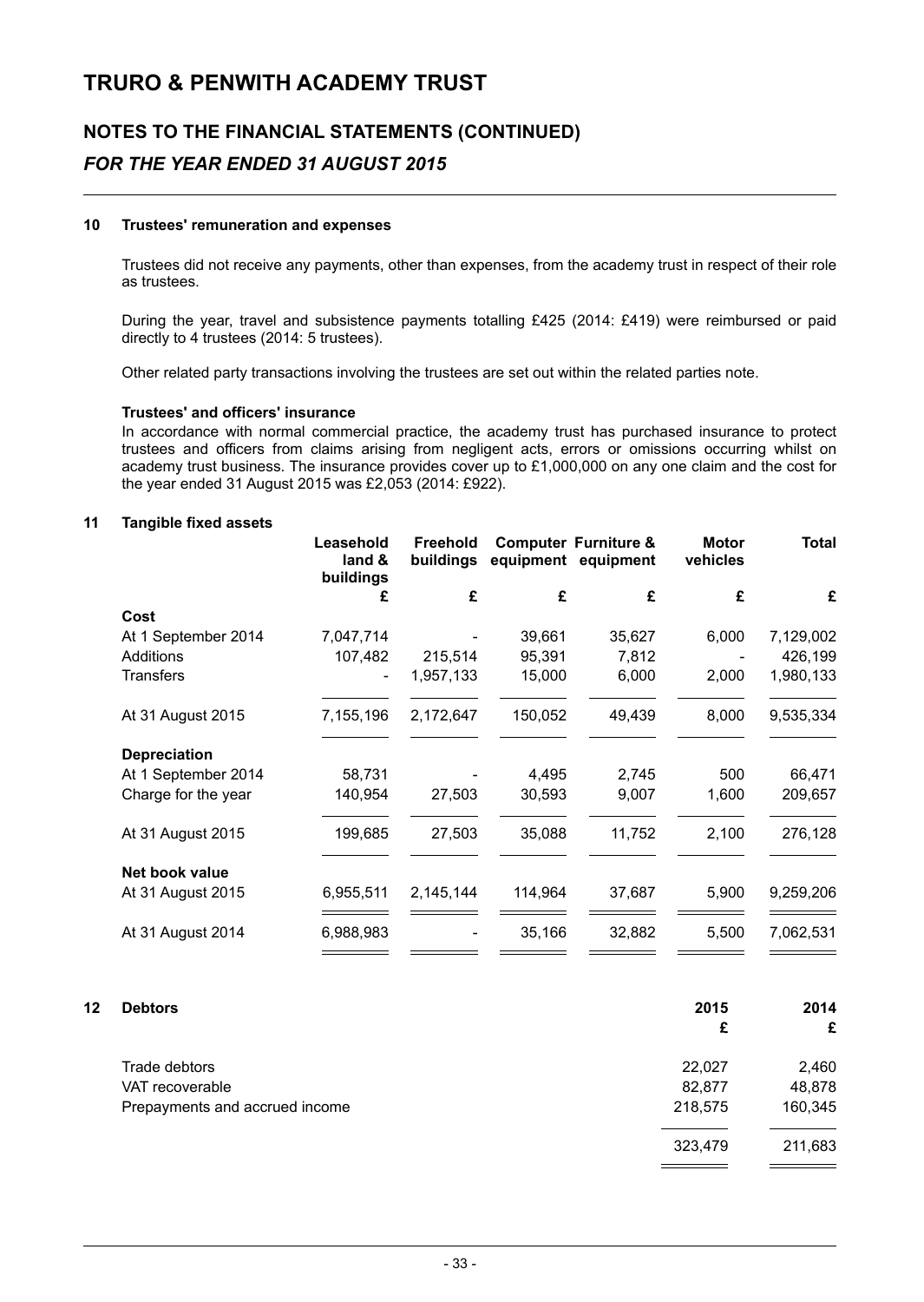# **NOTES TO THE FINANCIAL STATEMENTS (CONTINUED)** *FOR THE YEAR ENDED 31 AUGUST 2015*

| 13 | Creditors: amounts falling due within one year            | 2015<br>£  | 2014<br>£ |
|----|-----------------------------------------------------------|------------|-----------|
|    | Trade creditors                                           | 184,692    | 245,660   |
|    | Taxes and social security costs                           | 58,589     |           |
|    | Other creditors                                           | 56,630     | 1,212     |
|    | Accruals                                                  | 204,315    | 135,204   |
|    | Deferred income                                           | 153,718    | 109,516   |
|    |                                                           | 657,944    | 491,592   |
| 14 | <b>Deferred income</b>                                    | 2015       | 2014      |
|    |                                                           | £          | £         |
|    | Deferred income is included within:                       |            |           |
|    | Creditors due within one year                             | 153,718    | 109,516   |
|    |                                                           |            |           |
|    | Total deferred income at 1 September 2014                 | 109,516    |           |
|    | Amounts credited to the statement of financial activities | (109, 516) |           |
|    | Amounts deferred in the year                              | 153,718    | 109,516   |
|    | Total deferred income at 31 August 2015                   | 153,718    | 109,516   |
|    |                                                           |            |           |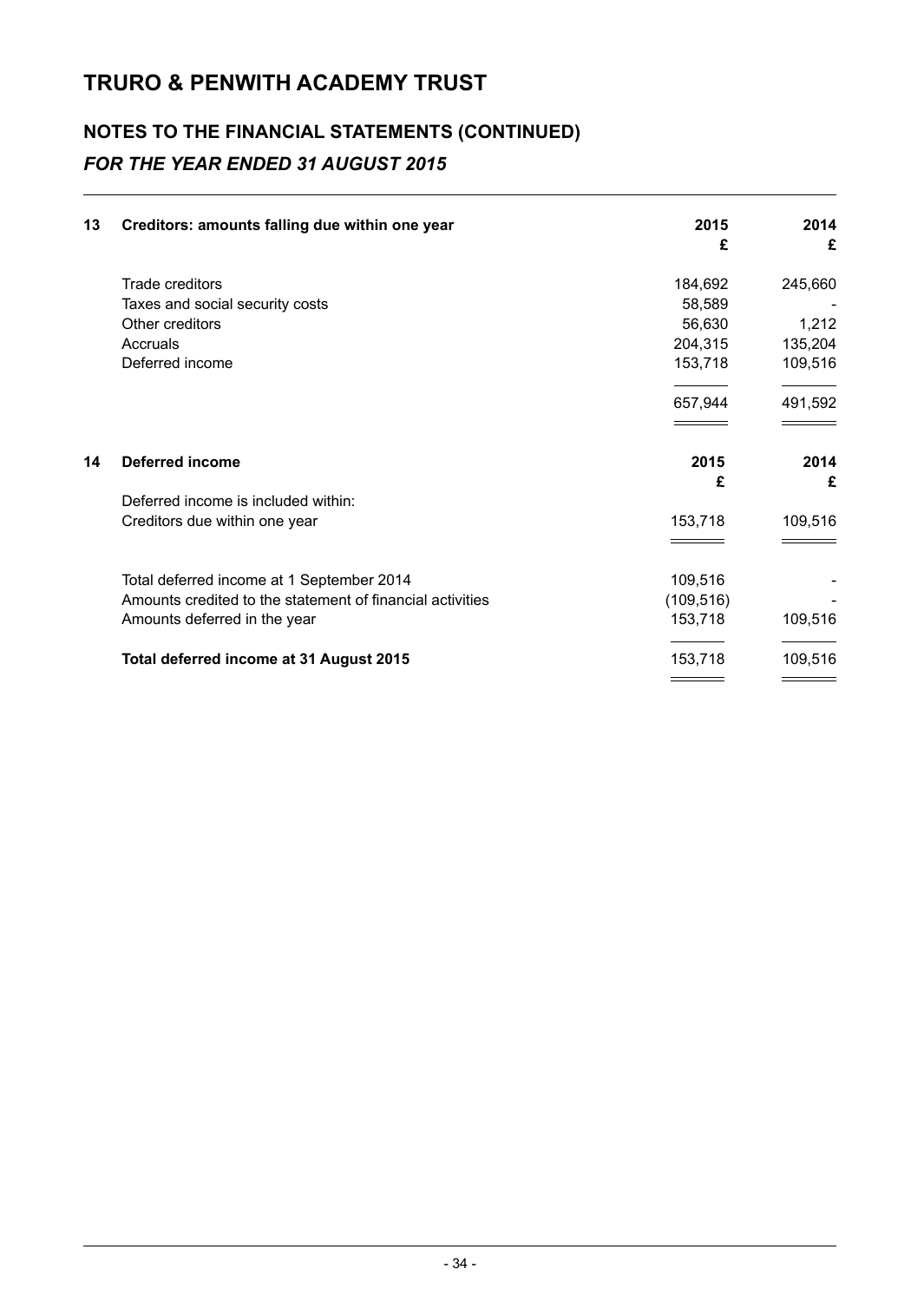### **NOTES TO THE FINANCIAL STATEMENTS (CONTINUED)** *FOR THE YEAR ENDED 31 AUGUST 2015*

### **15 Funds**

|                                                        | <b>Balance at 1</b><br>September 2014<br>£ | Incoming<br>resources<br>£ | expended<br>£ | & transfers<br>£ | Resources Gains, losses Balance at 31<br>August 2015<br>£ |
|--------------------------------------------------------|--------------------------------------------|----------------------------|---------------|------------------|-----------------------------------------------------------|
| <b>Restricted general funds</b>                        |                                            |                            |               |                  |                                                           |
| <b>General Annual Grant</b>                            |                                            | 4,465,728                  | (4, 471, 308) | 5,580            |                                                           |
| Start up grants                                        |                                            | 25,000                     | (25,000)      |                  |                                                           |
| Other DfE / EFA grants                                 | 120,392                                    | 476,846                    | (597, 238)    |                  |                                                           |
| Other government grants                                | 3,400                                      | 180,063                    | (183, 463)    |                  |                                                           |
| Other restricted funds                                 |                                            | 3,240                      | (3,240)       |                  |                                                           |
| Funds excluding pensions                               | 123,792                                    | 5,150,877                  | (5,280,249)   | 5,580            |                                                           |
| Pension reserve                                        | (621,000)                                  | (130,000)                  | (87,000)      | 14,000           | (824,000)                                                 |
|                                                        | (497, 208)                                 | 5,020,877                  | (5,367,249)   | 19,580           | (824,000)                                                 |
| <b>Restricted fixed asset</b><br>funds                 |                                            |                            |               |                  |                                                           |
| DfE / EFA capital grants                               | 18,701                                     | 487,743                    | (2,748)       | (12, 519)        | 491,177                                                   |
| Inherited fixed asset fund<br>Capital expenditure from | 7,025,094                                  | 1,980,133                  | (184, 390)    |                  | 8,820,837                                                 |
| GAG or other funds                                     | 34,514                                     |                            | (22, 519)     | 96,709           | 108,704                                                   |
|                                                        | 7,078,309                                  | 2,467,876                  | (209, 657)    | 84,190           | 9,420,718                                                 |
| <b>Total restricted funds</b>                          | 6,581,101                                  | 7,488,753                  | (5,576,906)   | 103,770          | 8,596,718                                                 |
| <b>Unrestricted funds</b><br>General funds             | 103,908                                    | 342,020                    | (12, 323)     | (89, 770)        | 343,835                                                   |
| <b>Total funds</b>                                     | 6,685,009                                  | 7,830,773                  | (5,589,229)   | 14,000           | 8,940,553                                                 |

The specific purposes for which the funds are to be applied are as follows:

*Restricted general funds* - The restricted general fund includes grants receivable from the Education Funding Agency and the Department for Education towards the principal activity of the multi academy trust, being the provision of education.

*Restricted fixed asset funds* - The restricted fixed asset fund includes the leasehold property, furniture and equipment and motor vehicles transferred to Truro & Penwith Academy Trust on 1 April 2014 and Education Funding Agency grants which have been received. The fund is being reduced by depreciation in the year.

Under the funding agreement with the Secretary of State, the academy trust was not subject to a limit on the amount of GAG that it could carry forward at 31 August 2015.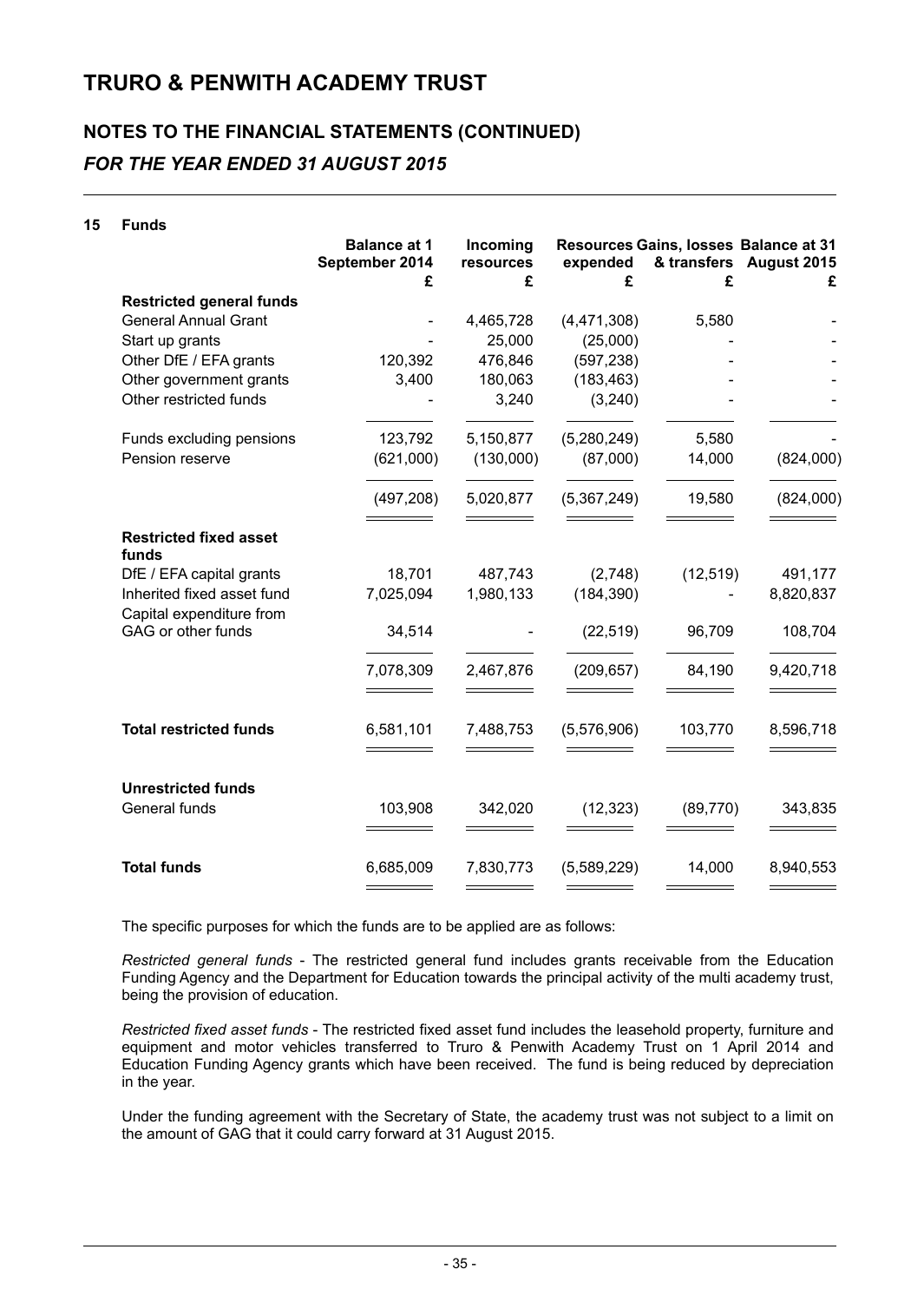# **NOTES TO THE FINANCIAL STATEMENTS (CONTINUED)** *FOR THE YEAR ENDED 31 AUGUST 2015*

| 15 | <b>Funds</b>                                               | (Continued)       |
|----|------------------------------------------------------------|-------------------|
|    | Analysis of academies by fund balance                      |                   |
|    | Fund balances at 31 August 2015 were allocated as follows: | <b>Total</b><br>£ |
|    | St Ives School                                             | 99,751            |
|    | Pendeen School                                             | (36, 852)         |
|    | St Dennis Primary Academy                                  | 191,963           |
|    | Central services                                           | 88,973            |
|    | Funds excluding fixed asset fund and pensions reserve      | 343,835           |
|    | Restricted fixed asset fund                                | 9,420,718         |
|    | Pension reserve                                            | (824,000)         |
|    | <b>Total funds</b>                                         | 8,940,553         |

Pendeen School is carrying a net deficit of £36,852 on these funds because of exceptional restructuring costs and investment in resources as part of the improvement plan for the school.

The Academy Trust is taking the following actions to return the School to surplus:

- careful monitoring of staffing costs
- ensuring the overall position is a surplus during the next few years to bring the reserves back into a positive position

Expenditure incurred by each academy during the year was as follows:

| <b>Teaching and</b><br>support staff<br>costs | <b>Other</b><br>costs | <b>Educational</b><br>supplies | <b>Other costs</b><br>excluding<br>depreciation | <b>Total</b> |
|-----------------------------------------------|-----------------------|--------------------------------|-------------------------------------------------|--------------|
| £                                             | £                     | £                              | £                                               | £            |
| 2,299,779                                     | 444,625               | 37.401                         | 753,888                                         | 3,535,693    |
| 340,874                                       | 47,686                | 11,628                         | 126,425                                         | 526,613      |
| 697,458                                       | 49,268                | 6.811                          | 228,048                                         | 981,585      |
|                                               | 52,673                |                                | 216,007                                         | 268,680      |
| 3,338,111                                     | 594.252               | 55,840                         | 1,324,368                                       | 5,312,571    |
|                                               |                       | educational support staff      |                                                 |              |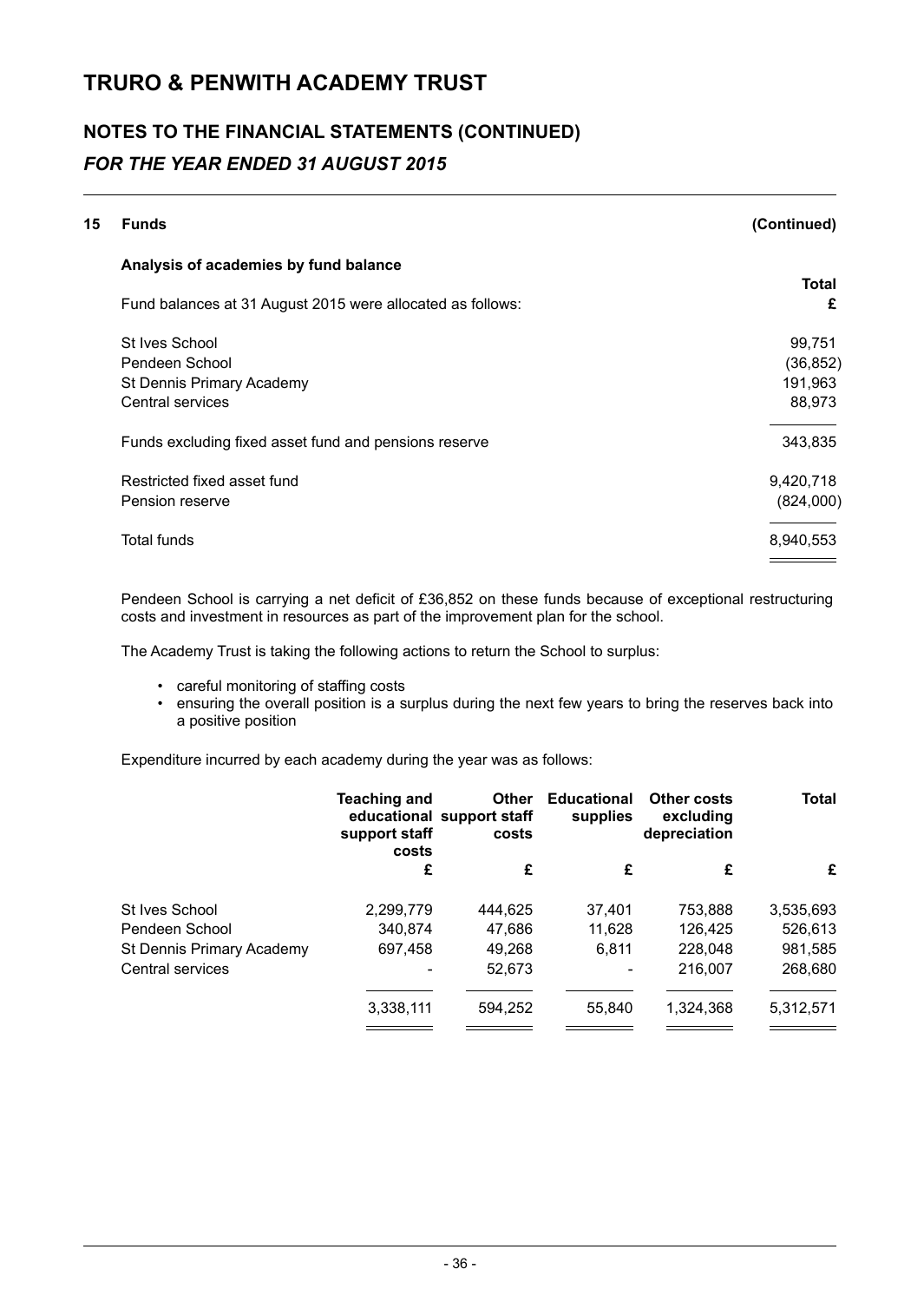# **NOTES TO THE FINANCIAL STATEMENTS (CONTINUED)** *FOR THE YEAR ENDED 31 AUGUST 2015*

### **16 Analysis of net assets between funds**

|                                                        | Unrestricted<br>funds | <b>Restricted</b><br>funds | <b>Fixed asset</b><br>funds | <b>Total funds</b> |
|--------------------------------------------------------|-----------------------|----------------------------|-----------------------------|--------------------|
|                                                        | £                     | £                          | £                           | £                  |
| Fund balances at 31 August 2015 are<br>represented by: |                       |                            |                             |                    |
| Tangible fixed assets                                  |                       | $\overline{\phantom{a}}$   | 9,259,206                   | 9,259,206          |
| <b>Current assets</b>                                  | 1,001,779             | $\overline{\phantom{a}}$   | 161,512                     | 1,163,291          |
| Creditors falling due within one year                  | (657, 944)            |                            | ۰                           | (657, 944)         |
| Defined benefit pension liability                      |                       | (824,000)                  |                             | (824,000)          |
|                                                        | 343,835               | (824,000)                  | 9,420,718                   | 8,940,553          |
|                                                        |                       |                            |                             |                    |

### **17 Pensions and similar obligations**

The academy trust's employees belong to two principal pension schemes: the Teachers' Pension Scheme England and Wales (TPS) for academic and related staff; and the Local Government Pension Scheme (LGPS) for non-teaching staff, which is managed by Cornwall Council. Both are multi-employer defined benefit schemes.

The pension costs are assessed in accordance with the advice of independent qualified actuaries. The latest actuarial valuation of the TPS related to the period ended 31 March 2012 and that of the LGPS related to the period ended 31 March 2013.

There were no outstanding or prepaid contributions at either the beginning or the end of the financial year.

### **Teachers' Pension Scheme**

### **Introduction**

The Teachers' Pension Scheme (TPS) is a statutory, contributory, defined benefit scheme, governed by the Teachers' Pensions Regulations (2010) and, from 1 April 2014, by the Teachers' Pension Scheme Regulations 2014. Membership is automatic for full-time teachers in academies and, from 1 January 2007, automatic for teachers in part-time employment following appointment or a change of contract, although they are able to opt out.

The TPS is an unfunded scheme and members contribute on a 'pay as you go' basis - these contributions along with those made by employers are credited to the Exchequer. Retirement and other pension benefits are paid by public funds provided by Parliament.

### **Valuation of the Teachers' Pension Scheme**

Not less than every four years the Government Actuary, using normal actuarial principles, conducts a formal actuarial review of the TPS in accordance with the Public Service Pensions (Valuations and Employer Cost Cap) Directions 2014 published by HM Treasury. The aim of the review is to specify the level of future contributions. Actuarial scheme valuations are dependent on assumptions about the value of future costs, design of benefits and many other factors. The latest actuarial valuation of the TPS was carried out as at 31 March 2012 and in accordance with the Public Service Pensions (Valuations and Employer Cost Cap) Directions 2014. The valuation report was published by the Department for Education on 9 June 2014.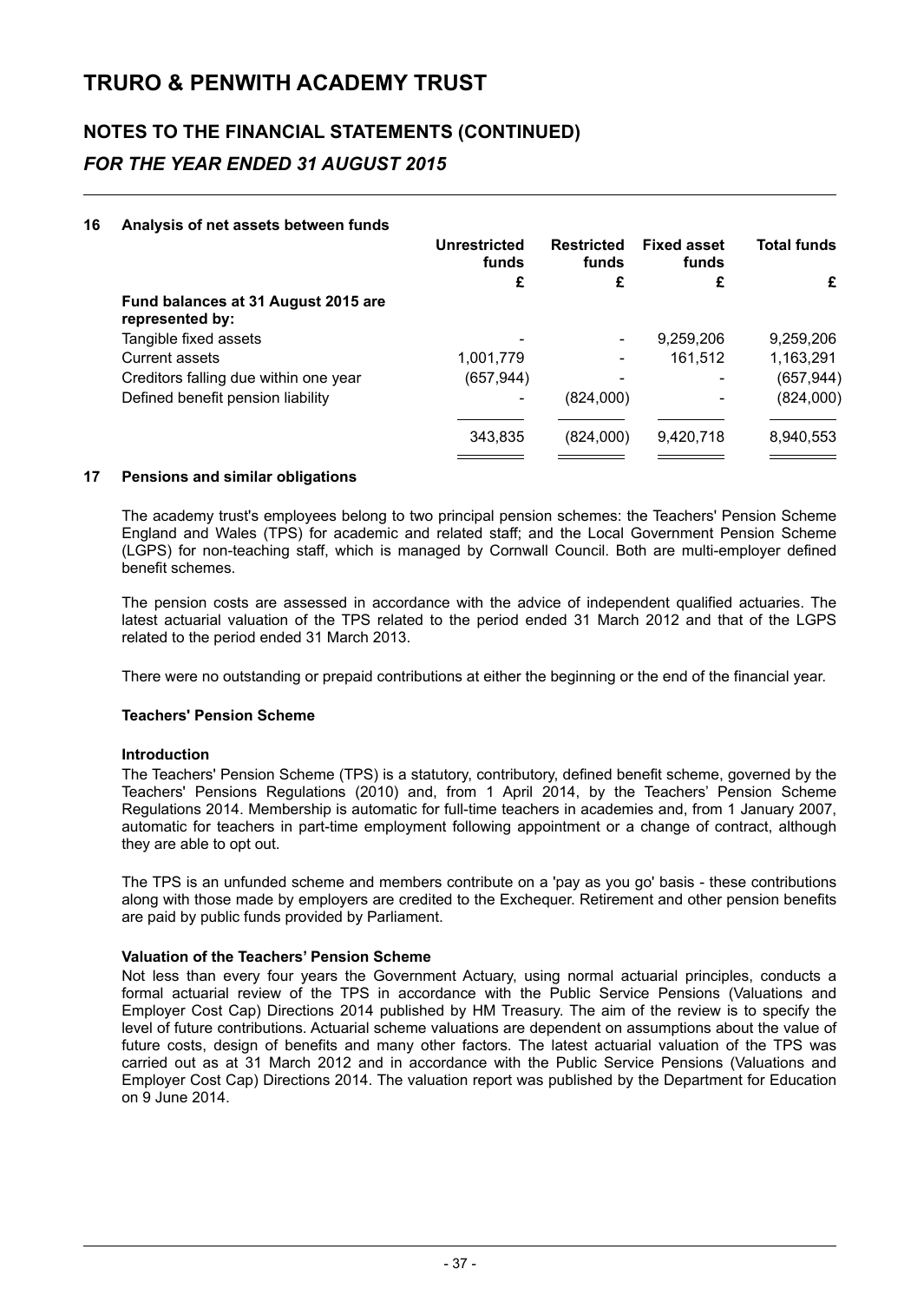# **NOTES TO THE FINANCIAL STATEMENTS (CONTINUED)** *FOR THE YEAR ENDED 31 AUGUST 2015*

### **17 Pensions and similar obligations (Continued)**

The key elements of the valuation and subsequent consultation are:

- employer contribution rates set at 16.48% of pensionable pay (including a 0.08% employer administration charge (currently 14.1%)
- total scheme liabilities (pensions currently in payment and the estimated cost of future benefits) for service to the effective date of £191,500 million, and notional assets (estimated future contributions together with the notional investments held at the valuation date) of £176,600 million giving a notional past service deficit of £14,900 million
- an employer cost cap of 10.9% of pensionable pay will be applied to future valuations
- the assumed real rate of return is 3.0% in excess of prices and 2% in excess of earnings. The rate of real earnings growth is assumed to be 2.75%. The assumed nominal rate of return is 5.06%

During the year the employer contribution rate was 14.1%. The TPS valuation for 2012 determined an employer rate of 16.4% from September 2015, which will be payable during the implementation period until the next valuation as at March 2016, whereupon the employer contribution rate is expected to be reassessed and will be payable from 1 April 2019.

The pension costs paid to the TPS in the period amounted to £261,757 (2014: £91,723).

A copy of the valuation report and supporting documentation is on the Teachers' Pensions website.

Under the definitions set out in Financial Reporting Standard (FRS 17) Retirement Benefits, the TPS is a multi-employer pension scheme. The trust has accounted for its contributions to the scheme as if it were a defined contribution scheme. The trust has set out above the information available on the scheme.

### **Local Government Pension Scheme**

The LGPS is a funded defined-benefit scheme, with the assets held in separate trustee-administered funds. The total contributions are as noted below. The agreed contribution rates for future years are 17.4% for employers and 5.5 to 12.5% for employees. The estimated value of employer contributions for the forthcoming year is £156,000.

The academy has entered into an agreement with the LGPS trustees to make additional annual contributions of £14,300 in addition to normal funding levels, over a period of 20 years, in order to bridge the scheme deficit.

Parliament has agreed, at the request of the Secretary of State for Education, to a guarantee that, in the event of academy closure, outstanding Local Government Pension Scheme liabilities would be met by the Department for Education. The guarantee came into force on 18 July 2013.

| <b>Contributions made</b>                | 2015    | 2014   |
|------------------------------------------|---------|--------|
|                                          | £       | £      |
| Employer's contributions                 | 158,000 | 52,000 |
| Employees' contributions                 | 48,000  | 16,000 |
|                                          |         |        |
| <b>Total contributions</b>               | 206,000 | 68,000 |
|                                          |         |        |
| <b>Principal actuarial assumptions</b>   | 2015    | 2014   |
|                                          | %       | %      |
| Rate of increase in salaries             | 4.6     | 4.5    |
| Rate of increase for pensions in payment | 2.7     | 2.7    |
| Discount rate for scheme liabilities     | 3.8     | 3.7    |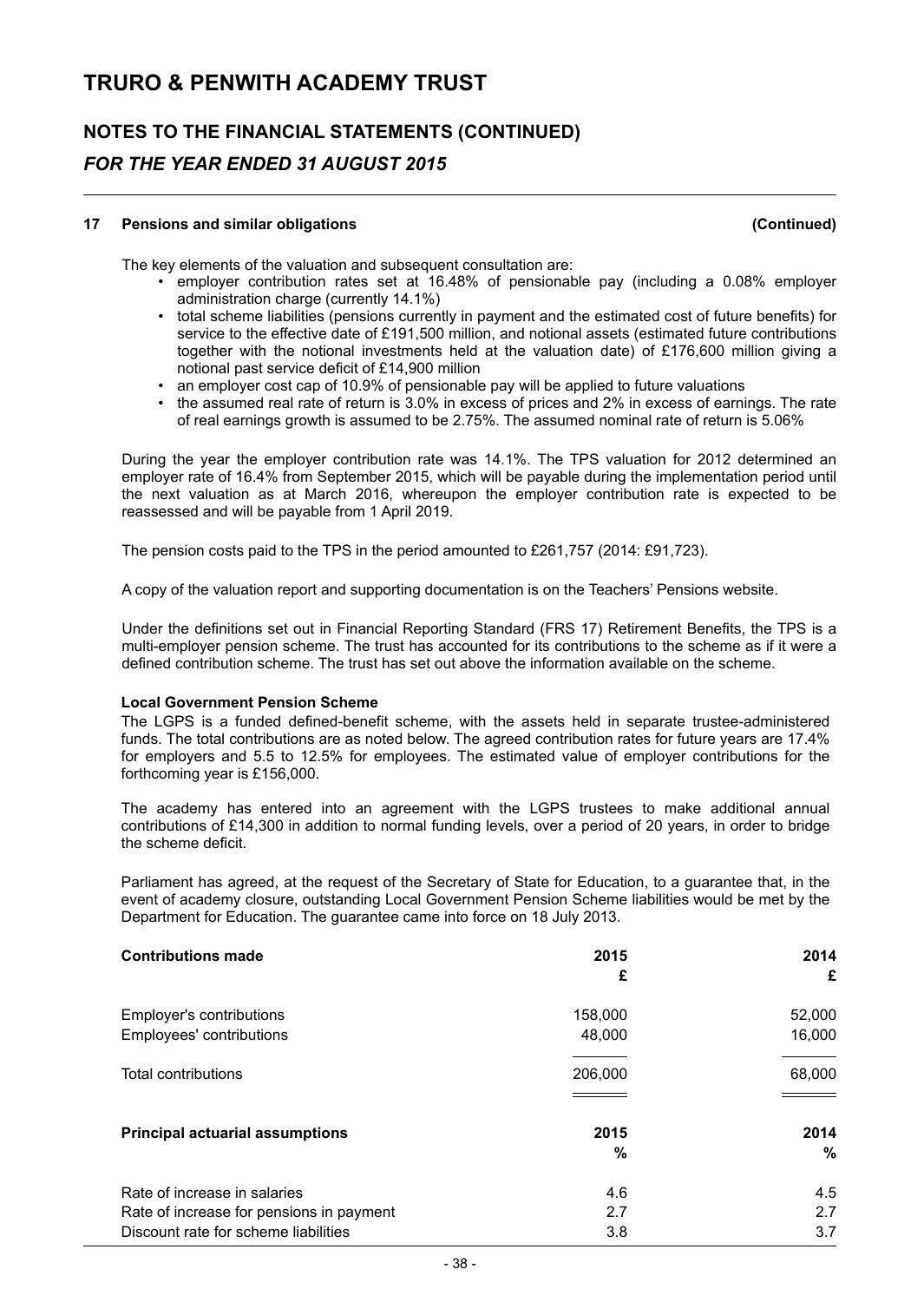# **NOTES TO THE FINANCIAL STATEMENTS (CONTINUED)** *FOR THE YEAR ENDED 31 AUGUST 2015*

| 17 | Pensions and similar obligations                                             |    | (Continued) |
|----|------------------------------------------------------------------------------|----|-------------|
|    | Commutation of pensions to lump sums relating to pre-April<br>2008 serivces  | 40 | 40          |
|    | Commutation of pensions to lump sums relating to post-April<br>2008 serivces | 70 | 70          |
|    |                                                                              |    |             |

### **Sensitivity analysis**

The sensitivities regarding the principal assumptions used to measure the scheme liabilities are set out below:

Change in assumptions as at 31 August 2015:

0.5% decrease in Real Discount Rate - 16% approximate increase to Employer Liability equating to approximately £324,000.

1 year increase in member life expectancy - 3% approximate increase to Employer Liability equating to approximately £63,000.

0.5% increase in the Salary Increase Rate - 9% approximate increase to Employer Liability equating to approximately £191,000.

0.5% increase in the Pension Increase Rate - 6% approximate increase to Employer Liability equating to approximately £121,000.

The current mortality assumptions include sufficient allowance for future improvements in mortality rates. The assumed life expectations on retirement age 65 are:

|                      | 2015         | 2014         |
|----------------------|--------------|--------------|
|                      | <b>Years</b> | <b>Years</b> |
| Retiring today       |              |              |
| - Males              | 22.2         | 22.2         |
| - Females            | 24.4         | 24.4         |
| Retiring in 20 years |              |              |
| - Males              | 24.4         | 24.4         |
| - Females            | 26.8         | 26.8         |
|                      |              | - 1          |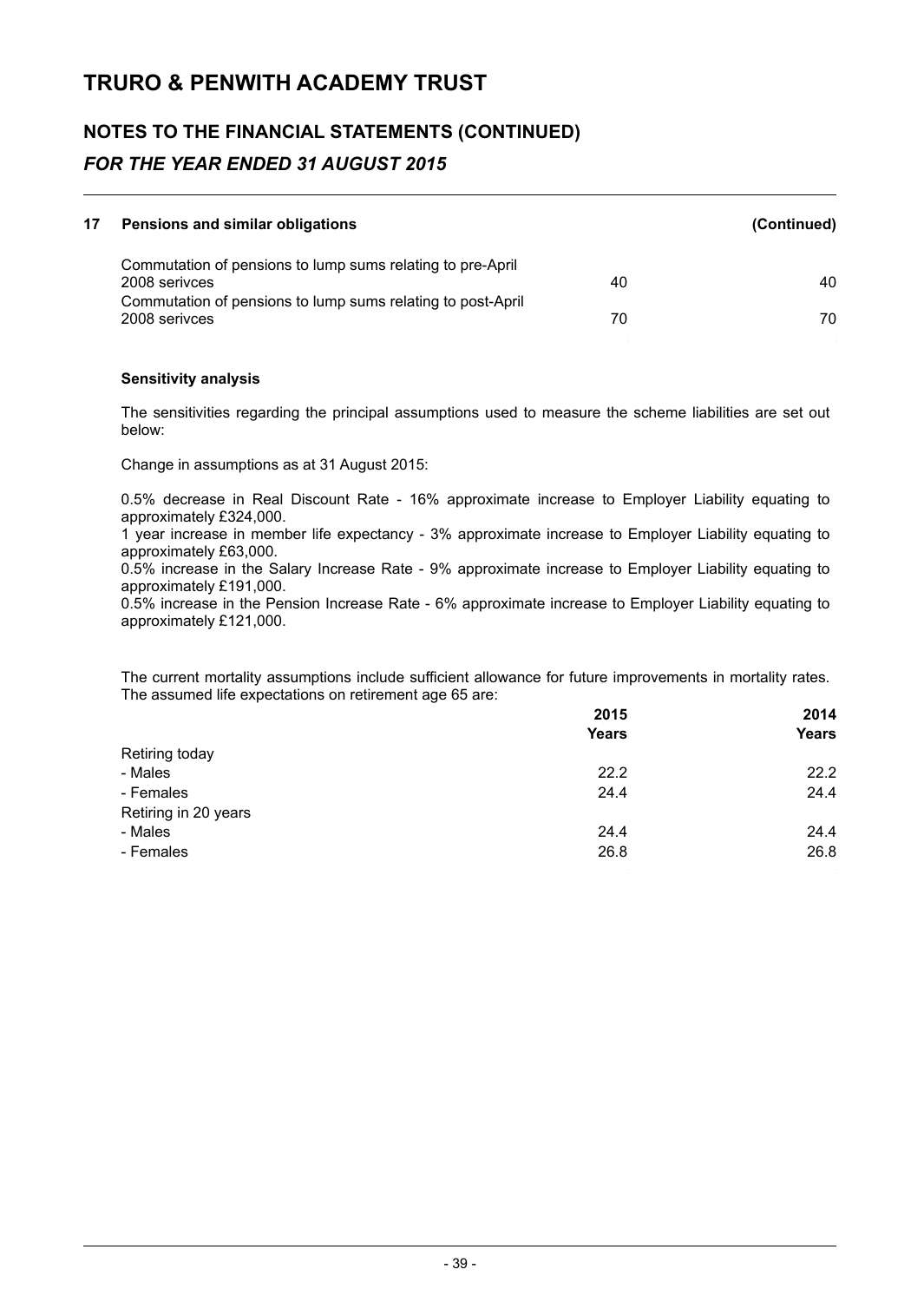# **NOTES TO THE FINANCIAL STATEMENTS (CONTINUED)** *FOR THE YEAR ENDED 31 AUGUST 2015*

### **17 Pensions and similar obligations (Continued)**

The academy's share of the assets and liabilities in the scheme and the expected rates of return were:

|                                              | 2015<br><b>Expected</b><br>return | 2015<br><b>Fair value</b> | 2014<br><b>Expected</b><br>return | 2014<br><b>Fair value</b> |
|----------------------------------------------|-----------------------------------|---------------------------|-----------------------------------|---------------------------|
|                                              | %                                 | £                         | $\%$                              | £                         |
| Equities                                     | 3.8                               | 518,000                   | 6.2                               | 436,000                   |
| <b>Bonds</b>                                 | 3.8                               | 630,000                   | 3.2                               | 329,000                   |
| Property                                     | 3.8                               | 88,000                    | 4.5                               | 49,000                    |
| Other assets                                 | 3.8                               | 25,000                    | 3.3                               | 8,000                     |
| Total market value of assets                 |                                   | 1,261,000                 |                                   | 822,000                   |
| Present value of scheme liabilities - funded |                                   | (2,085,000)               |                                   | (1,443,000)               |
| Net pension asset / (liability)              |                                   | (824,000)                 |                                   | (621,000)                 |

The expected rates of return are set equal to the discount rate (as per the forthcoming FRS 102 disclosure requirements).

The actual return on scheme assets was £37,000.

### **Amounts recognised in the statement of financial activities**

|                                                      | 2015     | 2014     |
|------------------------------------------------------|----------|----------|
| <b>Operating costs/(income)</b>                      | £        | £        |
| Current service cost (net of employee contributions) | 229,000  | 66,000   |
| Past service cost                                    |          |          |
| Total operating charge                               | 229,000  | 66,000   |
| Finance costs/(income)                               |          |          |
| Expected return on pension scheme assets             | (54,000) | (16,000) |
| Interest on pension liabilities                      | 70,000   | 22,000   |
| Net finance costs/(income)                           | 16,000   | 6,000    |
|                                                      |          |          |
| Total charge/(income)                                | 245,000  | 72,000   |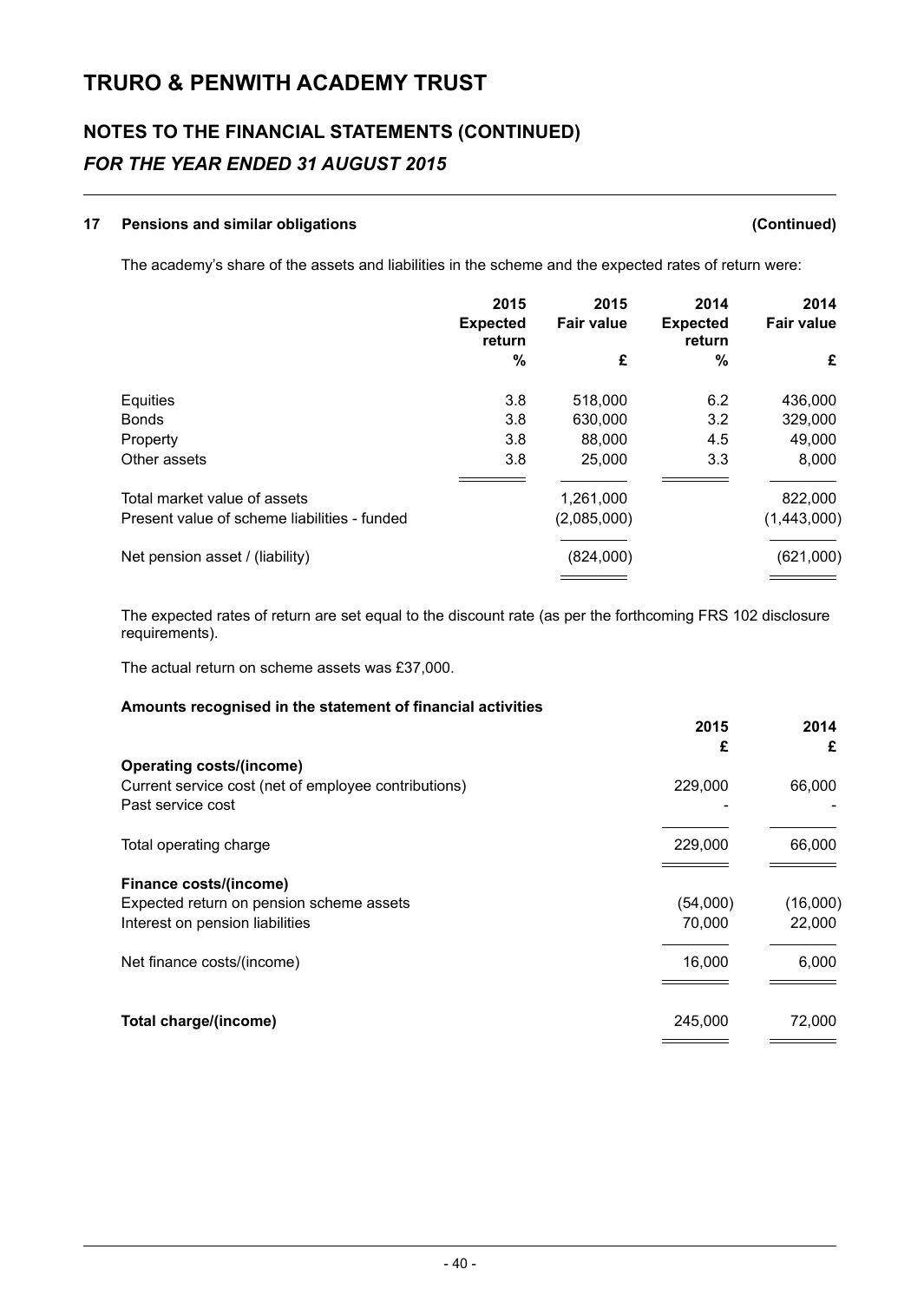# **NOTES TO THE FINANCIAL STATEMENTS (CONTINUED)** *FOR THE YEAR ENDED 31 AUGUST 2015*

| 17 | Pensions and similar obligations                                                               |                    | (Continued)           |
|----|------------------------------------------------------------------------------------------------|--------------------|-----------------------|
|    | Actuarial gains and losses recognised in the statement of financial activities                 | 2015<br>£          | 2014<br>£             |
|    | Actuarial (gains)/losses on assets: actual return less expected                                | 17,000             | (34,000)              |
|    | Experience (gains)/losses on liabilities<br>(Gains)/losses arising from changes in assumptions | (31,000)           | 157,000               |
|    | Total (gains)/losses                                                                           | (14,000)           | 123,000               |
|    | Cumulative (gains)/losses to date                                                              | 109,000            | 123,000               |
|    | Movements in the present value of defined benefit obligations                                  |                    |                       |
|    |                                                                                                | 2015<br>£          | 2014<br>£             |
|    | Obligations at 1 September 2014                                                                | (1,443,000)        |                       |
|    | Obligations acquired on conversion                                                             | (326,000)          | (1, 182, 000)         |
|    | Current service cost                                                                           | (229,000)          | (66,000)              |
|    | Interest cost                                                                                  | (70,000)           | (22,000)              |
|    | Contributions by employees<br>Actuarial gains/(losses)                                         | (48,000)<br>31,000 | (16,000)<br>(157,000) |
|    | At 31 August 2015                                                                              | (2,085,000)        | (1,443,000)           |
|    | Movements in the fair value of scheme assets                                                   |                    |                       |
|    |                                                                                                | 2015<br>£          | 2014<br>£             |
|    | Assets at 1 September 2014                                                                     | 822,000            |                       |
|    | Assets acquired on conversion                                                                  | 196,000            | 704,000               |
|    | Expected return on assets                                                                      | 54,000             | 16,000                |
|    | Actuarial gains/(losses)                                                                       | (17,000)           | 34,000                |
|    | Contributions by employers                                                                     | 158,000            | 52,000                |
|    | Contributions by employees                                                                     | 48,000             | 16,000                |
|    | At 31 August 2015                                                                              | 1,261,000          | 822,000               |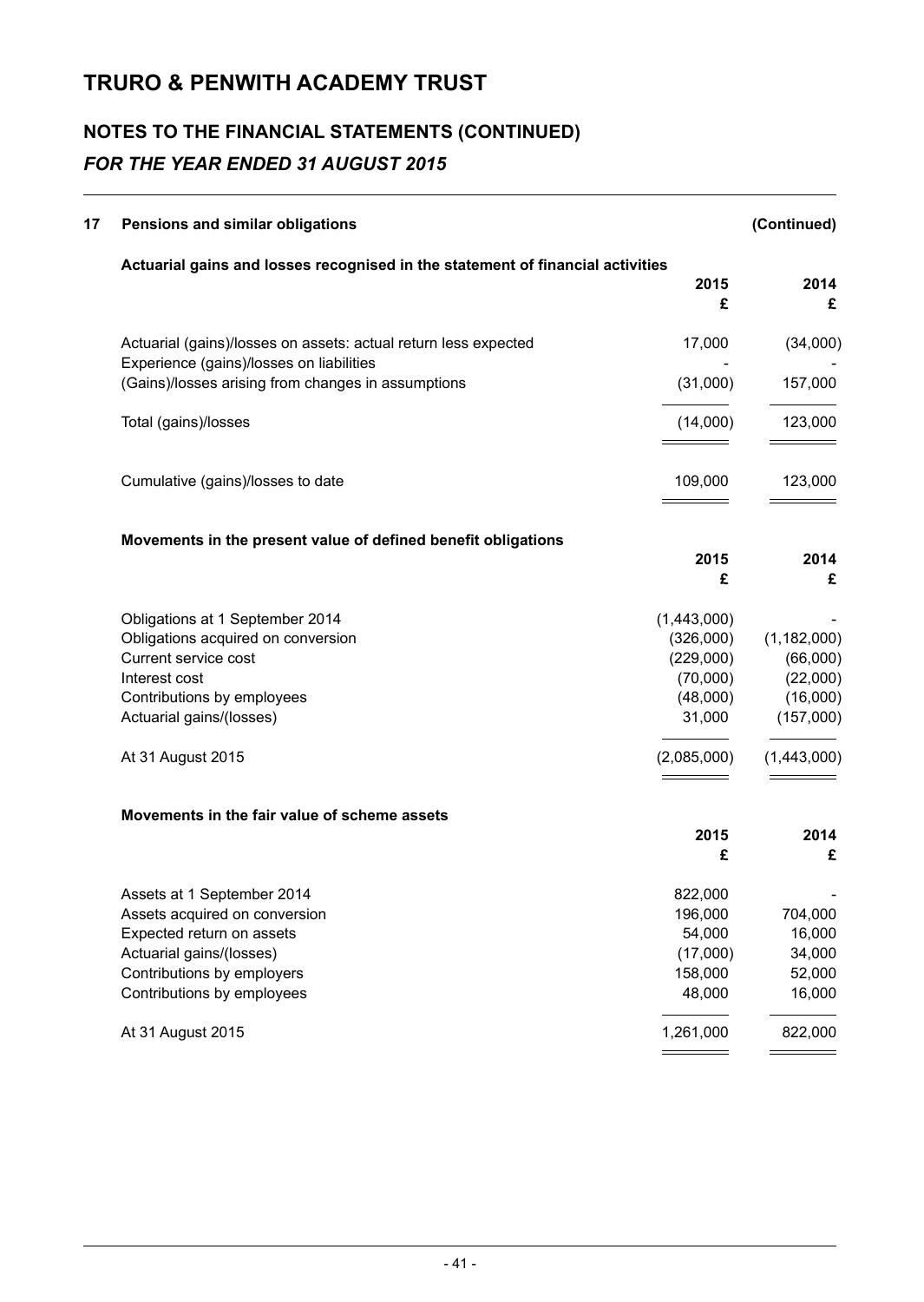# **NOTES TO THE FINANCIAL STATEMENTS (CONTINUED)** *FOR THE YEAR ENDED 31 AUGUST 2015*

| 17 | Pensions and similar obligations                                                                                                                                                                                                                                                                                                                                                                            |                                                                                                                      | (Continued)                                                                                                     |
|----|-------------------------------------------------------------------------------------------------------------------------------------------------------------------------------------------------------------------------------------------------------------------------------------------------------------------------------------------------------------------------------------------------------------|----------------------------------------------------------------------------------------------------------------------|-----------------------------------------------------------------------------------------------------------------|
|    | History of experience gains and losses                                                                                                                                                                                                                                                                                                                                                                      | 2015<br>£                                                                                                            | 2014<br>£                                                                                                       |
|    | Present value of defined benefit obligations<br>Fair value of share of scheme assets                                                                                                                                                                                                                                                                                                                        | (2,085,000)<br>1,261,000                                                                                             | (1,443,000)<br>822,000                                                                                          |
|    | Surplus / (deficit)                                                                                                                                                                                                                                                                                                                                                                                         | (824,000)                                                                                                            | (621,000)                                                                                                       |
|    | Experience adjustment on scheme assets<br>Experience adjustment on scheme liabilities                                                                                                                                                                                                                                                                                                                       | (17,000)                                                                                                             | 34,000                                                                                                          |
| 18 | Reconciliation of net income to net cash inflow/(outflow) from operating activities                                                                                                                                                                                                                                                                                                                         | 2015<br>£                                                                                                            | 2014<br>£                                                                                                       |
|    | Net income<br>Capital grants and similar income<br>Net deficit/(surplus) transferred on conversion<br>Investment income<br>Defined benefit pension costs less contributions payable<br>Defined benefit pension finance costs/(income)<br>Depreciation of tangible fixed assets<br>(Increase)/decrease in debtors<br>Increase/(decrease) in creditors<br>Net cash inflow/(outflow) from operating activities | 2,241,544<br>(487, 743)<br>(2,048,777)<br>(1, 218)<br>71,000<br>16,000<br>209,657<br>(111, 796)<br>166,352<br>55,019 | 6,808,009<br>(20, 240)<br>(6,702,392)<br>(265)<br>14,000<br>6,000<br>66,471<br>(211, 683)<br>491,592<br>451,492 |
| 19 | Reconciliation of net cash flow to movement in net funds                                                                                                                                                                                                                                                                                                                                                    | 2015<br>£                                                                                                            | 2014<br>£                                                                                                       |
|    | Increase/(decrease) in cash<br>Net funds at 1 September 2014                                                                                                                                                                                                                                                                                                                                                | 316,425<br>523,387                                                                                                   | 523,387                                                                                                         |
|    | Net funds at 31 August 2015                                                                                                                                                                                                                                                                                                                                                                                 | 839,812                                                                                                              | 523,387                                                                                                         |

### **20 Analysis of net funds**

|                          | At 1 September<br>2014 | <b>Transferred</b><br>on<br>conversion | <b>Cash flows</b> | changes        | Non-cash At 31 August<br>2015 |
|--------------------------|------------------------|----------------------------------------|-------------------|----------------|-------------------------------|
|                          |                        |                                        |                   |                | £                             |
| Cash at bank and in hand | 523.387                | 198.644                                | 117.781           | $\blacksquare$ | 839.812                       |
|                          |                        |                                        |                   |                |                               |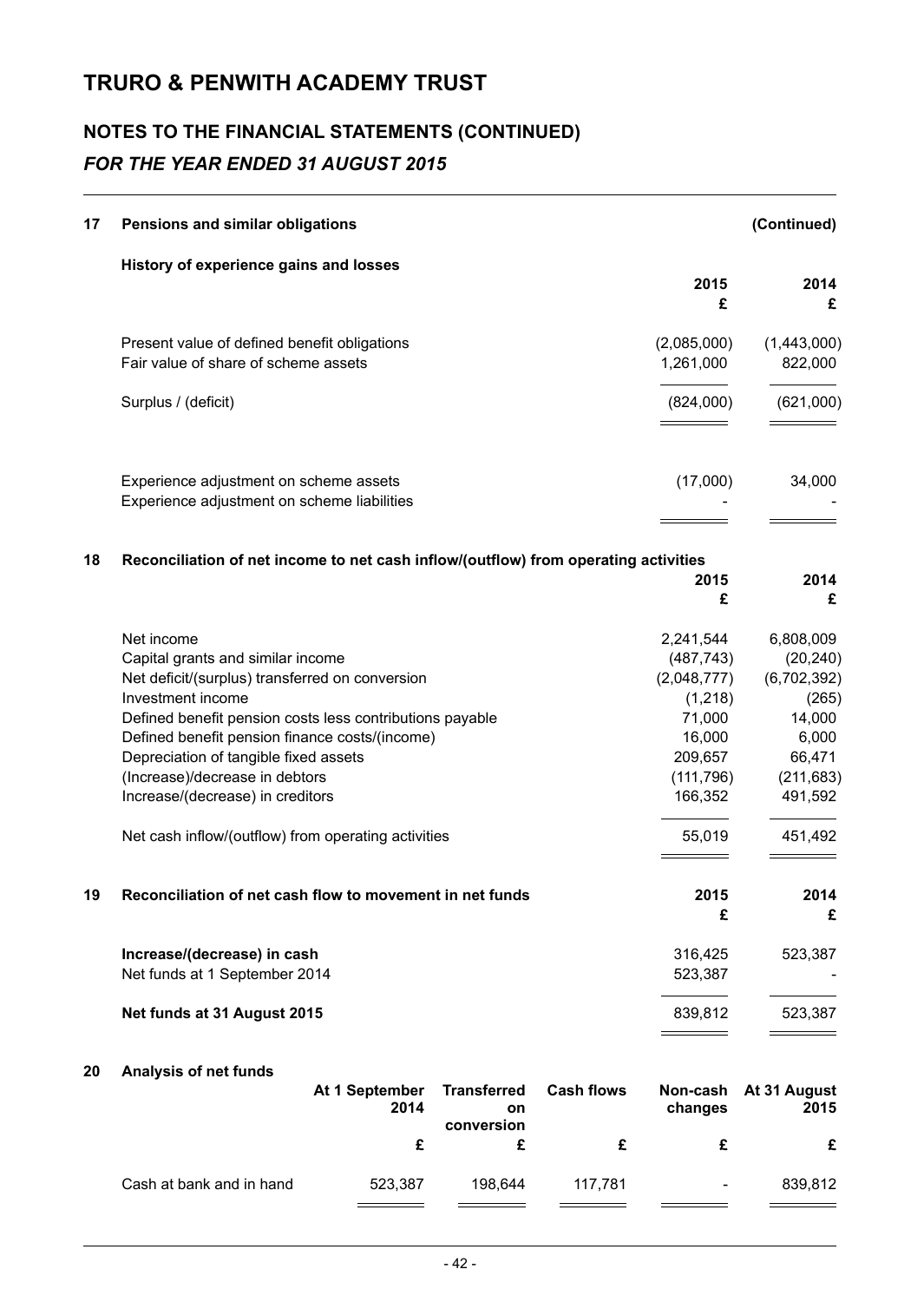# **NOTES TO THE FINANCIAL STATEMENTS (CONTINUED)** *FOR THE YEAR ENDED 31 AUGUST 2015*

### **21 Commitments under operating leases**

At 31 August 2015 the academy trust had annual commitments under non-cancellable operating leases as follows:

|                              | 2015   | 2014   |
|------------------------------|--------|--------|
|                              | £      | £      |
| Expiry date:                 |        |        |
| - Within one year            | 19,764 | 31,038 |
| - Between two and five years | 30,111 | 58,290 |
|                              |        |        |
|                              | 49,875 | 89,328 |
|                              |        |        |

### **22 Related parties**

Owing to the nature of the academy trust's operations and the composition of the board of trustees being drawn from local public and private sector organisations, transactions may take place with organisations in which the academy trust has an interest. All transactions involving such organisations are conducted at arm's length and in accordance with the academy trust's financial regulations and normal procurement procedures. The following related party transaction took place in the period of account.

*Truro and Penwith College* - A corporate trustee. Transactions with no profit element totalling £149,904 (2014: £86,710), relating to recharges of costs to the academy trust, and £Nil (2014: £395), relating to income received from the College for advertising in student planners, took place in the period. £Nil (2014: £4,148) was owed to the academy trust as at 31 August 2015.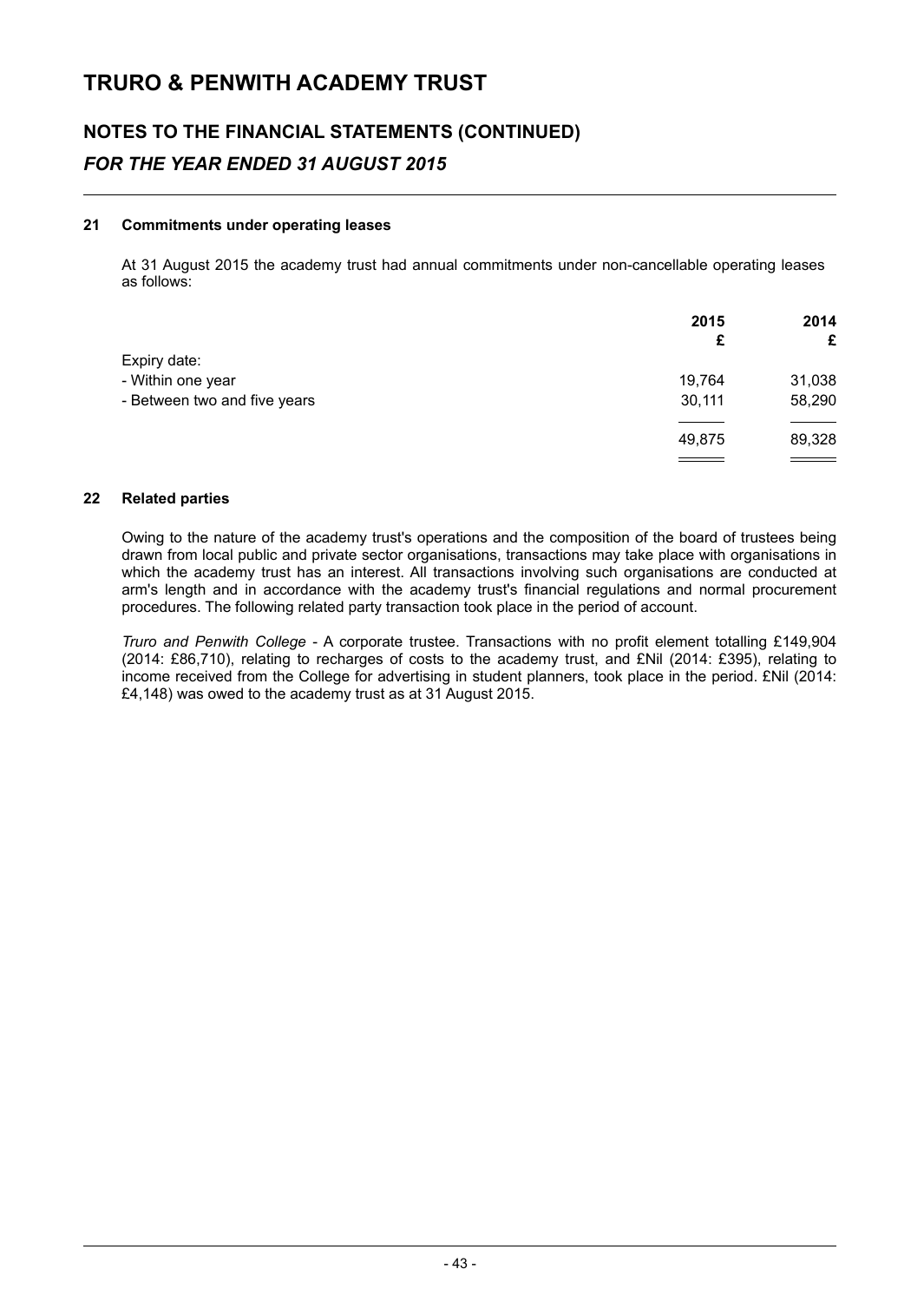# **NOTES TO THE FINANCIAL STATEMENTS (CONTINUED)** *FOR THE YEAR ENDED 31 AUGUST 2015*

### **23 Conversion to an academy**

On 1 September 2014 St Dennis Primary Academy converted to academy trust status under the Academies Act 2010 and all the operations and assets and liabilities were transferred to Truro & Penwith Academy Trust from Cornwall Council for £nil consideration.

The transfer has been accounted for using the acquisition method. The assets and liabilities transferred were valued at their fair value and recognised in the balance sheet under the appropriate headings with a corresponding net amount recognised as net incoming resources in the statement of financial activities as voluntary income.

The following table sets out the fair values of the identifiable assets and liabilities transferred and an analysis of their recognition in the statement of financial activities.

| Academy<br>St Dennis Primary Academy                                                                                    | Location<br><b>St Dennis</b>      | Date of conversion<br>1 September 2014 |                                  |                                                          |  |
|-------------------------------------------------------------------------------------------------------------------------|-----------------------------------|----------------------------------------|----------------------------------|----------------------------------------------------------|--|
| Funds surplus/(deficit) transferred:                                                                                    | <b>Unrestricted</b><br>funds<br>£ | <b>Restricted</b><br>funds<br>£        | <b>Fixed asset</b><br>funds<br>£ | <b>Total</b><br>2015<br>£                                |  |
| Fixed assets funds<br>LA budget funds<br>LGPS pension funds                                                             | 198,644<br>198,644                | (130,000)<br>(130,000)                 | 1,980,133<br>1,980,133           | 1,980,133<br>198,644<br>(130,000)<br>2,048,777           |  |
| Net assets transferred:                                                                                                 |                                   |                                        |                                  | £                                                        |  |
| Freehold land and buildings<br>Tangible fixed assets apart from land and buildings<br>Cash<br>Pension surplus/(deficit) |                                   |                                        |                                  | 1,957,133<br>23,000<br>198,644<br>(130,000)<br>2,048,777 |  |

### **24 Post balance sheet events**

After the year end, the following schools converted to academy trust status and joined Truro & Penwith Academy Trust.

| Academy                                       | Location          | Date of conversion |
|-----------------------------------------------|-------------------|--------------------|
| St Just Primary School                        | <b>St Just</b>    | 1 November 2015    |
| <b>Blackwater Community Primary</b><br>School | <b>Blackwater</b> | 1 September 2015   |
| Mithian School                                | Mithian           | 1 September 2015   |